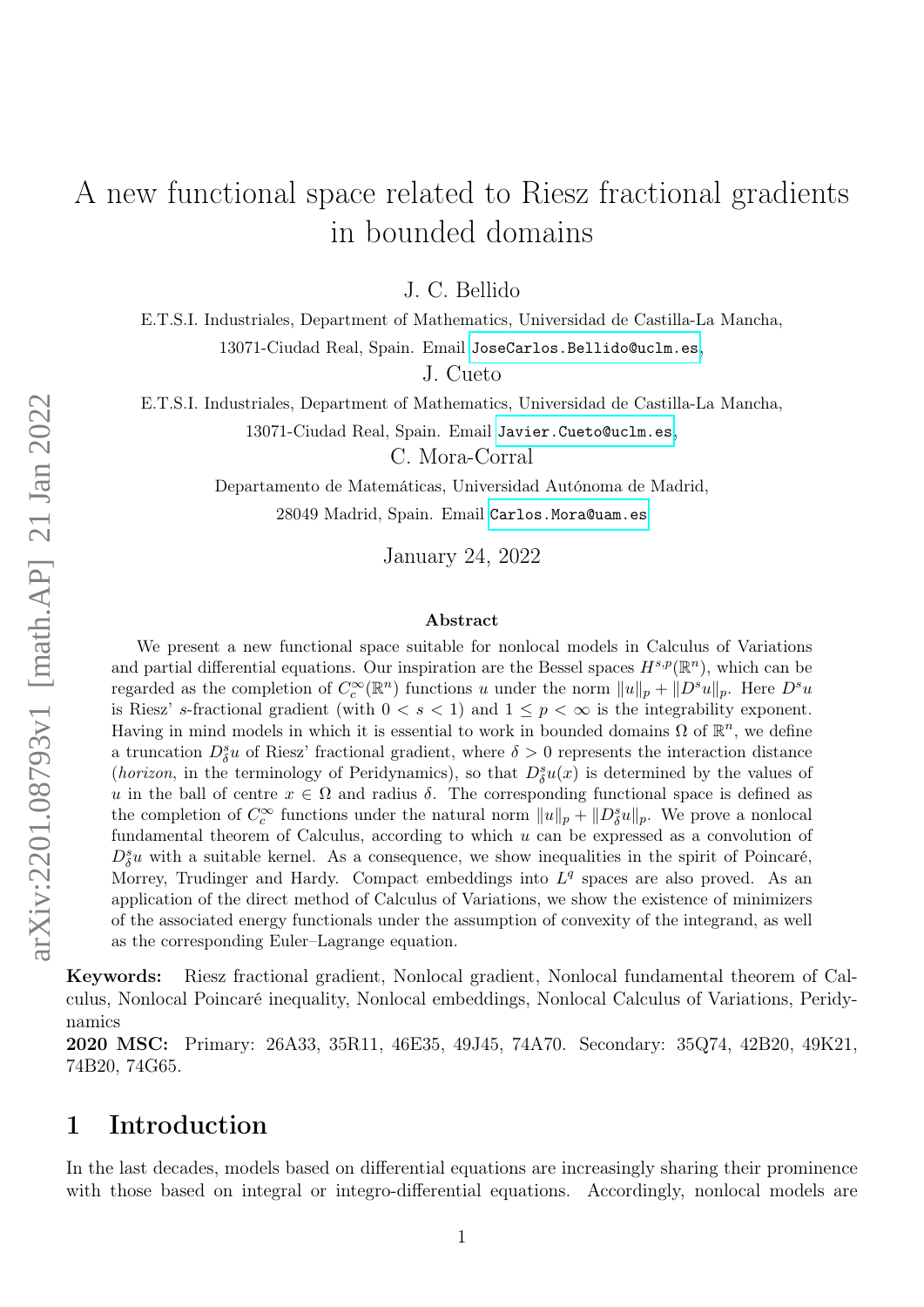gaining attention in the modelling of various phenomena in physics, biology, geometry and more. As a consequence, it is required a more thorough mathematical analysis of the new objects and operators involved. Some of those objects are of diffusion type, where the fractional Laplacian stands out: this is an operator that generalizes the standard Laplacian to a degree of differentiability beyond derivatives of integer order. Others, on the other hand, are of gradient type: in this paper we focus on the latter. These nonlocal gradients are usually written in terms of a kernel  $\rho$ , typically with a singularity at the origin. In general, for a function  $u : \Omega \to \mathbb{R}$  they are defined as

<span id="page-1-0"></span>
$$
\mathcal{G}_{\rho}u(x) = \int_{\Omega} \frac{u(x) - u(y)}{|x - y|} \frac{x - y}{|x - y|} \rho(x - y) dy.
$$
 (1)

A particular case of nonlocal gradient where this analysis has experienced a great interest since the works of Shieh and Spector [\[51,](#page-46-0) [52\]](#page-47-0) is Riesz' s-fractional gradient. For  $0 < s < 1$  and  $u : \mathbb{R}^n \to \mathbb{R}$  a smooth enough function, its s-fractional gradient is defined as

<span id="page-1-1"></span>
$$
D^{s}u(x) = c_{n,s} \int_{\mathbb{R}^n} \frac{u(x) - u(y)}{|x - y|^{n+s}} \frac{x - y}{|x - y|} dy,
$$
\n(2)

where  $c_{n,s}$  is a suitable normalizing constant. It follows the same formula as in [\(1\)](#page-1-0) where the integration domain is considered to be  $\mathbb{R}^n$  and the kernel is  $\rho(x) = c_{n,s} \frac{1}{|x|^{n-s}}$  $\frac{1}{|x|^{n-1+s}}$ . As recently addressed by several authors [\[6,](#page-44-0) [7,](#page-44-1) [13,](#page-44-2) [34,](#page-46-1) [48,](#page-46-2) [49\]](#page-46-3), this fractional gradient seems to be the suitable notion, from a (merely) mathematical perspective, for such a differential object. In particular, it has been proved in [\[60\]](#page-47-1) that formula [\(2\)](#page-1-1) determines up to a multiplicative constant the unique object fulfilling some minimal consistency requirements from the physical and mathematical point of view, such as invariance under rotations and translations, s-homogeneity under dilations and some weak continuity properties. Moreover, the classical gradient can be recovered when s goes to 1 in [\(2\)](#page-1-1). This operator is closely related to the Riesz potential,  $I_{1-s}(x) = \frac{c_{n,s}}{n-1+s} |x|^{-(n-1+s)}$ , and particularly in the case of smooth functions  $u \in C_c^{\infty}(\mathbb{R}^n)$ , it can be written as a convolution of this kernel with the classical gradient:  $D^s u = I_{1-s} * \nabla u$ .

The associated functional space to Riesz gradients is the Bessel space  $H^{s,p}(\mathbb{R}^n)$ . Among the several equivalent definitions, the most intuitive in this context is that based on the completion of  $C_c^{\infty}(\mathbb{R}^n)$  functions under the norm

$$
||u||_{H^{s,p}(\mathbb{R}^n)} = \left(||u||^p_{L^p(\mathbb{R}^n)} + ||D^s u||^p_{L^p(\mathbb{R}^n)}\right)^{\frac{1}{p}}.
$$

There are, of course, many spaces between  $L^p(\mathbb{R}^n)$  and the Sobolev space  $W^{1,p}(\mathbb{R}^n)$  that possess a degree of differentiability of order s. The most familiar one is possibly the Gagliardo space  $W^{s,p}(\mathbb{R}^n)$ , which is equipped with the seminorm

$$
[u]_{W_{s,p}(\mathbb{R}^n)} = \left( \int_{\mathbb{R}^n} \int_{\mathbb{R}^n} \frac{|u(x) - u(y)|^p}{|x - y|^{n + sp}} \, dx \, dy \right)^{\frac{1}{p}}
$$

and the norm

$$
||u||_{W^{s,p}(\mathbb{R}^n)} = (||u||^p_{L^p(\mathbb{R}^n)} + [u]^p_{W_{s,p}(\mathbb{R}^n)})^{\frac{1}{p}}.
$$

A great difference between  $H^{s,p}(\mathbb{R}^n)$  and  $W^{s,p}(\mathbb{R}^n)$  is that in the latter there is no suitable concept of fractional gradient, even though it possibly is the natural space to define the fractional Laplacian. Moreover, despite the analogy of the seminorms in those spaces,

$$
||D^s u||_{L^p(\mathbb{R}^n)} = c_{n,s} \left( \int_{\mathbb{R}^n} \left| \int_{\mathbb{R}^n} \frac{u(x) - u(y)}{|x - y|^{n+s}} \frac{x - y}{|x - y|} dy \right|^p dx \right)^{\frac{1}{p}} \text{ and } [u]_{W_{s,p}(\mathbb{R}^n)},
$$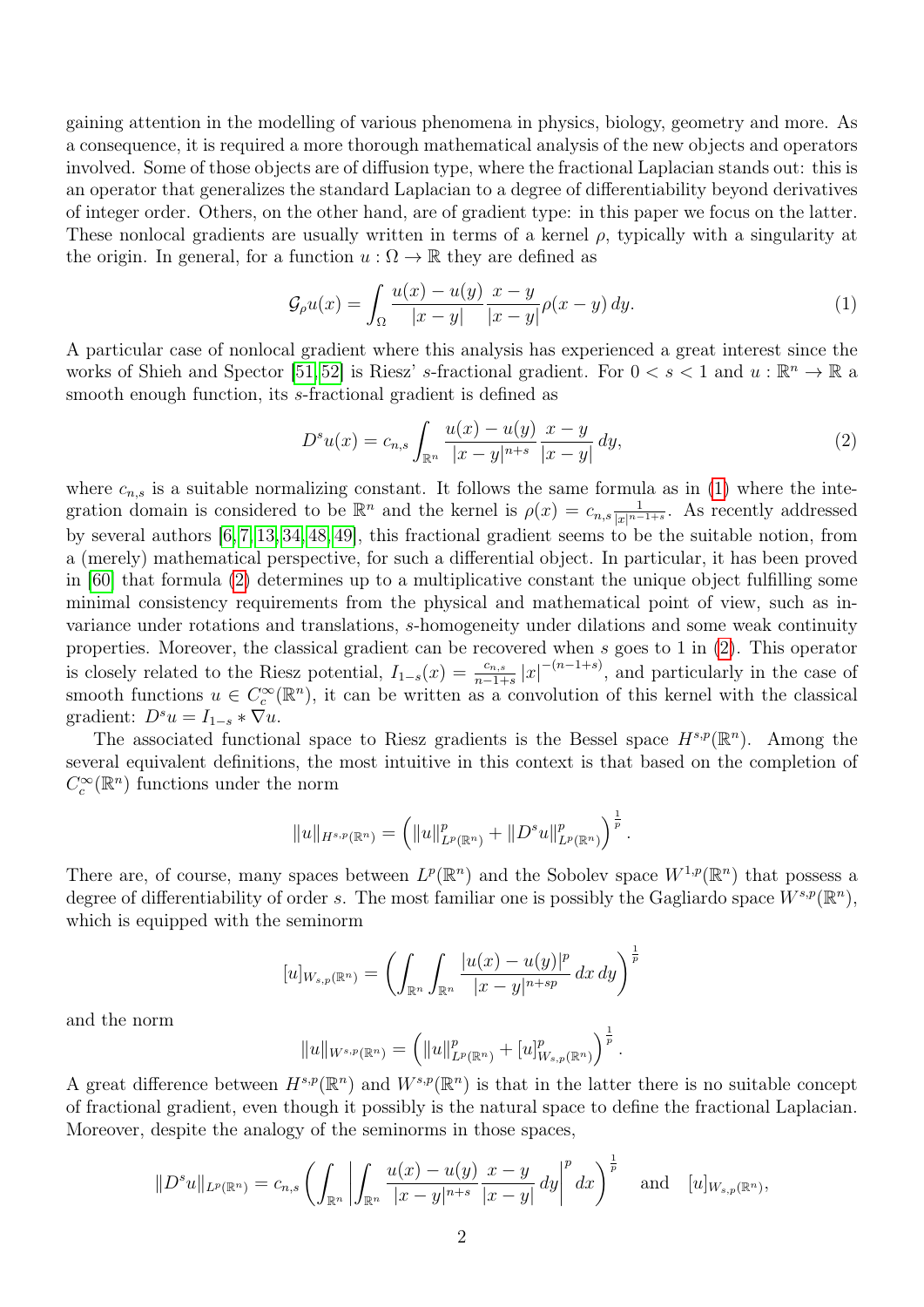the fact that in  $||D^s u||_{L^p(\mathbb{R}^n)}$  the absolute value affects the inner integral, while in  $[u]_{W^{s,p}(\mathbb{R}^n)}$  the absolute value affects the integrand, reveals that the inclusions between these spaces are not obvious. We mention, in passing, that in [\[1,](#page-44-3)[51\]](#page-46-0) it is shown the embeddings  $H^{s_2,p}(\mathbb{R}^n) \subset W^{s,p}(\mathbb{R}^n) \subset H^{s_1,p}(\mathbb{R}^n)$ for  $0 < s_1 < s < s_2 < 1$ , as well as the equality  $H^{s,2}(\mathbb{R}^n) = W^{s,2}(\mathbb{R}^n)$ . This feature of the absolute value affecting the inner integral in  $||D^s u||_{L^p(\mathbb{R}^n)}$  has several consequences in the proofs of properties of  $H^{s,p}(\mathbb{R}^n)$ , since, in general, it prevents from a direct application of the elementary inequality that the absolute value of the integral is less than the integral of the absolute value, since that inequality cannot be reversed. For example, one cannot apply directly the techniques of [\[45,](#page-46-4) [46\]](#page-46-5), which are suitable for seminorms in the style of  $W^{s,p}$ , but with general kernels.

Although the definitions of the Riesz gradient and the Bessel spaces are rather old, it was the study [\[51\]](#page-46-0) that initiated the attention in the community of nonlocal problems in partial differential equations and Calculus of Variations. In fact, in [\[51,](#page-46-0)[52\]](#page-47-0) it was shown the relationship between Riesz gradients and Bessel spaces, as well as a series of inequalities and embeddings mimicking those of Sobolev spaces, which constitute the basis for an analysis of the equations and minimization problems naturally related to the fractional gradient.

While  $[52]$  treated the existence of minimizers for convex scalar problems using the direct method of the Calculus of Variations, the following two papers make extensions and applications for vectorial problems: in [\[6\]](#page-44-0) we showed that the concept of polyconvexity is also suitable in these problems, while in [\[34\]](#page-46-1) it was shown the analogue for the concept of quasiconvexity. These notions, polyconvexity and quasiconvexity, are classical in the Calculus of Variations (see, e.g., [\[14\]](#page-44-4)). In these three works, the functional to minimize is of the form

<span id="page-2-0"></span>
$$
\int_{\mathbb{R}^n} W(x, u(x), D^s u(x)) dx,
$$
\n(3)

with the integrand W satisfying similar assumptions as in local problems.

Of course, there is a myriad of nonlocal models in the Calculus of Variations apart from those based of the Riesz gradient  $D^s u$  or in general nonloncal gradients  $\mathcal{G}_{\rho}u$  as in [\(1\)](#page-1-0). We mention here those related to the nonlocal model in Solid Mechanics known as Peridynamics, which was proposed by Silling [\[53\]](#page-47-2); see also [\[36,](#page-46-6) [54,](#page-47-3) [55\]](#page-47-4). One of its goals was to unify elastic and singularity phenomena, such as fracture. The development of this theory in the last years has been impressive. As general expositions, we can mention the review paper [\[33\]](#page-45-0), the two books [\[28,](#page-45-1) [37\]](#page-46-7) and the collaborative handbooks [\[11,](#page-44-5)[59\]](#page-47-5). Several aspects of these models have been studied such as localization [\[26,](#page-45-2)[41,](#page-46-8)[43\]](#page-46-9), existence and regularity [\[27\]](#page-45-3), computational issues [\[15,](#page-44-6)[16\]](#page-44-7), function spaces involved [\[39,](#page-46-10)[42\]](#page-46-11), or linear theories [\[19,](#page-45-4) [21,](#page-45-5) [23,](#page-45-6) [40,](#page-46-12) [50,](#page-46-13) [58,](#page-47-6) [61\]](#page-47-7).

Following previous works [\[8–](#page-44-8)[10\]](#page-44-9) by some of the authors of this paper, we showed in [\[5\]](#page-44-10) that peridynamics models based on energy functionals of the form

$$
\int_{\Omega} \int_{\Omega \cap B(x,\delta)} w(x - y, u(x) - u(y)) dy dx
$$

do not fit in nonlinear Solid Mechanics, since very few local nonlinear models are limit of those nonlocal ones when  $\delta \to 0$ . Here  $\delta > 0$  is the interaction distance between the particles, also known as horizon in the terminology of Peridynamics. On the other hand, going back to the analysis in  $H^{s,p}(\mathbb{R}^n)$  we showed in [\[7\]](#page-44-1) that the limit when  $s \to 1$  of integral [\(3\)](#page-2-0) based on the Riesz gradient is the local model

$$
\int_{\mathbb{R}^n} W(x, u(x), Du(x)) dx.
$$

In this paper we propose a model that combines the good properties of the Riesz gradient and the space  $H^{s,p}$  with the requirement that the energy is defined in a bounded domain of  $\mathbb{R}^n$ , since it is in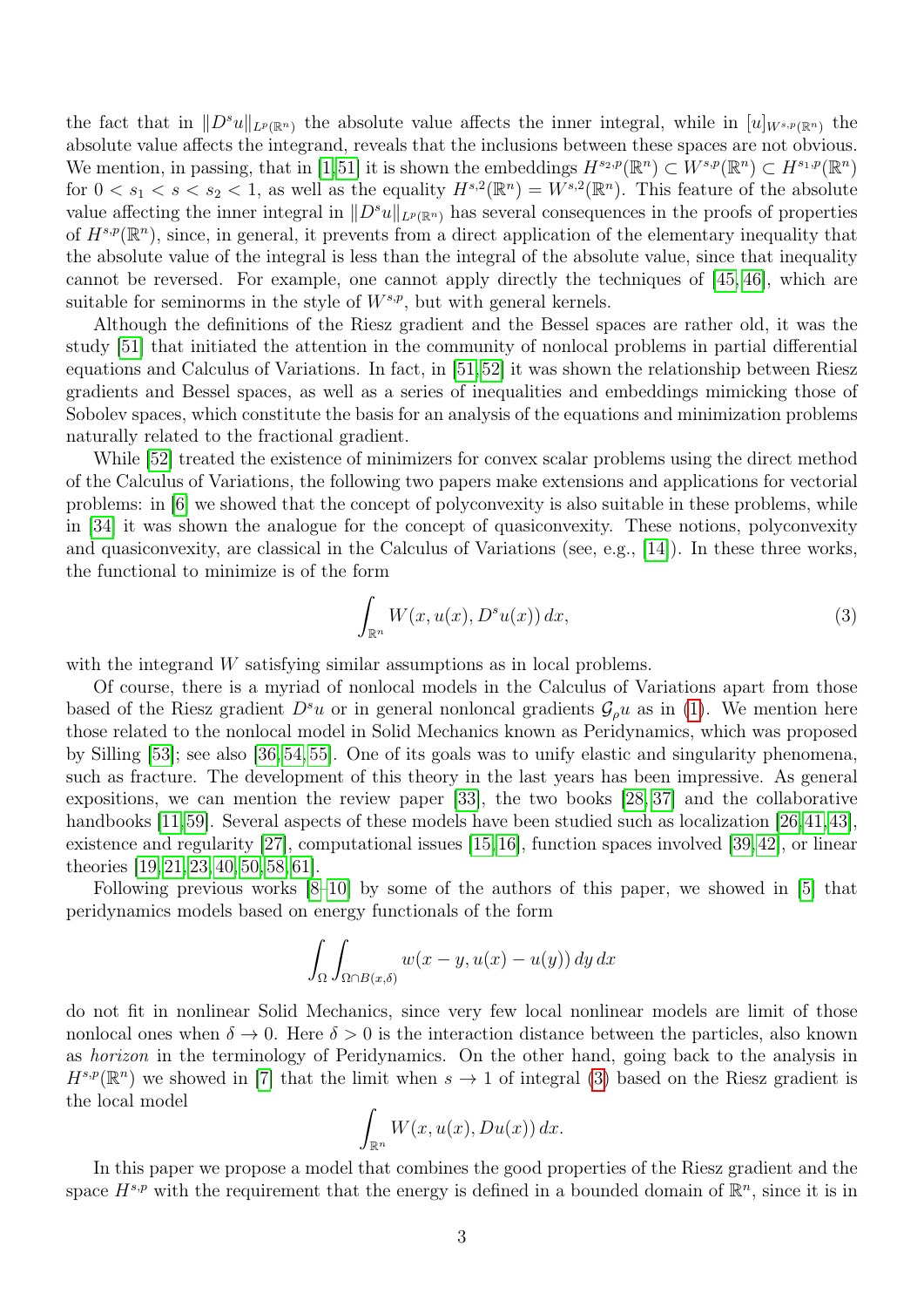this case where its interpretation of an elastic energy is physically meaningful. In addition, working with bounded domains allows for a wider range of boundary conditions. In fact, not only do we want that the integral in [\(3\)](#page-2-0) is defined in a bounded domain  $\Omega$ , but also that the nonlocal gradient only depends on the values of u in another bounded domain, possibly larger that  $\Omega$ . As suggested earlier, this model is based on a particular case of nonlocal gradient [\(1\)](#page-1-0), i.e., on a specific choice of  $\rho$ . We impose this  $\rho$  to share the same singularity at zero as that of the kernel of Riesz' gradient, but we also require that  $\rho$  has compact support, which guarantees that the gradient has compact support whenever so does the function. Moreover, a  $\rho$  supported in a ball of radius  $\delta$  maintains the spirit of Peridynamics.

The precise definition of the nonlocal gradient object of our study is

<span id="page-3-0"></span>
$$
D_{\delta}^{s}u(x) = c_{n,s} \int_{B(x,\delta)} \frac{u(x) - u(y)}{|x - y|} \frac{x - y}{|x - y|} \frac{w(x - y)}{|x - y|^{n - 1 + s}} dy,
$$
\n
$$
(4)
$$

where  $w$  is a cut-off function. Thus, among all the properties mentioned earlier and systematized in [\[60\]](#page-47-1) characterising the fractional gradient  $(2)$ , the one that is not fulfilled by  $(4)$  is the s-homogeneity under dilations, in favour of considering bounded domains (equivalently, a compactly supported kernel). Similar operators have been studied in works like [\[41,](#page-46-8)[43\]](#page-46-9), where [\(4\)](#page-3-0) could fit after normalizing its kernel. In particular, it was shown in [\[43\]](#page-46-9) that these operators converge to the classical gradient when the nonlocality vanishes. The main contribution of this article is a thorough study of the functional space associated with the nonlocal gradient  $D^s_{\delta}u$ . Precisely, the space  $H^{s,p,\delta}(\Omega)$  is defined as the completion of  $C_c^{\infty}(\mathbb{R}^n)$  under the norm

$$
||u||_{H^{s,p,\delta}(\Omega)} = \left(||u||_{L^p(\Omega_\delta)}^p + ||D_\delta^s u||_{L^p(\Omega)}^p\right)^{\frac{1}{p}},
$$

where  $\Omega_{\delta}$  is the union of  $\Omega$  with a tubular neighbourhood of the boundary of radius  $\delta$ . A subspace  $H_0^{s,p,\delta}$ <sup>s,p, $\delta(\Omega)$ </sup> representing roughly  $H^{s,p,\delta}(\Omega)$  functions with zero 'boundary' conditions (in truth, with zero values in another tubular neighbourhood of the boundary) is also studied.

Thus, this article can be regarded as a first step to explore properties in  $H^{s,p,\delta}$  that are known in  $W^{1,p}$  and  $H^{s,p}$ , such as integration by parts, fundamental theorem of Calculus, Poincaré inequalities and compact embeddings. In fact, it is illustrative to compare those definitions and properties in the three contexts: classical, fractional and nonlocal. In what follows, classical will typically refer to properties for Sobolev  $W^{1,p}$  or even smooth functions involving the (classical or distributional) gradient  $\nabla$ , fractional to properties in  $H^{s,p}$  involving Riesz' s-fractional gradient  $D^s$ , and nonlocal to properties in  $H^{s,p,\delta}$  involving the nonlocal gradient  $D^s_{\delta}$ . A partial list of this comparison is as follows:

- Gradient. The classical gradient is just the pointwise or distributional gradient. The fractional gradient is [\(2\)](#page-1-1), while the nonlocal gradient is [\(4\)](#page-3-0).
- Divergence. The classical divergence is the pointwise divergence. The fractional divergence is

$$
\operatorname{div}^s \phi(x) = c_{n,s} \int_{\mathbb{R}^n} \frac{\phi(x) - \phi(y)}{|x - y|^{n+s}} \cdot \frac{x - y}{|x - y|} dy,
$$

while the nonlocal divergence is

$$
\operatorname{div}_{\delta}^{s} \phi(x) = c_{n,s} \int_{B(x,\delta)} \frac{\phi(x) - \phi(y)}{|x - y|} \cdot \frac{x - y}{|x - y|} \frac{w_{\delta}(x - y)}{|x - y|^{n - 1 + s}} dy.
$$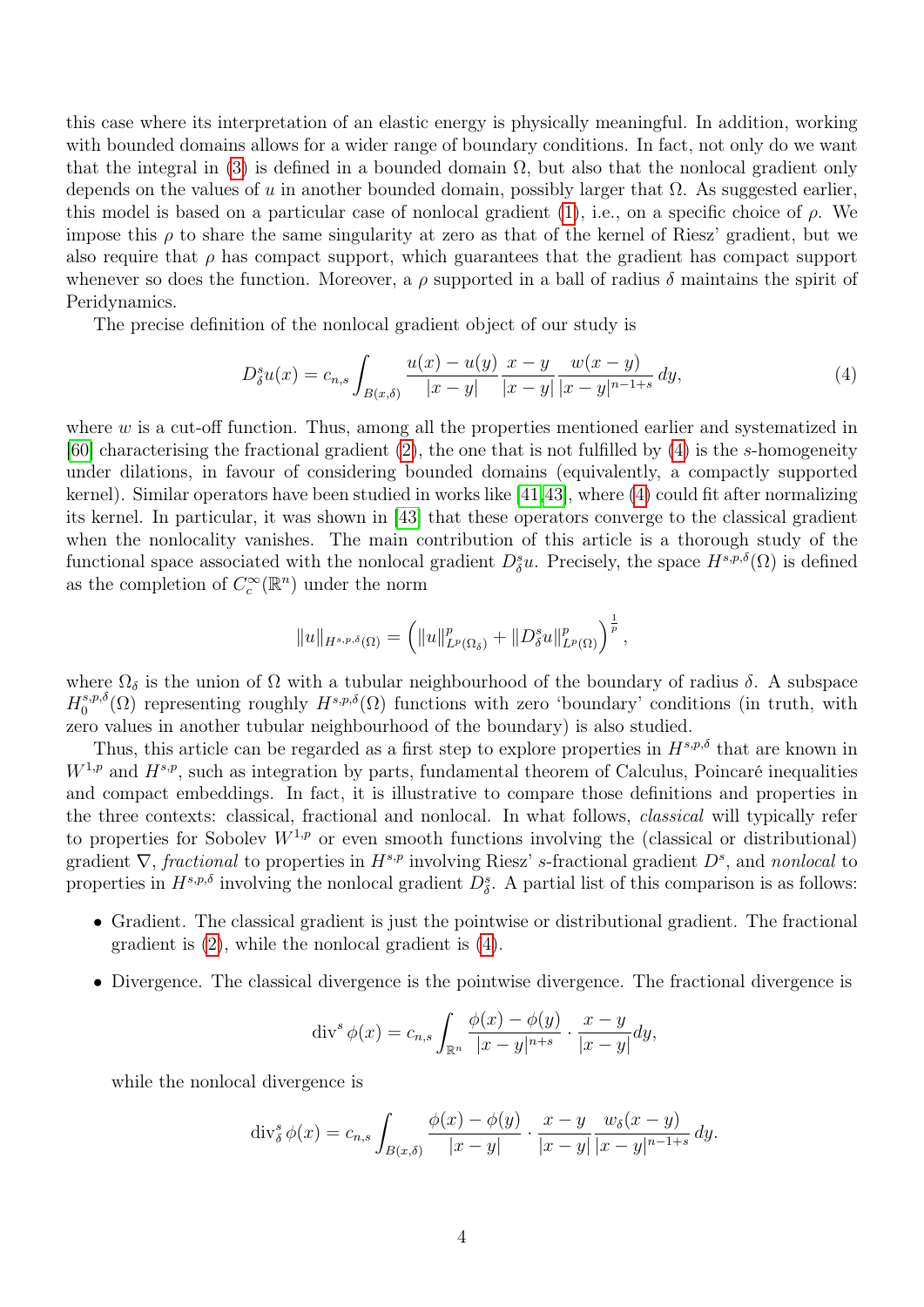• Integration by parts. For  $u \in C_c^1(\Omega)$  and  $\phi \in C_c^1(\Omega, \mathbb{R}^n)$ ,

Classical: 
$$
\int_{\Omega} \nabla u \cdot \phi = -\int_{\Omega} u \, \text{div} \, \phi.
$$
  
Frational: 
$$
\int_{\mathbb{R}^n} D^s u \cdot \phi = -\int_{\mathbb{R}^n} u \, \text{div}^s \, \phi.
$$
  
Nonlocal: 
$$
\int_{\Omega} D^s_{\delta} u \cdot \phi = -\int_{\Omega} u \, \text{div}^s_{\delta} \, \phi.
$$

• Fundamental theorem of Calculus.

Classical: 
$$
u(x) = \frac{1}{\sigma_{n-1}} \int_{\mathbb{R}^n} \nabla u(y) \cdot \frac{x - y}{|x - y|^n} dy
$$
.  
Frational:  $u(x) = c_{n,-s} \int_{\mathbb{R}^n} D^s u(y) \cdot \frac{x - y}{|x - y|^{n-s+1}} dy$ .  
Nonlocal:  $u(x) = \int_{\mathbb{R}^n} D^s u(y) \cdot V^s_{\delta}(x - y) dy$ .

At this point we mention the attempt to unify fractional and nonlocal theories recently explored in [\[18\]](#page-45-7), in the context of a general vector calculus (following the earlier works [\[20,](#page-45-8) [31\]](#page-45-9)) and in [[17\]](#page-45-10), which focuses on nonlocal gradients. We also point out the work [\[24\]](#page-45-11), where a different approach to the fractional fundamental theorem of calculus in dimension one is addessed, as well as a study of the function spaces involved.

The role of the Fourier transform in this analysis deserves a special mention. It was pointed out in [\[51\]](#page-46-0) that the Riesz gradient behaves nicely under Fourier transform:  $\widehat{D^s u}(\xi) = 2\pi i \xi \left| 2\pi \xi \right|^{s-1} \hat{u}(\xi)$ . This fact was used in [\[7\]](#page-44-1) to obtain some properties that would otherwise require a much longer argument. In this paper we also use Fourier transform, which is of no surprise having in mind the fundamental theorems of Calculus above expressing  $u$  as a convolution, and, in fact, the constant presence of convolutions in this work. Again in [\[51\]](#page-46-0) the properties of the Riesz potential and its Fourier transform were used in connection with the Riesz gradient. In this paper we also use a potential playing the role of Riesz'. In our case, this potential will no longer have the semigroup property, but yet we will succeed in capturing its main features to prove the nonlocal fundamental theorem of Calculus.

The outline of the paper is the following. Section [2](#page-5-0) fixes some notation used throughout the article. In Section [3](#page-6-0) the new versions of nonlocal gradient, divergence and integration by parts are established. We also define the associated function space  $H^{s,p,\delta}(\Omega)$  and state its basic properties. Section [4](#page-11-0) proves the nonlocal version of the fundamental theorem of Calculus. Its proof, nevertheless, depends on the existence of the kernel  $V^s_{\delta}$ , which is addressed in Section [5.](#page-15-0) Then, in Section [6](#page-30-0) we first define the space  $H_0^{s,p,\delta}$  $0^{s,p,o}(\Omega)$  and then use the nonlocal fundamental theorem of Calculus to prove versions in this context of the inequalities by Poincaré, Morrey, Trudinger and Hardy. In Section [7](#page-34-0) we establish the compact embeddings between  $H_0^{s,p,\delta}$  $\mathcal{L}^{s,p,\delta}(\Omega)$  and  $L^q(\Omega)$ . Section [8](#page-37-0) shows the existence of minimizers of scalar convex variational problems involving  $D_{\delta}^s$ , as well as the corresponding Euler– Lagrange equation. The article finishes with two appendices: in Appendix [A](#page-39-0) we point out the necessary changes needed in Section [5](#page-15-0) for the case  $n = 1$ , while in Appendix [B](#page-41-0) we state some Fourier analysis facts used throughout the paper for which we have not found a reference.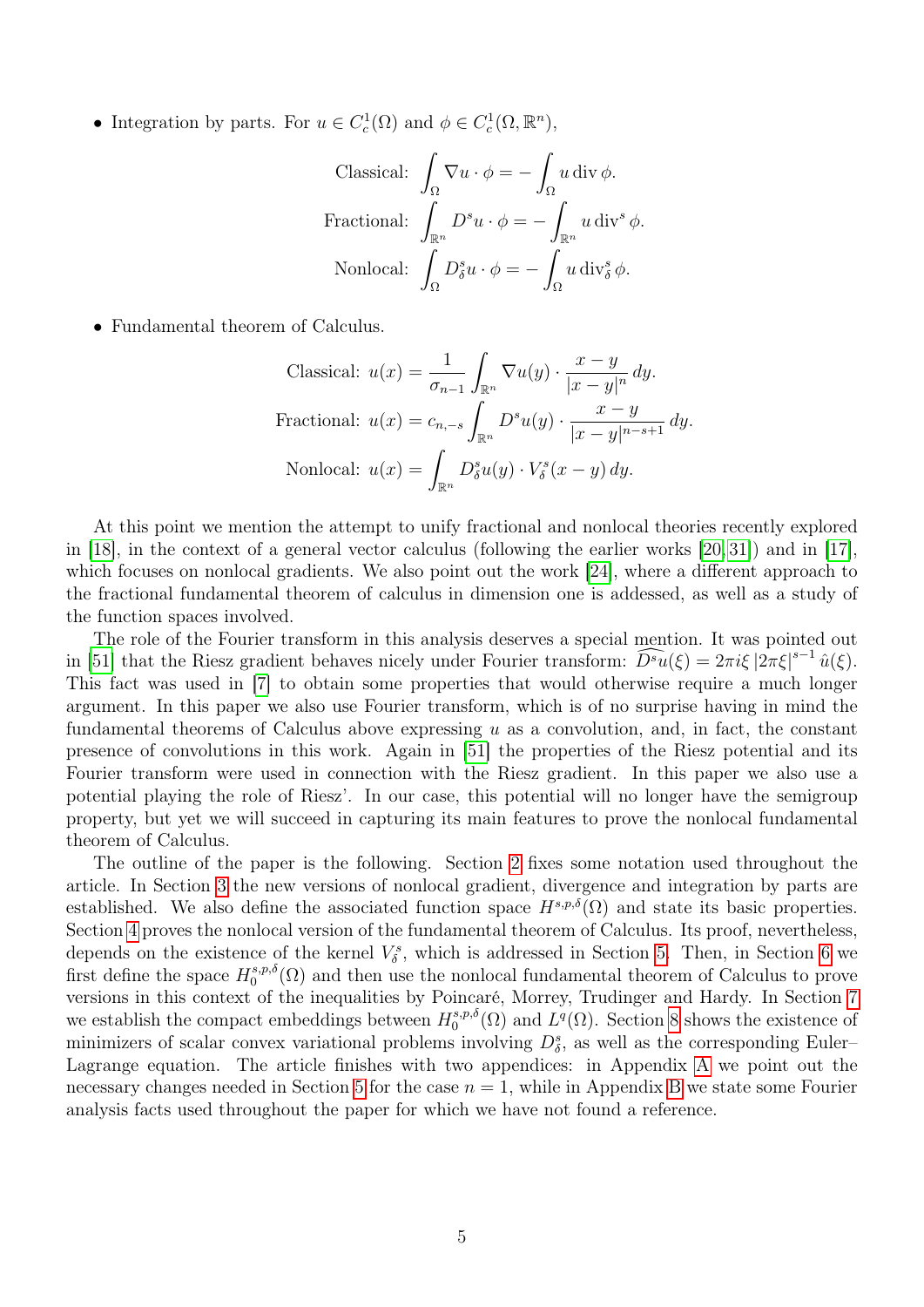### <span id="page-5-0"></span>2 Notation

#### 2.1 General notation

In all this work, we fix the dimension  $n \in \mathbb{N}$  of the space  $(n \geq 1)$ , an open bounded set  $\Omega$  of  $\mathbb{R}^n$ representing the body, a number  $0 < s < 1$  quantifying the degree of differentiability, a  $\delta > 0$ indicating the horizon (the interaction distance between the particles of the body), and an exponent  $1 \leq p < \infty$  of integrability. Sometimes we will additionally require  $p > 1$ . The Hölder conjugate exponent of p is  $p' = \frac{p}{p}$  $\frac{p}{p-1}$ .

The notation for Sobolev  $W^{1,p}$  and Lebesgue  $L^p$  spaces is standard. So is the notation for functions that are continuous C, and of class  $C^k$  for k an integer or infinity. Their version of compact support are  $C_c^k$ . The set of continuous functions vanishing at infinity is  $C_0$ . We will indicate the domain of the functions, as in  $C^1(\Omega)$ ; the target is indicated only if it is not R. When using the norm in those spaces, the target is omitted, as in  $\lVert \cdot \rVert_{L^p(\Omega)}$ .

We write  $B(x, r)$  for the open ball centred at  $x \in \mathbb{R}^n$  of radius  $r > 0$ . The complement of a subset  $A \subset \mathbb{R}^n$  is denoted by  $A^c$ , its closure by  $\overline{A}$  and its boundary by  $\partial A$ .

We denote by  $\sigma_{n-1}$  the area of the unit sphere, while the surface area in integrals is indicated by  $\mathcal{H}^{n-1}.$ 

We will use the multiindex notation: for  $\alpha \in \mathbb{N}^n$ , we give the standard meaning to the partial derivative  $\partial^{\alpha}$ , the size  $|\alpha|$ , the monomial  $x^{\alpha}$  for  $x \in \mathbb{R}^{n}$ , the ordering  $\beta \leq \alpha$  and the combinatorial number  $\binom{\alpha}{\beta}$  $\binom{\alpha}{\beta}$ ; see, e.g., [\[30,](#page-45-12) Sect. 2.2].

The vectors of the canonical basis of  $\mathbb{R}^n$  are  $e_j$ ,  $j = 1, \ldots, n$ .

The operation of convolution is denoted by ∗. We indicate the duality product between tempered distributions and Schwartz functions as  $\langle \cdot, \cdot \rangle$ .

#### <span id="page-5-2"></span>2.2 Fourier transform

The convention for the Fourier transform of a function  $f$  is

$$
\hat{f}(\xi) = \int_{\mathbb{R}^n} f(x) e^{-2\pi ix \cdot \xi} dx
$$

for  $f \in L^1(\mathbb{R}^n)$ . This definition is extended by continuity and duality to other function and distribution spaces, notably, as isomorphisms in the Schwartz space  $S$  and in the space of tempered distributions S'. Sometimes we will also use the alternative notation  $\mathcal{F}(f)$  for  $\hat{f}$ . The variable in the Fourier space is generically designed by  $\xi$ . The reflection of the function  $f: \mathbb{R}^n \to \mathbb{R}$  is  $\tilde{f}(x) = f(-x)$ , and one has  $\tilde{f} = \mathcal{F}(\hat{f})$ , in principle, for functions  $f \in L^1(\mathbb{R}^n)$  for which  $\hat{f} \in L^1(\mathbb{R}^n)$ , but then by continuity and duality this property is extended to a larger class of functions and distributions. Classical texts in Fourier analysis are [\[22,](#page-45-13) [30\]](#page-45-12).

#### 2.3 Radial functions

We recall the following definitions regarding radial functions.

<span id="page-5-1"></span>Definition 2.1. We will say that

- a) a function  $f : \mathbb{R}^n \to \mathbb{R}$  is radial if there exists  $\bar{f} : [0, \infty) \to \mathbb{R}$  such that  $f(x) = \bar{f}(|x|)$  for every  $x \in \mathbb{R}^n$ . In such a case,  $\bar{f}$  is the radial representation of f.
- b) a radial function  $f : \mathbb{R}^n \to \mathbb{R}$  is radially decreasing if its radial representation  $\bar{f} : [0, \infty) \to \mathbb{R}$  is a decreasing function.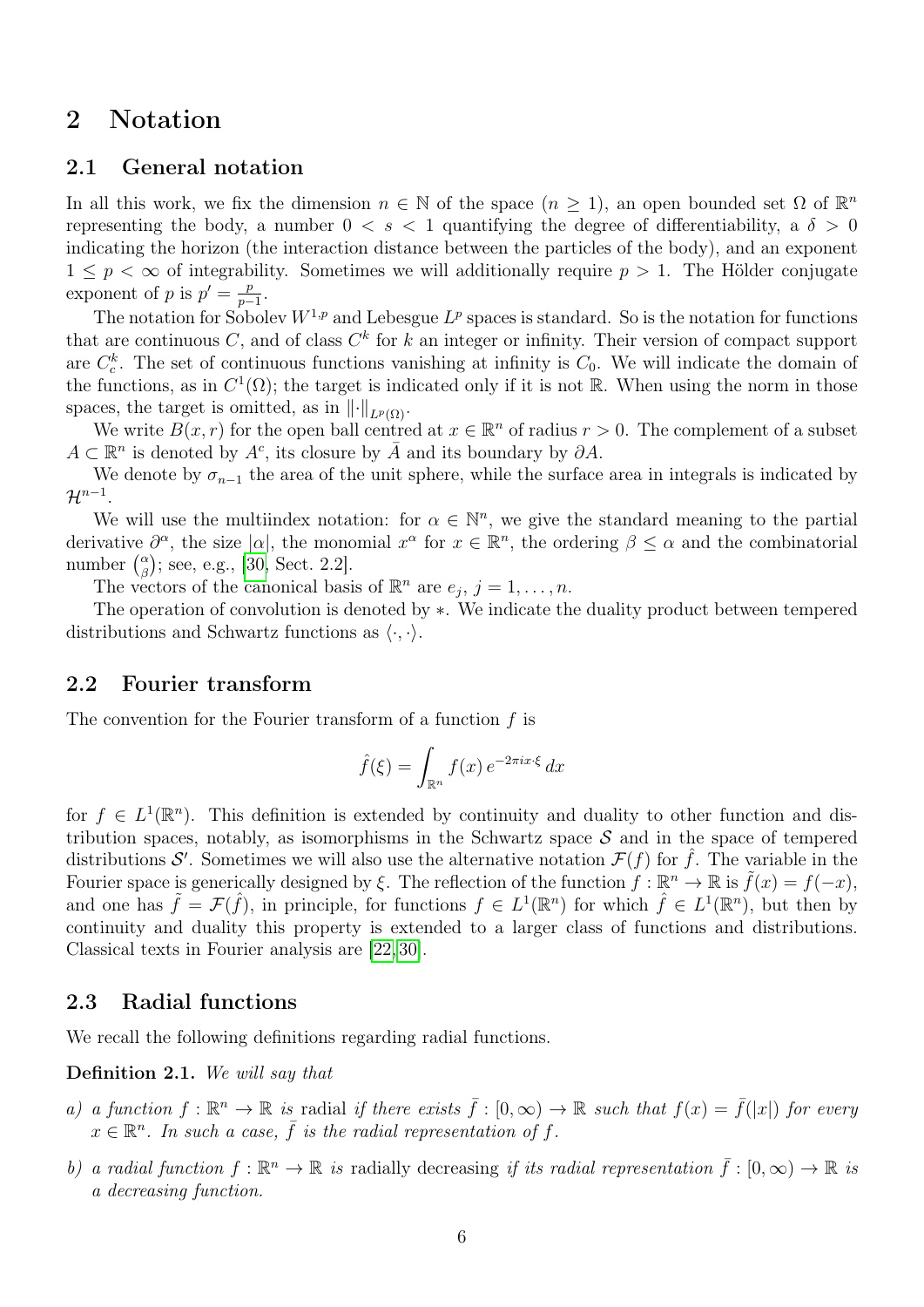c) a function  $\phi : \mathbb{R}^n \to \mathbb{R}^n$  is vector radial if there exists a radial function  $\overline{\phi} : [0, \infty) \to \mathbb{R}$  such that  $\phi(x) = \overline{\phi}(|x|)x$  for every  $x \in \mathbb{R}^n$ .

It is known (see, e.g., [\[30,](#page-45-12) App. B.5]) that the Fourier transform of a radial (respectively, vector radial) function is radial (respectively, vector radial).

## <span id="page-6-0"></span>3 Function space: nonlocal gradient, divergence and integration by parts

In this section we define the nonlocal gradient and divergence, and state their basic properties, notably, the integration by parts. We also set the natural functional space associated to the nonlocal gradient. The framework is the following. As typical in nonlocal models  $[2-4, 20, 31, 32]$  $[2-4, 20, 31, 32]$  $[2-4, 20, 31, 32]$  $[2-4, 20, 31, 32]$  $[2-4, 20, 31, 32]$ , 'boundary' conditions are usually of volumetric type. In our case, we fix a distance  $\delta > 0$  and consider a bounded, open domain  $\Omega \subset \mathbb{R}^n$ . The set  $\Omega$  itself is regarded as a nonlocal interior domain, while  $\Omega_{\delta} := \Omega + B(0,\delta)$  is considered as its nonlocal closure. Accordingly, the set  $\Omega_{B,\delta} := \Omega_{\delta} \setminus \Omega$  plays the role of nonlocal boundary; see Figure [1.](#page-6-1) The set  $\Omega_{-\delta} = \{x \in \Omega : dist(x, \partial \Omega) > \delta\}$  will also be relevant along this work.



<span id="page-6-1"></span>Figure 1: The sets  $\Omega$ ,  $\Omega_{\delta}$  and  $\Omega_{B,\delta}$ , together with the distance  $\delta$ .

Let  $w_{\delta}: \mathbb{R}^n \to [0, +\infty)$  be a cut-off function, and  $\rho_{\delta}: \mathbb{R}^n \to [0, +\infty)$  defined as

$$
\rho_{\delta}(x) = \frac{1}{\gamma(1-s)|x|^{n-1+s}} w_{\delta}(x),
$$

with  $0 < s < 1$ , where the constant  $\gamma(s)$  is given by

<span id="page-6-3"></span>
$$
\gamma(s) = \frac{\pi^{\frac{n}{2}} 2^s \Gamma\left(\frac{s}{2}\right)}{\Gamma\left(\frac{n-s}{2}\right)}\tag{5}
$$

and  $\Gamma$  is Euler's gamma function. We assume the following conditions over  $w_{\delta}$ :

- a)  $w_{\delta}$  is radial and nonnegative;  $\bar{w}_{\delta}$  is its radial representation.
- b)  $w_{\delta} \in C_c^{\infty}(B(0,\delta)).$
- c) There are constants  $a_0 > 0$  and  $0 < b_0 < 1$  such that  $0 \le w_\delta \le a_0$ , with  $w_\delta = a_0$  in  $B(0, b_0\delta)$ .
- <span id="page-6-2"></span>d)  $\bar{w}_{\delta}$  is decreasing.

e) 
$$
\int_{B(0,\delta)} \rho_{\delta}(x) dx = 1.
$$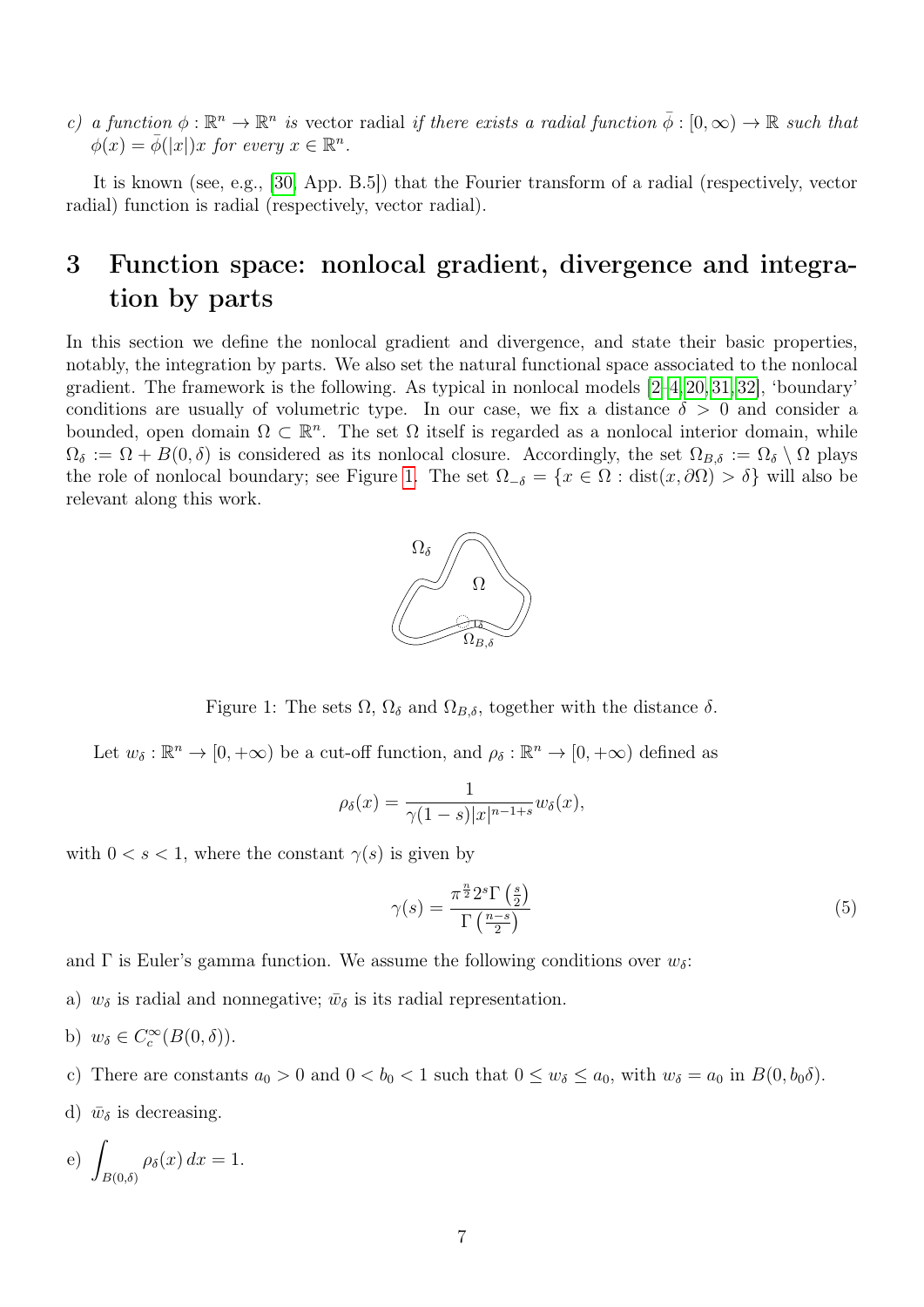In fact, it will be apparent in the proof of Lemma [5.3](#page-18-0) that condition [d\)](#page-6-2) can be considerably weakened.

Given a function  $f : \Omega \to \mathbb{R}$  and  $x \in \Omega$  such that  $f \in L^1(\Omega \setminus B(x,r))$  for every  $r > 0$ , the principal value centred at x of  $\int_{\Omega} f$ , denoted by

$$
\mathrm{pv}_x \int_{\Omega} f
$$

is defined as

$$
\lim_{r \to 0} \int_{\Omega \setminus B(x,r)} f,
$$

whenever this limit exists.

The definitions of the nonlocal gradient and divergence for smooth functions are the following.

#### <span id="page-7-2"></span>Definition 3.1. Set

$$
c_{n,s} := \frac{n-1+s}{\gamma(1-s)}.
$$

<span id="page-7-4"></span>a) Let  $u \in C_c^{\infty}(\mathbb{R}^n)$ . The nonlocal gradient  $D_{\delta}^s u$  is defined as

<span id="page-7-0"></span>
$$
D_{\delta}^{s}u(x) = c_{n,s} \int_{B(x,\delta)} \frac{u(x) - u(y)}{|x - y|} \frac{x - y}{|x - y|} \frac{w_{\delta}(x - y)}{|x - y|^{n - 1 + s}} dy, \qquad x \in \mathbb{R}^{n}.
$$
 (6)

b) Let  $\phi \in C_c^1(\mathbb{R}^n, \mathbb{R}^n)$ . The nonlocal divergence is defined as

$$
\operatorname{div}_{\delta}^{s} \phi(x) = -\operatorname{pv}_{x} c_{n,s} \int_{B(x,\delta)} \frac{\phi(x) + \phi(y)}{|x - y|} \cdot \frac{x - y}{|x - y|} \frac{w_{\delta}(x - y)}{|x - y|^{n - 1 + s}} dy, \qquad x \in \mathbb{R}^{n}.
$$

Notice that the integral in [\(6\)](#page-7-0) is absolutely convergent because u is Lipschitz and  $\rho_{\delta} \in L^1(\mathbb{R}^n)$ . It is also immediate from the definition that  $\text{supp } D_{\delta}^{s}u \subset \text{supp } u + B(0, \delta)$ . On the other hand, by odd symmetry,

<span id="page-7-1"></span>
$$
- \operatorname{pv}_{x} \int_{B(x,\delta)} \frac{\phi(x) + \phi(y)}{|x - y|} \cdot \frac{x - y}{|x - y|} \frac{w_{\delta}(x - y)}{|x - y|^{n - 1 + s}} dy = \int_{B(x,\delta)} \frac{\phi(x) - \phi(y)}{|x - y|} \cdot \frac{x - y}{|x - y|} \frac{w_{\delta}(x - y)}{|x - y|} dy \tag{7}
$$

and this last integral is absolutely convergent.

Note also that, for each  $x \in \Omega$ ,

$$
\int_{B(x,\delta)} \frac{u(x) - u(y)}{|x - y|} \frac{x - y}{|x - y|} \frac{w_{\delta}(x - y)}{|x - y|^{n - 1 + s}} dy = \int_{\Omega_{\delta}} \frac{u(x) - u(y)}{|x - y|} \frac{x - y}{|x - y|} \frac{w_{\delta}(x - y)}{|x - y|^{n - 1 + s}} dy,
$$

and similarly for the integral in [\(7\)](#page-7-1), since  $B(x, \delta) \subset \Omega_{\delta}$  and supp $w_{\delta} \subset B(0, \delta)$ .

The operators of Definition [3.1](#page-7-2) are dual operators in the sense of integration by parts. Actually, several versions of integration by parts formulas for related fractional or nonlocal operators have already appeared in the literature [\[13,](#page-44-2) [20,](#page-45-8) [43,](#page-46-9) [60\]](#page-47-1). For the purposes of this work, we will use a particular case of [\[43,](#page-46-9) Th. 1.4], which, for convenience, we restate here in our context.

<span id="page-7-3"></span>**Proposition 3.1.** Assume  $u \in C_c^{\infty}(\mathbb{R}^n)$  and  $\phi \in C_c^1(\Omega, \mathbb{R}^n)$ . Then

$$
\int_{\Omega} \int_{\Omega} \frac{u(x) - u(y)}{|x - y|} \frac{x - y}{|x - y|} \cdot \phi(x) \rho_{\delta}(x - y) \, dy \, dx = \int_{\Omega} u(x) \, \text{pv}_{x} \int_{\Omega} \frac{\phi(x) + \phi(y)}{|x - y|} \cdot \frac{x - y}{|x - y|} \rho_{\delta}(x - y) \, dy \, dx.
$$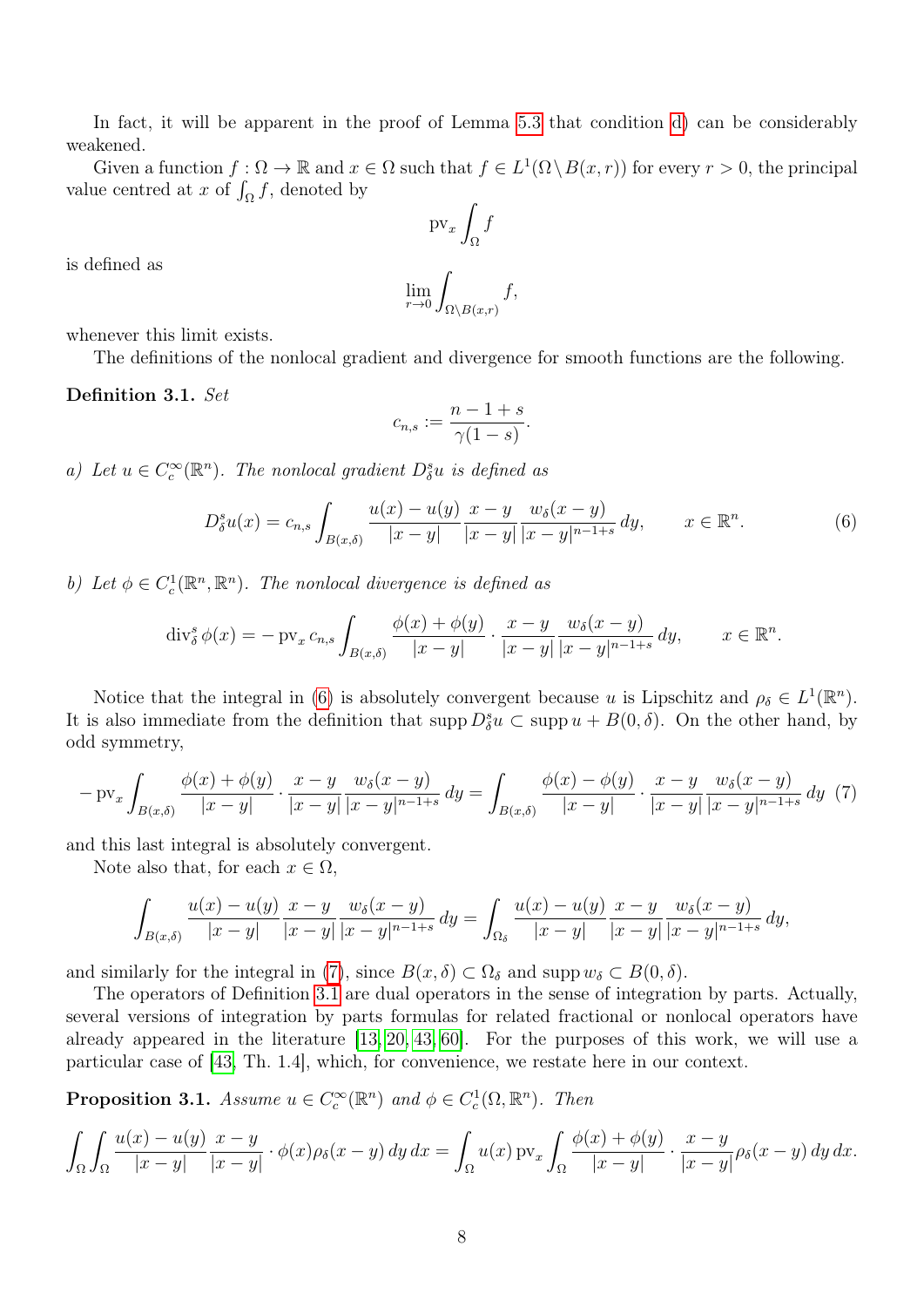The integration by parts formula of interest in this investigation is the following. Notice the presence of a boundary term, which is due to the fact that  $u$  is not assumed to have compact support in  $\Omega$ . Note that the minus sign in the boundary term makes sense since the vector  $x - y$  points inwards.

<span id="page-8-0"></span>**Theorem 3.2.** Suppose that  $u \in C_c^{\infty}(\mathbb{R}^n)$  and  $\phi \in C_c^1(\Omega, \mathbb{R}^n)$ . Then  $D_{\delta}^s u \in L^{\infty}(\mathbb{R}^n, \mathbb{R}^n)$  and  $\text{div}_{\delta}^{s} \phi \in L^{\infty}(\mathbb{R}^{n}).$  Moreover,

$$
\int_{\Omega} D_{\delta}^{s} u(x) \cdot \phi(x) dx = -\int_{\Omega} u(x) \operatorname{div}_{\delta}^{s} \phi(x) dx - (n - 1 + s) \int_{\Omega} \int_{\Omega_{B,\delta}} \frac{u(y)\phi(x)}{|x - y|} \cdot \frac{x - y}{|x - y|} \rho_{\delta}(x - y) dy dx
$$

and these three integrals are absolutely convergent.

*Proof.* Denoting by  $L > 0$  the Lipschitz constant of u, we have, for each  $x \in \mathbb{R}^n$ ,

$$
|D_{\delta}^{s}u(x)| \leq c_{n,s}L \int_{B(x,\delta)} \frac{w_{\delta}(x-y)}{|x-y|^{n-1+s}} dy = (n-1+s)L,
$$

so  $D_{\delta}^{s}u \in L^{\infty}(\mathbb{R}^{n}, \mathbb{R}^{n})$ . Analogously, the integral of the right-hand side of [\(7\)](#page-7-1) is absolutely convergent and  $\text{div}_{\delta}^{s} \phi \in L^{\infty}(\mathbb{R}^{n})$ .

We have

$$
\int_{\Omega} D_{\delta}^{s} u(x) \cdot \phi(x) dx = (n - 1 + s) \int_{\Omega} \int_{\Omega_{\delta}} \frac{u(x) - u(y)}{|x - y|} \frac{x - y}{|x - y|} \cdot \phi(x) \rho_{\delta}(x - y) dy dx
$$

with

$$
\int_{\Omega} \int_{\Omega_{\delta}} \frac{u(x) - u(y)}{|x - y|} \frac{x - y}{|x - y|} \rho_{\delta}(x - y) \cdot \phi(x) \, dy \, dx = \int_{\Omega} \int_{\Omega} \frac{u(x) - u(y)}{|x - y|} \frac{x - y}{|x - y|} \cdot \phi(x) \rho_{\delta}(x - y) \, dy \, dx + \int_{\Omega} \int_{\Omega_{B, \delta}} \frac{u(x) - u(y)}{|x - y|} \frac{x - y}{|x - y|} \cdot \phi(x) \rho_{\delta}(x - y) \, dy \, dx.
$$

By Proposition [3.1,](#page-7-3)

$$
\int_{\Omega} \int_{\Omega} \frac{u(x) - u(y)}{|x - y|} \frac{x - y}{|x - y|} \cdot \phi(x) \rho_{\delta}(x - y) dy dx = \int_{\Omega} u(x) \operatorname{pv}_{x} \int_{\Omega} \frac{\phi(x) + \phi(y)}{|x - y|} \cdot \frac{x - y}{|x - y|} \rho_{\delta}(x - y) dy dx.
$$

On the other hand,

$$
-\int_{\Omega} u(x) \operatorname{div}_{\delta}^{s} \phi(x) dx = (n-1+s) \int_{\Omega} u(x) \operatorname{pv}_{x} \int_{B(x,\delta)} \frac{\phi(x) + \phi(y)}{|x-y|} \cdot \frac{x-y}{|x-y|} \rho_{\delta}(x-y) dy dx.
$$

Now, for each  $x \in \Omega$ ,

$$
\text{pv}_x \int_{B(x,\delta)} \frac{\phi(x) + \phi(y)}{|x - y|} \cdot \frac{x - y}{|x - y|} \rho_{\delta}(x - y) \, dy = \text{pv}_x \int_{\Omega} \frac{\phi(x) + \phi(y)}{|x - y|} \cdot \frac{x - y}{|x - y|} \rho_{\delta}(x - y) \, dy
$$

$$
+ \text{pv}_x \int_{\Omega_{B,\delta}} \frac{\phi(x) + \phi(y)}{|x - y|} \cdot \frac{x - y}{|x - y|} \rho_{\delta}(x - y) \, dy
$$

and, since  $\phi$  vanishes in  $\Omega_{B,\delta}$ ,

$$
\text{pv}_x \int_{\Omega_{B,\delta}} \frac{\phi(x) + \phi(y)}{|x - y|} \cdot \frac{x - y}{|x - y|} \rho_{\delta}(x - y) \, dy = \int_{\Omega_{B,\delta}} \frac{\phi(x) - \phi(y)}{|x - y|} \cdot \frac{x - y}{|x - y|} \rho_{\delta}(x - y) \, dy
$$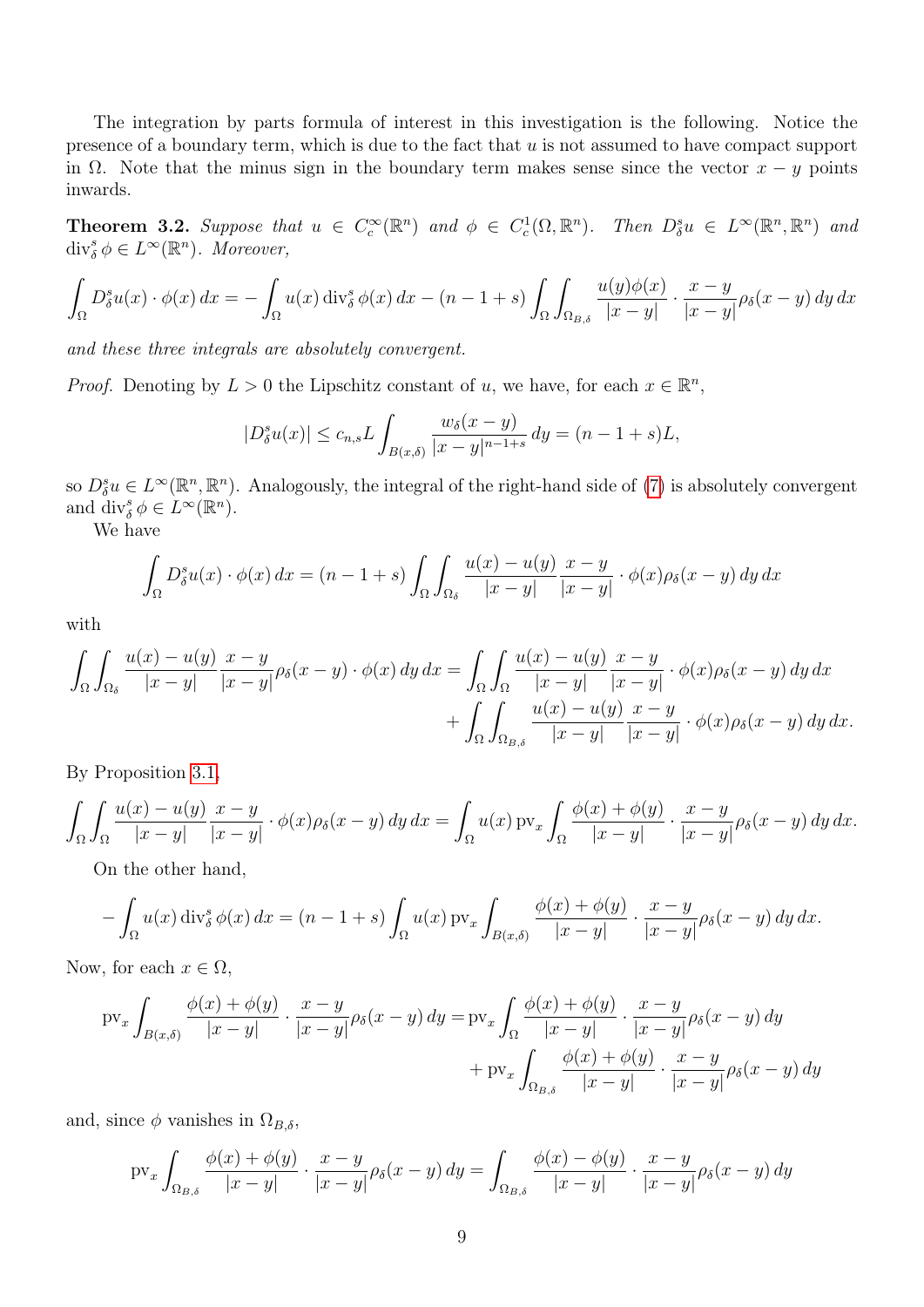and this last integral is absolutely convergent, as explained in [\(7\)](#page-7-1).

Putting together the formulas above, we have obtained that

$$
\int_{\Omega} D_{\delta}^{s} u(x) \cdot \phi(x) dx + \int_{\Omega} u(x) \operatorname{div}_{\delta}^{s} \phi(x) dx
$$
\n
$$
= (n - 1 + s) \int_{\Omega} \int_{\Omega_{B,\delta}} \left[ \frac{u(x) - u(y)}{|x - y|} \phi(x) - u(x) \frac{\phi(x) - \phi(y)}{|x - y|} \right] \cdot \frac{x - y}{|x - y|} \rho_{\delta}(x - y) dy dx,
$$

being the three integrals absolutely convergent. Finally, for each  $x \in \Omega$  and  $y \in \Omega_{B,\delta}$ ,

$$
\frac{u(x) - u(y)}{|x - y|} \phi(x) - u(x) \frac{\phi(x) - \phi(y)}{|x - y|} = \frac{-u(y)}{|x - y|} \phi(x) + u(x) \frac{\phi(y)}{|x - y|} = \frac{-u(y)}{|x - y|} \phi(x) \tag{8}
$$

since  $\phi \in C_c^1(\Omega, \mathbb{R}^n)$ . This concludes the proof.

Although we have proved  $L^{\infty}$  regularity for  $D_{\delta}^{s}u$ , much more is true, since Proposition [4.3](#page-13-0) will show that  $D_{\delta}^{s}u \in C_{c}^{\infty}(\mathbb{R}^{n})$ .

We now extend Definition [3.1](#page-7-2)  $a$ ) to a broader class of functions.

- **Definition 3.2.** a) Let  $u \in L^1(\Omega_\delta)$  be such that there exists a sequence of  $\{u_j\}_{j\in\mathbb{N}} \subset C_c^{\infty}(\mathbb{R}^n)$  converging to u in  $L^1(\Omega_\delta)$  and for which  $\{D^s_\delta u_j\}_{j\in\mathbb{N}}$  converges to some U in  $L^1(\Omega,\mathbb{R}^n)$ . We define  $D^s_{\delta}u$  as  $U$ .
- b) Let  $\phi \in L^1(\Omega_\delta, \mathbb{R}^n)$  be such that there exists a sequence of  $\{\phi_j\}_{j\in\mathbb{N}} \subset C_c^{\infty}(\mathbb{R}^n, \mathbb{R}^n)$  converging to  $\phi$ in  $L^1(\Omega_\delta,\mathbb{R}^n)$  and for which  $\{\text{div}_\delta^s \phi_j\}_{j\in\mathbb{N}}$  converges to some  $\Phi$  in  $L^1(\Omega)$ . We define  $\text{div}_\delta^s \phi$  as  $\Phi$ .

The following result shows that the above definitions are independent of the sequence chosen.

- <span id="page-9-0"></span>**Lemma 3.3.** a) Let  $u \in L^1(\Omega_\delta)$  be such that there exist sequences  $\{u_j\}_{j\in\mathbb{N}}$  and  $\{v_j\}_{j\in\mathbb{N}}$  in  $C_c^{\infty}(\mathbb{R}^n)$ such that  $u_j \to u$  and  $v_j \to u$  in  $L^1(\Omega_\delta)$ , and for which  $D^s_\delta u_j \to U$  and  $D^s v_j \to V$  in  $L^1(\Omega,\mathbb{R}^n)$ as  $j \to \infty$ . Then  $U = V$  a.e. in  $\Omega$ .
- <span id="page-9-1"></span>b) Let  $\phi \in L^1(\Omega_\delta, \mathbb{R}^n)$  be such that there exist sequences  $\{\phi_j\}_{j\in\mathbb{N}}$  and  $\{\theta_j\}_{j\in\mathbb{N}}$  in  $C_c^{\infty}(\mathbb{R}^n, \mathbb{R}^n)$  such that  $\phi_j \to \phi$  and  $\theta_j \to \phi$  in  $L^1(\Omega_\delta, \mathbb{R}^n)$ , and for which  $\text{div}^s \phi_j \to \Phi$  and  $\text{div}^s \theta_j \to \Theta$  in  $L^1(\Omega)$  as  $j \to \infty$ . Then  $\Phi = \Theta$  a.e. in  $\Omega$ .

*Proof.* We prove [a\)](#page-9-0), the proof of [b\)](#page-9-1) being analogous. Let  $\phi \in C_c^1(\Omega, \mathbb{R}^n)$ . By Theorem [3.2,](#page-8-0)

$$
\int_{\Omega} U \cdot \phi = \lim_{j \to \infty} \int_{\Omega} D_{\delta}^{s} u_{j} \cdot \phi
$$
\n
$$
= -\lim_{j \to \infty} \left( \int_{\Omega} u_{j} \operatorname{div}_{\delta}^{s} \phi + (n - 1 + s) \int_{\Omega} \int_{\Omega_{B,\delta}} \frac{u_{j}(y) \phi(x)}{|x - y|} \cdot \frac{x - y}{|x - y|} \rho_{\delta}(x - y) dy dx \right)
$$
\n
$$
= -\left( \int_{\Omega} u \operatorname{div}_{\delta}^{s} \phi + (n - 1 + s) \int_{\Omega} \int_{\Omega_{B,\delta}} \frac{u(y) \phi(x)}{|x - y|} \cdot \frac{x - y}{|x - y|} \rho_{\delta}(x - y) dy dx \right).
$$

Among the previous limits, only the equality

<span id="page-9-2"></span>
$$
\lim_{j \to \infty} \int_{\Omega} \int_{\Omega_{B,\delta}} \frac{u_j(y)\phi(x)}{|x-y|} \cdot \frac{x-y}{|x-y|} \rho_{\delta}(x-y) \, dy \, dx = \int_{\Omega} \int_{\Omega_{B,\delta}} \frac{u(y)\phi(x)}{|x-y|} \cdot \frac{x-y}{|x-y|} \rho_{\delta}(x-y) \, dy \, dx \tag{9}
$$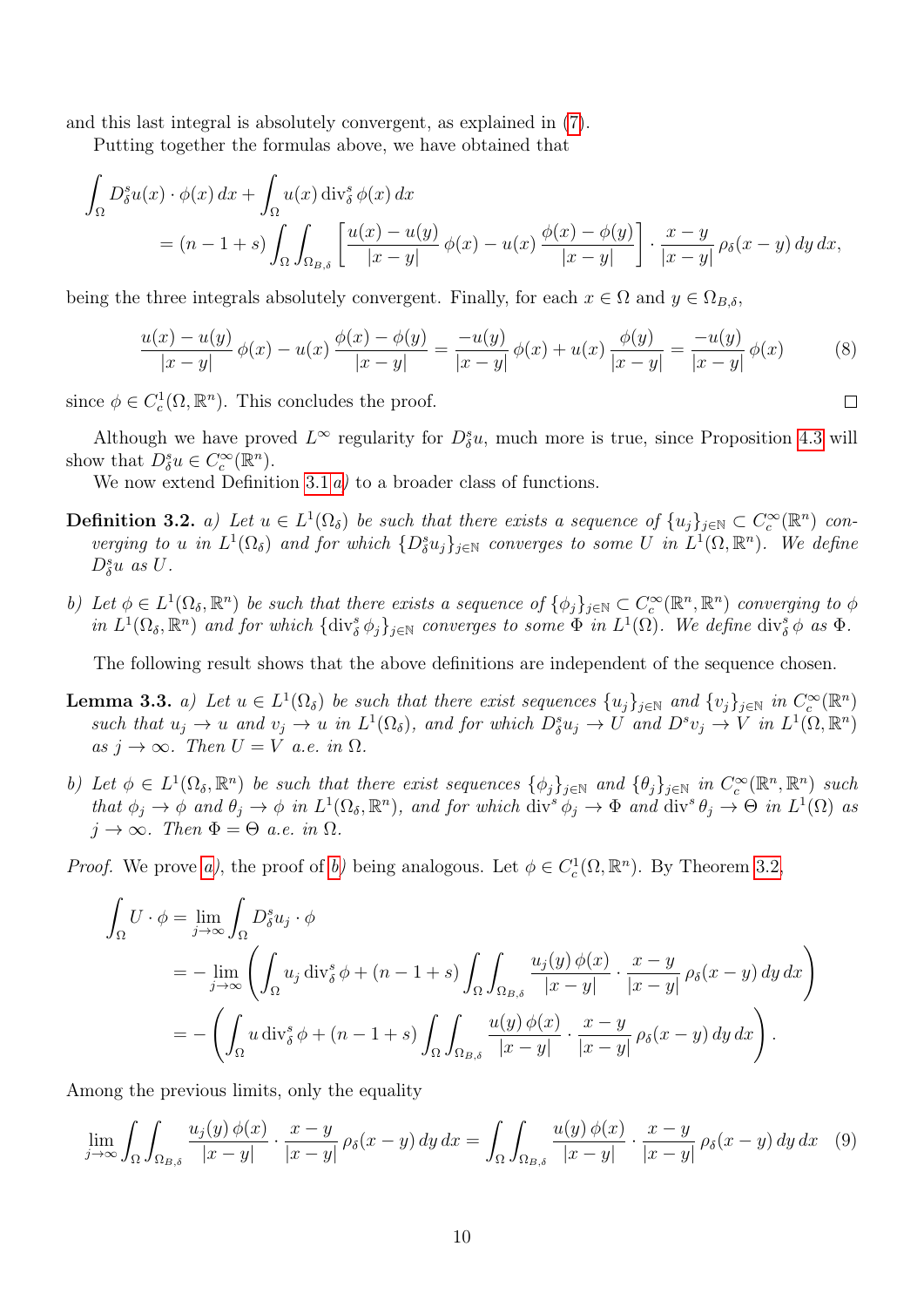requires some explanation, but, assuming its validity, since the same reasoning can be done for V, we conclude that

$$
\int_{\Omega} U \cdot \phi = \int_{\Omega} V \cdot \phi
$$

for all  $\phi \in C_c^1(\Omega, \mathbb{R}^n)$ , whence  $U = V$  a.e. in  $\Omega$ .

It remains to justify limit [\(9\)](#page-9-2). For this, it is enough to show that the function

$$
F(y) := \int_{\Omega} \frac{\phi(x)}{|x - y|} \cdot \frac{x - y}{|x - y|} \rho_{\delta}(x - y) dx, \qquad y \in \Omega_{B, \delta}
$$

is in  $L^{\infty}(\Omega_{B,\delta})$ , and this is the case, since, denoting by L the Lipschitz constant of  $\phi$  and using that  $\phi$  vanishes in  $\Omega_{B,\delta}$ , we have

$$
|F(y)| \le \int_{\Omega} \frac{|\phi(x) - \phi(y)|}{|x - y|} \rho_{\delta}(x - y) dx \le L.
$$

This concludes the proof.

It is quite natural to consider the space of  $L^p$  functions whose nonlocal gradient is also an  $L^p$ function. Taking into account the previous definitions, it is also natural to define such a space as the closure of smooth, compactly supported functions. Notice that this is analogous to the definition of the Bessel space  $H^{s,p}(\mathbb{R}^n)$  [\[7,](#page-44-1) [13\]](#page-44-2).

<span id="page-10-0"></span>**Definition 3.3.** We define the space  $H^{s,p,\delta}(\Omega)$  as

$$
H^{s,p,\delta}(\Omega) := \overline{C_c^{\infty}(\mathbb{R}^n)}^{\|\cdot\|_{H^{s,p,\delta}(\Omega)}}
$$

equipped with the norm

$$
||u||_{H^{s,p,\delta}(\Omega)} = \left(||u||_{L^p(\Omega_\delta)}^p + ||D_\delta^s u||_{L^p(\Omega)}^p\right)^{\frac{1}{p}}.
$$

Similarly to Sobolev spaces, this space satisfies reflexivity and separability properties.

<span id="page-10-2"></span>**Proposition 3.4.** Let  $1 \leq p < \infty$ . Then the space  $H^{s,p,\delta}(\Omega)$  is a separable Banach space. Moreover, when  $p > 1$ , it is reflexive.

*Proof.* That  $H^{s,p,\delta}(\Omega)$  is a Banach space is immediate since its has been defined as a closure.

For the rest of the proof, we apply a standard argument; see, for example, [\[41,](#page-46-8) Th. 2.1] for the nonlocal case and [\[12,](#page-44-13) Prop. 8.1] for the local case.

We have that the space  $F_p = L^p(\Omega_\delta) \times L^p(\Omega, \mathbb{R}^n)$  is separable and, if  $p > 1$ , it is reflexive. Now we define the map  $T: H^{s,p,\delta}(\Omega) \to F_p$  by  $T(u) = (u, D^s_{\delta}u)$ . Then T is an isometry since

$$
||T(u)||_{F_p}^p = ||u||_{L^p(\Omega_\delta)}^p + ||D_\delta^s u||_{L^p(\Omega)}^p = ||u||_{H^{s,p,\delta}(\Omega)}^p.
$$

By Definitions [3.2](#page-0-0) and [3.3,](#page-10-0) it is clear that  $T(H^{s,p,\delta}(\Omega))$  is a closed subspace of  $F_p$ . Since every closed subspace of a reflexive space is reflexive (see, e.g., [\[12,](#page-44-13) Prop. 3.20]) and every subset of a separable space is separable (e.g., [\[12,](#page-44-13) Prop. 3.25]), it follows that  $T(H^{s,p,\delta}(\Omega))$  is separable and, if  $p > 1$ , it is reflexive. The conclusion follows since  $T$  is an isometry.  $\Box$ 

In the next result we compare the spaces  $H^{s,p,\delta}(\Omega)$  for different exponents p, as well as with the better-known Bessel space  $H^{s,p}(\mathbb{R}^n)$ .

<span id="page-10-1"></span>**Proposition 3.5.** Let  $1 \leq q \leq p < \infty$ . Then: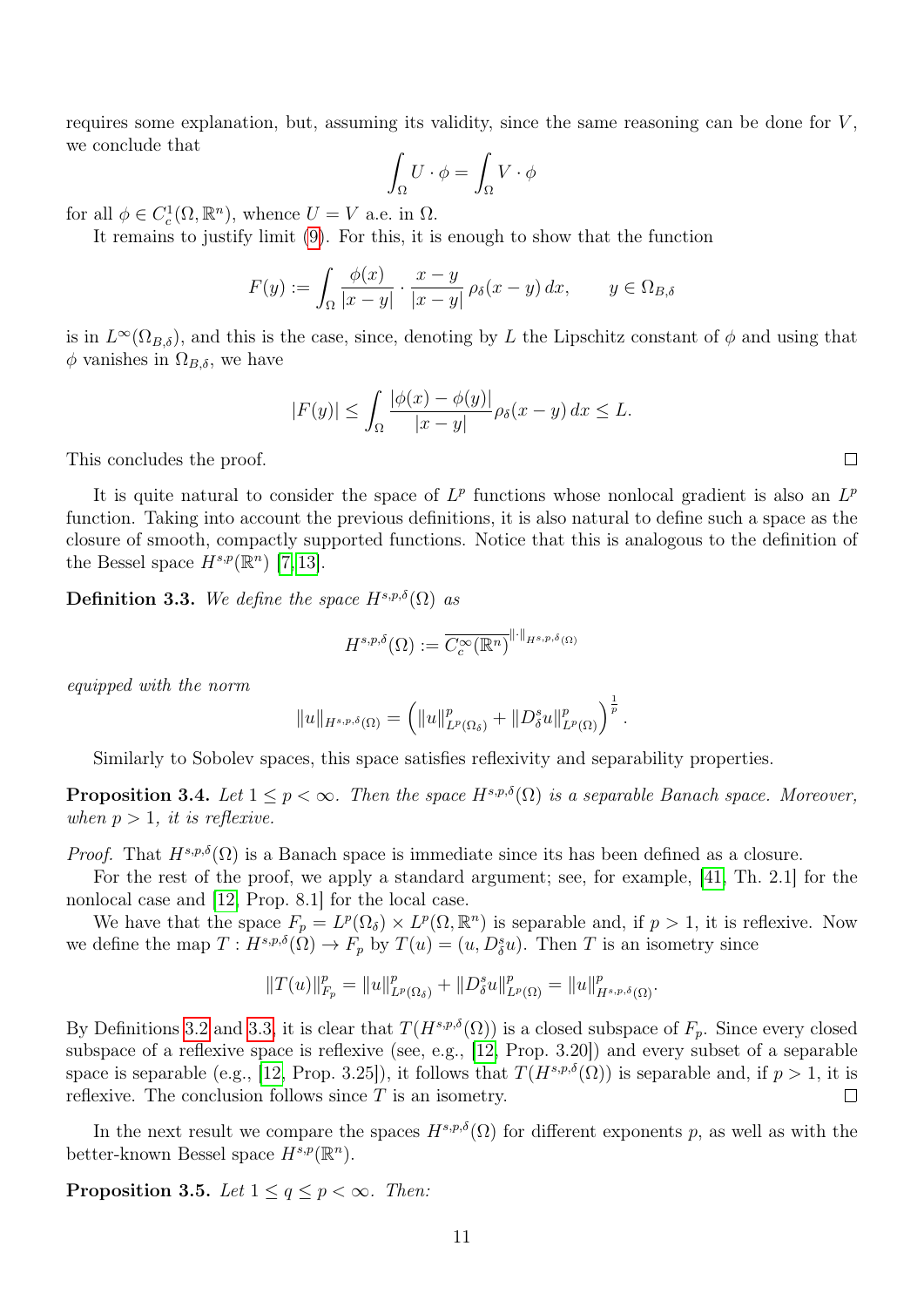<span id="page-11-1"></span>a)  $H^{s,p,\delta}(\Omega) \subset H^{s,q,\delta}(\Omega)$ .

<span id="page-11-2"></span>b)  $H^{s,p}(\mathbb{R}^n) \subset H^{s,p,\delta}(\Omega)$ , with continuous embedding.

Proof. The proof of [a\)](#page-11-1) is obtained in a straightforward manner applying the known inclusions  $L^p(\Omega_\delta) \subset L^q(\Omega_\delta)$  and  $L^p(\Omega) \subset L^q(\Omega)$  to the norms of u and  $D_\delta^s u$ .

Regarding [b\)](#page-11-2), we first prove the corresponding inequality for smooth functions. Thus, let  $u \in$  $C_c^{\infty}(\mathbb{R}^n)$ . We have that, for  $x \in \Omega$ ,

$$
D_{\delta}^{s}u(x) = c_{n,s} \int_{B(x,\delta)} \frac{u(x) - u(y)}{|x - y|} \frac{x - y}{|x - y|} \frac{w_{\delta}(x - y)}{|x - y|^{n - 1 + s}} dy
$$
  
\n
$$
= c_{n,s}a_0 \int_{\mathbb{R}^n} \frac{u(x) - u(y)}{|x - y|} \frac{x - y}{|x - y|} \frac{1}{|x - y|^{n - 1 + s}} dy - c_{n,s} \int_{\mathbb{R}^n} \frac{u(x) - u(y)}{|x - y|} \frac{x - y}{|x - y|} \frac{a_0 - w_{\delta}(x - y)}{|x - y|} dy
$$
  
\n
$$
= a_0 D^{s}u(x) - c_{n,s} \int_{B(x,b_0\delta)^c} \frac{u(x) - u(y)}{|x - y|} \frac{x - y}{|x - y|} \frac{a_0 - w_{\delta}(x - y)}{|x - y|^{n - 1 + s}} dy
$$
  
\n
$$
= a_0 D^{s}u(x) + c_{n,s} \int_{B(x,b_0\delta)^c} \frac{u(y)}{|x - y|} \frac{x - y}{|x - y|} \frac{a_0 - w_{\delta}(x - y)}{|x - y|^{n - 1 + s}} dy.
$$

We recall that  $a_0$  and  $b_0$  are the constants from the definition of  $w_\delta$  and that  $w_\delta = a_0$  in  $B(0, b_0\delta)$ . Therefore, applying Hölder inequality, we have that

$$
|D_{\delta}^{s}u(x)| \leq a_0 |D^{s}u(x)| + a_0 c_{n,s} \int_{B(x,b_0\delta)^c} \frac{|u(y)|}{|x-y|^{n+s}} dy \leq a_0 |D^{s}u(x)| + c_1 \|u\|_{L^p(B(x,b_0\delta)^c)}
$$

for some constant  $c_1 > 0$ . Consequently,

$$
||D_{\delta}^{s}u||_{L^{p}(\Omega)} \leq a_{0} ||D^{s}u||_{L^{p}(\Omega)} + c_{1} |\Omega|^{\frac{1}{p}} ||u||_{L^{p}(B(x,b_{0}\delta)^{c})} \leq c_{2} ||u||_{H^{s,p}(\mathbb{R}^{n})}
$$

for some constant  $c_2 > 0$ . Since we also have that  $||u||_{L^p(\Omega_\delta)} \le ||u||_{L^p(\mathbb{R}^n)}$ , we obtain that there exists  $C > 0$  such that for every  $u \in C_c^{\infty}(\mathbb{R}^n)$ ,

$$
||u||_{H^{s,p,\delta}(\Omega)} \leq C||u||_{H^{s,p}(\mathbb{R}^n)}.
$$

Being the spaces  $H^{s,p,\delta}(\Omega)$  and  $H^{s,p}(\mathbb{R}^n)$  defined as the closure of  $C_c^{\infty}(\mathbb{R}^n)$  with their respective norms, the result follows.  $\Box$ 

The inclusion of Proposition [3.5](#page-10-1) [b\)](#page-11-2) is one of the main motivations for the definition of our space, since it roughly suggests that  $H^{s,p,\delta}(\Omega)$  consists of Bessel  $H^{s,p}$  functions defined only on  $\Omega$  and without any integrability requirement at infinity. As a matter of fact, the examples of [\[6,](#page-44-0) Sect. 2.1 in the context of Solid Mechanics, together with the inclusion  $H^{s,p}(\mathbb{R}^n) \subset H^{s,p,\delta}(\Omega)$  show that  $H^{s,p,\delta}(\Omega,\mathbb{R}^n)$  contains deformations exhibiting fracture or cavitation, for some range of s and p. One of the advantages of the space  $H^{s,p,\delta}(\Omega)$  is that, contrary to  $H^{s,p}(\mathbb{R}^n)$ , it contains linear functions, such as the identity, which would be relevant in a future linearization process.

## <span id="page-11-0"></span>4 Nonlocal Fundamental Theorem of Calculus

We start by recalling the following classical representation theorem, which can be seen in [\[29,](#page-45-15) Lemma 7.14] or [\[47,](#page-46-14) Prop. 4.14].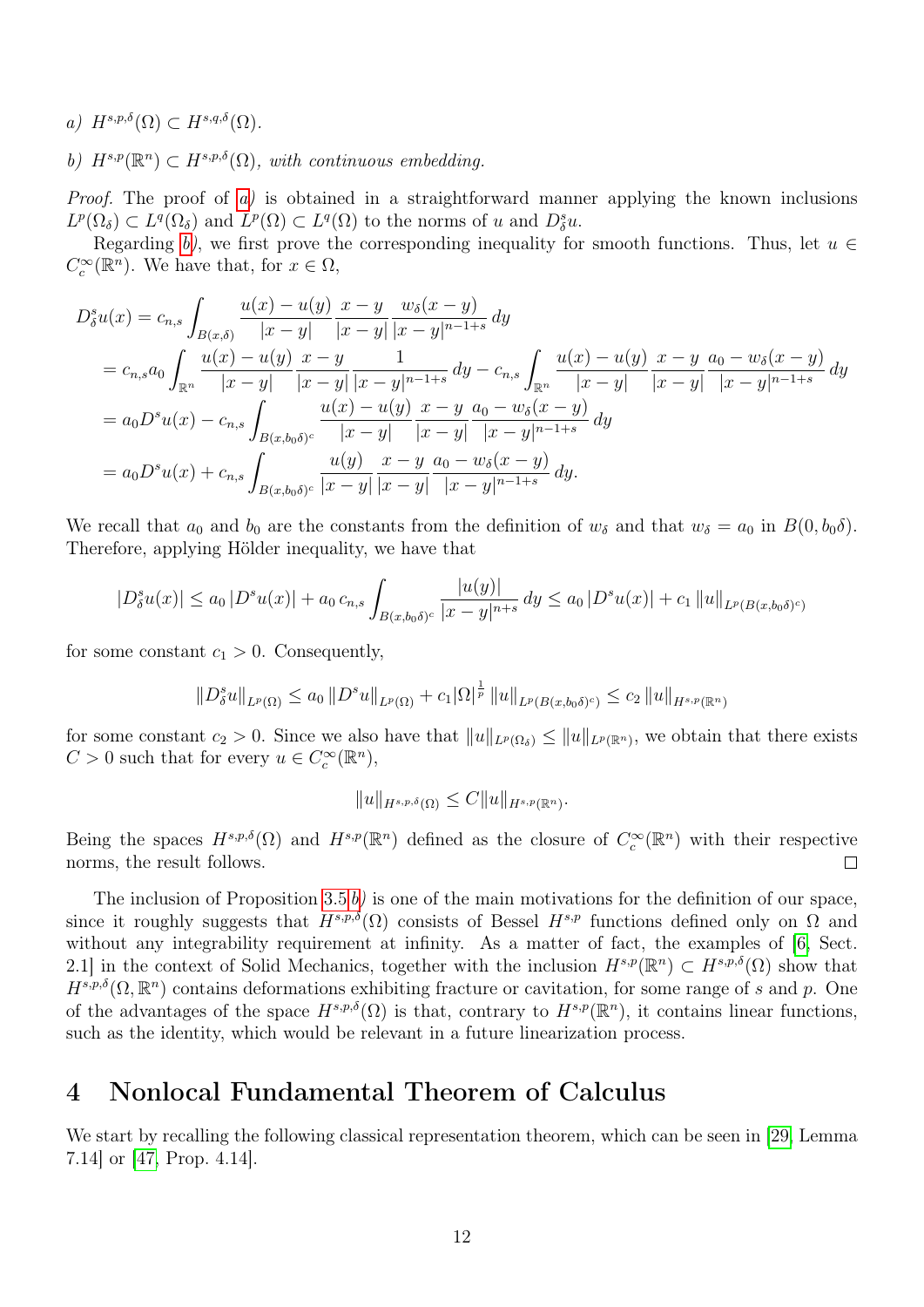<span id="page-12-0"></span>**Proposition 4.1.** For every  $\varphi \in C_c^{\infty}(\mathbb{R}^n)$  and every  $x \in \mathbb{R}^n$ , we have

$$
\varphi(x) = \frac{1}{\sigma_{n-1}} \int_{\mathbb{R}^n} \nabla \varphi(y) \cdot \frac{x - y}{|x - y|^n} \, dy.
$$

This result may be understood as a fundamental theorem of Calculus, in the sense that we recover a function from its gradient by integration; more precisely, by convolution. A fractional version of it, involving the Riesz fractional gradient is also known [\[47,](#page-46-14) [51\]](#page-46-0). This section is devoted to a novel nonlocal version of Proposition [4.1,](#page-12-0) where a function can be recovered from its nonlocal gradient  $D_{\delta}^{s}$ through a convolution with a suitable kernel  $V^s_{\delta}$ .

Our approach is inspired by the proofs of the fractional fundamental theorem of Calculus previously referred in [\[47,](#page-46-14)[51\]](#page-46-0). However, those partly rely on the semigroup properties of Riesz potentials, which our kernels do not enjoy. Therefore, our procedure is much more involved.

To begin with, we show that the kernel in the definition of  $D^s_{\delta}u$  (see formula [\(6\)](#page-7-0)) can be seen, in a certain sense, as the gradient of a certain function. In order to do so, we introduce the following kernels.

#### <span id="page-12-5"></span>Definition 4.1. Define

$$
\bar{q}_{\delta}: [0, \infty) \to \mathbb{R}, \quad q_{\delta}: \mathbb{R}^n \to \mathbb{R} \quad and \quad Q_{\delta}^s: \mathbb{R}^n \setminus \{0\} \to \mathbb{R}
$$

as

$$
\bar{q}_{\delta}(t) = (n-1+s)t^{n-1+s} \int_{t}^{\delta} \frac{\bar{w}_{\delta}(r)}{r^{n+s}} dr, \qquad q_{\delta}(x) = \bar{q}_{\delta}(|x|) \quad and \quad Q_{\delta}^{s}(x) = \frac{1}{\gamma(1-s)|x|^{n-1+s}} q_{\delta}(x).
$$

In the following result,  $a_0$  and  $b_0$  are the constants from the definition of  $w_\delta$ .

<span id="page-12-1"></span>**Lemma 4.2.** a)  $\bar{q}_{\delta}$  is  $C^{\infty}((0,\infty))$ ,  $C^{n-1}([0,\infty))$ , supp  $\bar{q}_{\delta} \subset [0,\delta)$  and there exists a constant  $z_0 \in \mathbb{R}$ such that for every  $t \in [0, b_0\delta]$ ,

$$
\bar{q}_{\delta}(t) = a_0 + z_0 t^{n-1+s}.
$$

<span id="page-12-2"></span>b)  $Q_{\delta}^{s}$  is radially decreasing,  $Q_{\delta}^{s} \in L^{1}(\mathbb{R}^{n})$ , supp  $Q_{\delta}^{s} \subset B(0,\delta)$  and

<span id="page-12-4"></span>
$$
\frac{-1}{n-1+s}\nabla Q^s_{\delta}(x) = \frac{\rho_{\delta}(x)}{|x|}\frac{x}{|x|}.\tag{10}
$$

*Proof.* We start with [a\)](#page-12-1). The function  $\bar{q}_{\delta}$  is clearly  $C^{\infty}$  in  $(0,\infty)$  as a product of  $C^{\infty}$  functions in  $(0, \infty)$ . We have that

<span id="page-12-3"></span>
$$
\left(\frac{\bar{q}_{\delta}(t)}{t^{n-1+s}}\right)' = -(n-1+s)\frac{\bar{w}_{\delta}(t)}{t^{n+s}}, \qquad t > 0. \tag{11}
$$

Since  $\bar{q}_{\delta}(\delta) = 0$  and supp  $\bar{w}_{\delta} \subset [0, \delta)$ , we obtain that supp  $\bar{q}_{\delta} \subset [0, \delta)$ . Now, for  $0 < t < \delta b_0$  we have that

$$
\left(\frac{\bar{q}_{\delta}(t)}{t^{n-1+s}}\right)' = -(n-1+s)\frac{a_0}{t^{n+s}} = \left(\frac{a_0}{t^{n-1+s}}\right)',
$$

so the existence of  $z_0$  in the statement follows. In particular,  $\bar{q}_\delta$  is  $C^{n-1}([0,\infty))$ .

We now show [b\)](#page-12-2). We get immediately from [\(11\)](#page-12-3) that  $Q_{\delta}^{s}$  is radially decreasing and

$$
\nabla Q_{\delta}^{s}(x) = -\frac{n-1+s}{\gamma(1-s)} \frac{\bar{w}_{\delta}(|x|)}{|x|^{n+s}} \frac{x}{|x|}, \qquad x \in \mathbb{R}^{n} \setminus \{0\},
$$

so [\(10\)](#page-12-4) holds. As supp  $\bar{q}_{\delta} \subset [0,\delta)$  we obtain that supp  $Q_{\delta}^{s} \subset B(0,\delta)$ . Consequently,  $Q_{\delta}^{s} \in L^{1}(\mathbb{R}^{n})$ because of the boundedness of  $\bar{q}_{\delta}$ .  $\Box$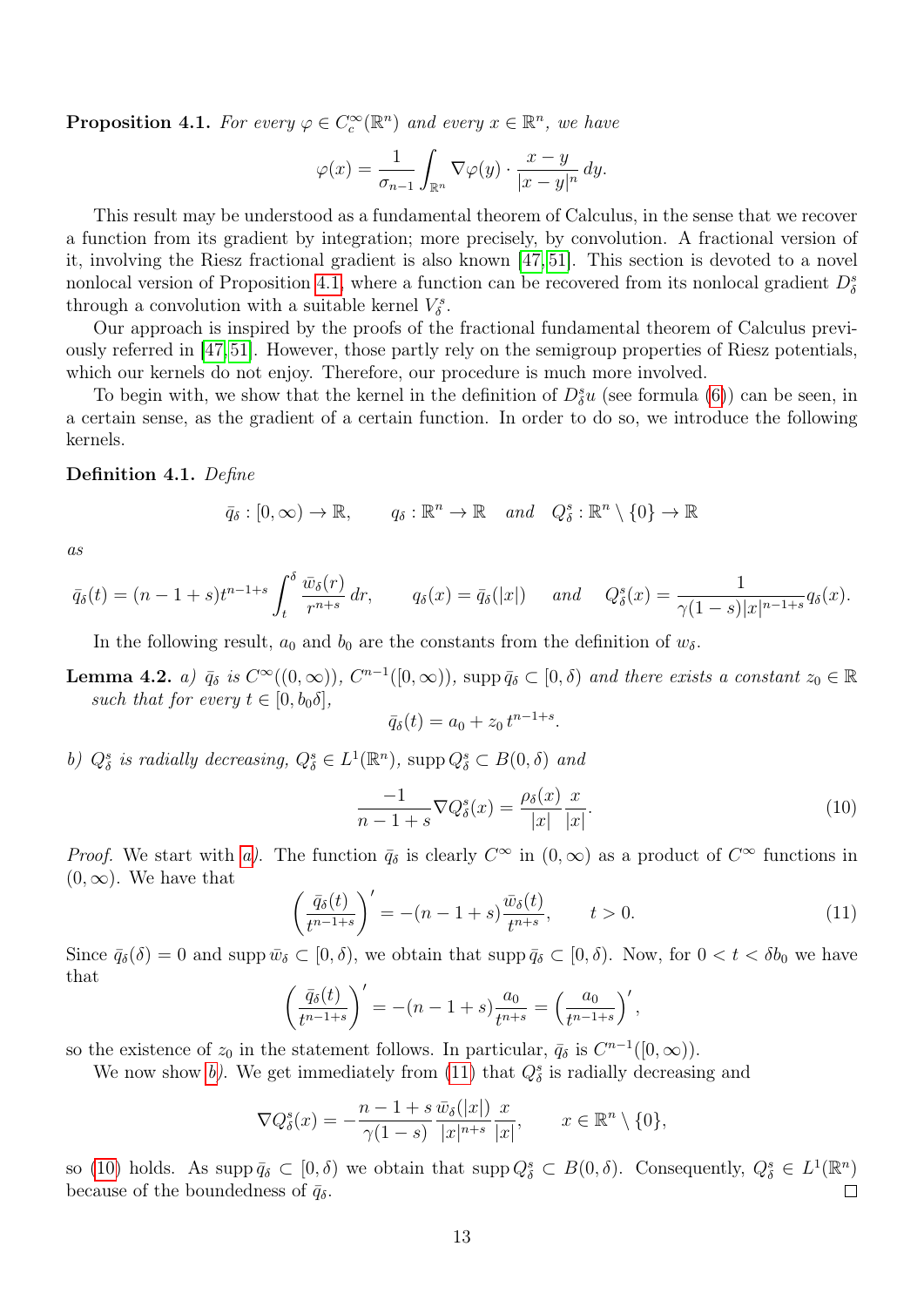In the following proposition we write the nonlocal gradient as a convolution of the classical one with the kernel  $Q_{\delta}^{s}$ . Its fractional version can be found in [\[47,](#page-46-14) Lemma 15.9] and [\[51,](#page-46-0) Th. 1.2]. In fact, our proof is inspired by that of [\[47\]](#page-46-14): its idea is based on an integration by parts starting with Definition [3.1](#page-7-2) and [\(10\)](#page-12-4).

<span id="page-13-0"></span>**Proposition 4.3.** For every  $u \in C_c^{\infty}(\mathbb{R}^n)$  and  $x \in \mathbb{R}^n$  we have

<span id="page-13-1"></span>
$$
D_{\delta}^{s}u(x) = \int_{\mathbb{R}^{n}} \nabla u(y) Q_{\delta}^{s}(x - y) dy
$$
\n(12)

and  $D_{\delta}^{s}u \in C_{c}^{\infty}(\mathbb{R}^{n})$ .

*Proof.* Let K be a ball containing supp u and let  $K_{\delta} = K + B(0, \delta)$ . If  $x \in K_{\delta}^{c}$  then both terms of [\(12\)](#page-13-1) are zero since supp  $D_{\delta}^{s}u \subset \text{supp} u + B(0,\delta) \subset K_{\delta}$  and supp  $Q_{\delta}^{s} \subset B(0,\delta)$ . Thus, we consider  $x \in K_{\delta}, e \in \mathbb{R}^{n}$  with  $|e| = 1$  and the vector field

$$
\beta: K_{\delta} \setminus \{x\} \to \mathbb{R}^n
$$

defined by

$$
\beta(y) = (u(x) - u(y)) Q^s_{\delta}(x - y) e.
$$

Let  $\varepsilon > 0$  be such that  $\overline{B}(x,\varepsilon) \subset K_{\delta}$ . From Lemma [4.2](#page-0-0) we have that

<span id="page-13-2"></span>
$$
\operatorname{div}\beta(y) = (n-1+s)\frac{u(x) - u(y)}{|x-y|}\rho_{\delta}(x-y)\frac{x-y}{|x-y|}\cdot e - Q_{\delta}^{s}(x-y)\nabla u(y)\cdot e, \qquad y \in K_{\delta}\setminus B(x,\varepsilon)
$$
(13)

and notice that div  $\beta$  is integrable in  $K_{\delta} \setminus B(x, \varepsilon)$ . Applying the divergence theorem we obtain

$$
\int_{K_{\delta}\setminus B(x,\varepsilon)} \operatorname{div} \beta(y) dy = \int_{\partial K_{\delta}} \beta(y) \cdot \nu_y d\mathcal{H}^{n-1}(y) + \int_{\partial B(x,\varepsilon)} \beta(y) \cdot \frac{x-y}{|x-y|} d\mathcal{H}^{n-1}(y),
$$

where  $\nu_y$  is the outer normal vector to  $K_\delta$ . Now we show that  $\beta(y) = 0$  for all  $y \in \partial K_\delta$ . Indeed, if  $x \in K_{\delta} \setminus K$  then  $u(x) = u(y) = 0$  for all  $y \in \partial K_{\delta}$ , whereas if  $x \in K$ , then  $Q_{\delta}^{s}(x - y) = 0$  for every  $y \in \partial K_{\delta}$ . Thus,

$$
\int_{K_{\delta}\setminus B(x,\varepsilon)} \operatorname{div} \beta(y) dy = \int_{\partial B(x,\varepsilon)} \beta(y) \cdot \frac{x-y}{|x-y|} d\mathcal{H}^{n-1}(y).
$$

We estimate the integrand in the right-hand side. As  $u$  is Lipschitz, using the mean value theorem and the definition of  $Q_{\delta}^{s}$  (see Definition [4.1](#page-12-5) and Lemma [4.2\)](#page-0-0) we find that, for all  $y \in \partial B(x, \varepsilon)$ ,

$$
\left|\beta(y)\cdot\frac{x-y}{|x-y|}\right|\leq\left|\beta(y)\right|\leq\left\|\nabla u\right\|_{\infty}|x-y|\left|Q_{\delta}^{s}(x-y)\right|\leq\left\|\nabla u\right\|_{\infty}\frac{c}{|x-y|^{n+s-2}}=\left\|\nabla u\right\|_{\infty}\frac{c}{\varepsilon^{n+s-2}}
$$

for some constant  $c > 0$ , so

$$
\left| \int_{\partial B(x,\varepsilon)} \beta(y) \cdot \frac{x-y}{|x-y|} d\mathcal{H}^{n-1}(y) \right| \leq ||\nabla u||_{\infty} c \sigma_{n-1} \varepsilon^{1-s},
$$

which goes to 0 when  $\varepsilon$  goes to 0. Therefore,

$$
\lim_{\varepsilon \to 0} \int_{K_{\delta} \setminus B(x,\varepsilon)} \operatorname{div} \beta(y) dy = 0.
$$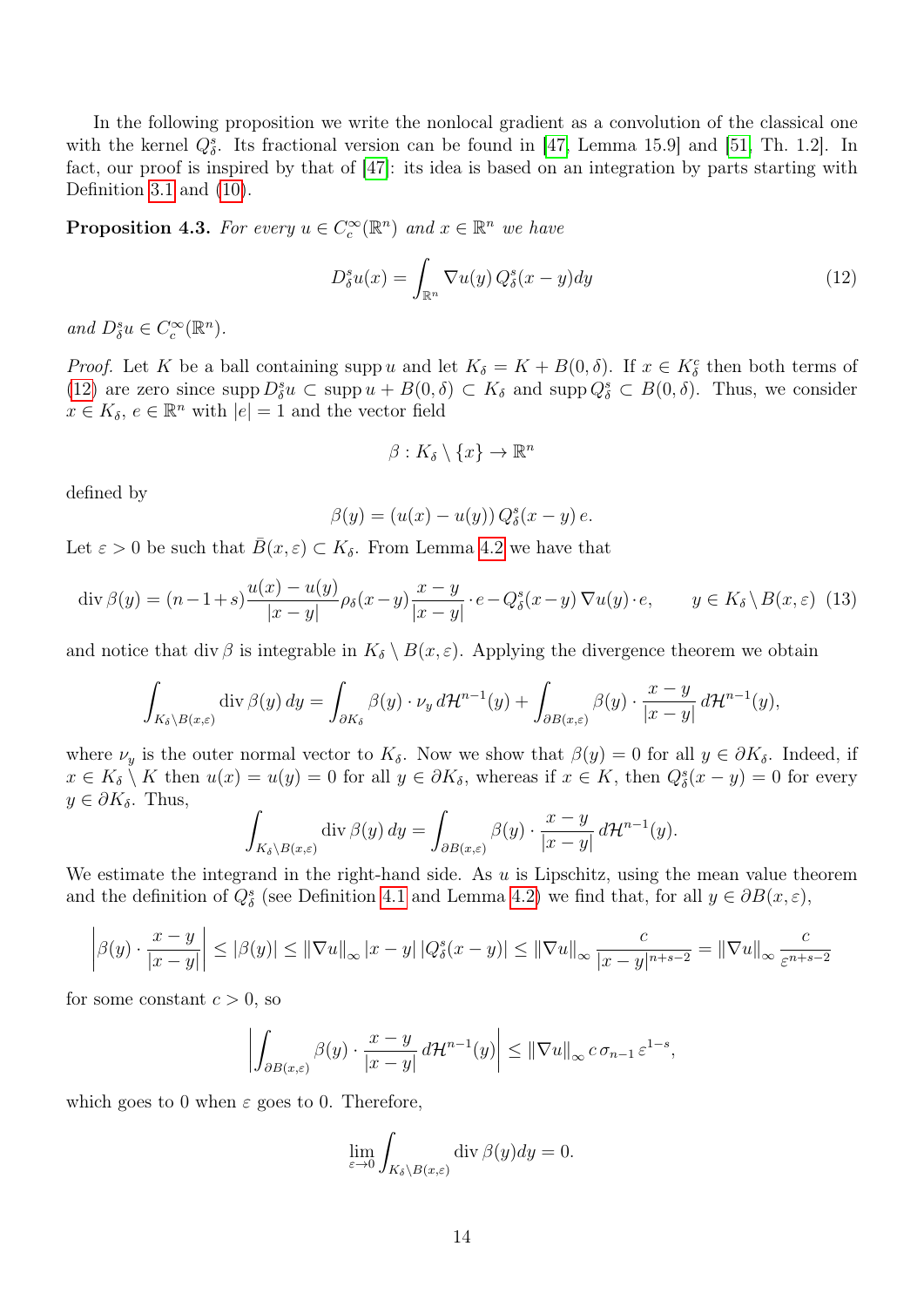As a result, using [\(13\)](#page-13-2) we obtain that

$$
\lim_{\varepsilon \to 0} \int_{K_{\delta} \setminus B(x,\varepsilon)} (n-1+s) \frac{u(x)-u(y)}{|x-y|} \rho_{\delta}(x-y) \frac{x-y}{|x-y|} \cdot e \, dy = \lim_{\varepsilon \to 0} \int_{K_{\delta} \setminus B(x,\varepsilon)} Q_{\delta}^s(x-y) \, \nabla u(y) \cdot e \, dy,
$$

provided that both limits exists, which is actually true as both integrals are absolutely convergent in  $K_{\delta}$ ; see the comment after Definition [3.1](#page-7-2) for the left integral and notice that  $Q_{\delta}^{s} \in L^{1}(\mathbb{R}^{n})$  (see Lemma [4.2\)](#page-0-0) for the right integral. Thus,

$$
\int_{K_{\delta}} (n-1+s) \frac{u(x)-u(y)}{|x-y|} \rho_{\delta}(x-y) \frac{x-y}{|x-y|} \cdot e \, dy = \int_{K_{\delta}} Q_{\delta}^{s}(x-y) \, \nabla u(y) \cdot e \, dy.
$$

As this is true for every  $e \in \mathbb{R}^n$  with  $|e|=1$ , we conclude that

$$
\int_{K_{\delta}} (n-1+s) \frac{u(x)-u(y)}{|x-y|} \frac{x-y}{|x-y|} \rho_{\delta}(x-y) dy = \int_{K_{\delta}} \nabla u(y) Q_{\delta}^{s}(x-y) dy,
$$

and formula [\(12\)](#page-13-1) is proved.

We have thus shown that  $D^s_{\delta}u = \nabla u * Q^s_{\delta}$ . As  $Q^s_{\delta} \in L^1(\mathbb{R}^n)$ ,  $\nabla u \in C^{\infty}(\mathbb{R}^n)$  and both have compact support, we conclude that  $D^s_\delta u \in C_c^\infty(\mathbb{R}^n)$ .  $\Box$ 

Proposition [4.3](#page-13-0) shows that for  $u \in C_c^{\infty}(\mathbb{R}^n)$ , its nonlocal gradient  $D_{\delta}^s u$  is also in  $u \in C_c^{\infty}(\mathbb{R}^n)$ , unlike its fractional gradient  $D^s u$ , which is  $C^{\infty}$  (see [\[60,](#page-47-1) Prop. 5.2] or [\[38\]](#page-46-15)) but not of compact support (an easy counterexample can be found in [\[34,](#page-46-1) Sect. 2.2]). The reason for this difference is that, while Proposition [4.3](#page-13-0) shows that  $D^s_\delta u = \nabla u * Q^s_\delta$  with  $Q^s_\delta$  of compact support, the fractional analogue states that  $D^s u = \nabla u * I_{1-s}$ , with  $I_{1-s}$  the Riesz potential (see [\(17\)](#page-15-1) below for the definition), which is not of compact support.

We continue by restating the main result of Section [5](#page-15-0) (Theorem [5.9\)](#page-27-0).

<span id="page-14-0"></span>**Proposition 4.4.** There exists a function  $V^s_{\delta} \in C^{\infty}(\mathbb{R}^n \setminus \{0\}, \mathbb{R}^n)$  such that

<span id="page-14-2"></span>
$$
\int_{\mathbb{R}^n} V_\delta^s(z) Q_\delta^s(y-z) dz = \frac{1}{\sigma_{n-1}} \frac{y}{|y|^n}, \qquad y \in \mathbb{R}^n \setminus \{0\}. \tag{14}
$$

Moreover,  $V^s_{\delta} \in L^1_{loc}(\mathbb{R}^n, \mathbb{R}^n)$ , and for every  $R > 0$  there exists  $M > 0$  such that

$$
|V^s_\delta(x)| \le \frac{M}{|x|^{n-s}}, \qquad x \in B(0,R) \setminus \{0\}.
$$

We will study further properties of  $V^s_{\delta}$  in Theorem [5.9.](#page-27-0) The proof of Proposition [4.4](#page-14-0) is long and comprises the whole of Section [5.](#page-15-0) With this, the main result of this section (a nonlocal version of the fundamental theorem of Calculus) reads as follows. Its proof follows the lines from [\[47,](#page-46-14) Prop. 15.8], whereas the main differences are gathered in Proposition [4.4.](#page-14-0)

<span id="page-14-3"></span>**Theorem 4.5.** Let  $V_{\delta}^{s}$  be the function of Proposition [4.4.](#page-14-0) Then, for every  $u \in C_c^{\infty}(\mathbb{R}^n)$  and  $x \in \mathbb{R}^n$ ,

<span id="page-14-1"></span>
$$
u(x) = \int_{\mathbb{R}^n} D_\delta^s u(y) \cdot V_\delta^s(x - y) \, dy. \tag{15}
$$

*Proof.* Let  $F(x)$  denote the right hand side of [\(15\)](#page-14-1). This integral is absolutely convergent since  $V^s_\delta \in L^1_{loc}(\mathbb{R}^n, \mathbb{R}^n)$  (Proposition [4.4\)](#page-14-0) and  $D^s_\delta u$  is bounded with compact support (Proposition [4.3\)](#page-13-0). In fact, Proposition [4.3](#page-13-0) allows us to write the equality

$$
F(x) = \int_{\mathbb{R}^n} \int_{\mathbb{R}^n} \nabla u(z) Q^s_{\delta}(y - z) \cdot V^s_{\delta}(x - y) dz dy.
$$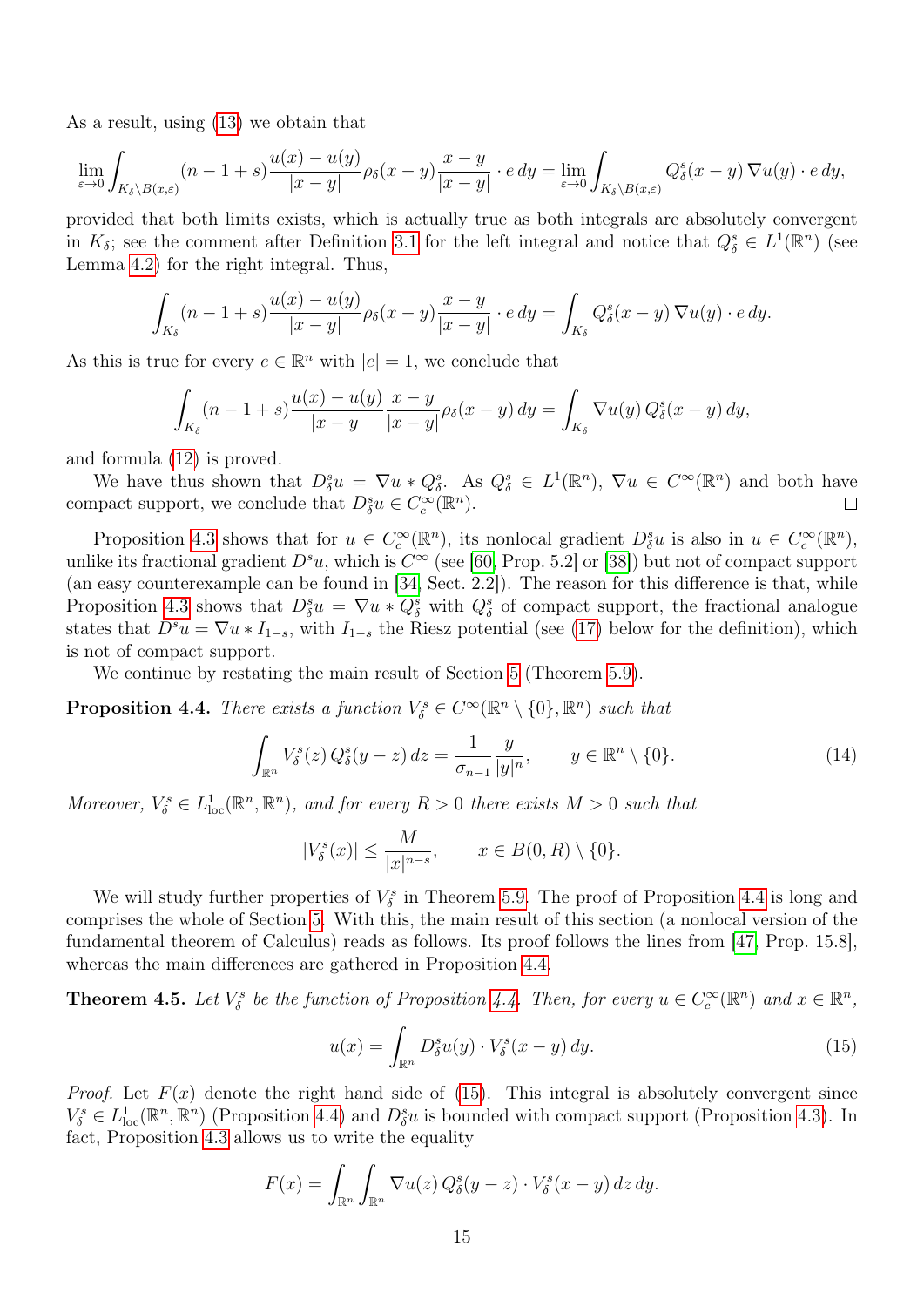Next we make the changes of variables  $\eta = x - y$  and  $\xi = x - z$  to obtain

$$
F(x) = \int_{\mathbb{R}^n} \nabla u(x - \xi) \cdot \int_{\mathbb{R}^n} V_{\delta}^s(\eta) Q_{\delta}^s(\xi - \eta) d\eta d\xi.
$$

By Proposition [4.4,](#page-14-0)

$$
\int_{\mathbb{R}^n} V_{\delta}^s(\eta) Q_{\delta}^s(\xi - \eta) d\eta = \frac{1}{\sigma_{n-1}} \frac{\xi}{|\xi|^n}.
$$

Thus, thanks to Proposition [4.1,](#page-12-0)

$$
F(x) = \int_{\mathbb{R}^n} \nabla u(x - \xi) \cdot \frac{\xi}{\sigma_{n-1} |\xi|^n} d\xi = u(x)
$$

and the proof is complete.

#### <span id="page-15-0"></span>5 Existence of  $V^s_\delta$  $\delta$

This section is devoted to the proof of Proposition [4.4,](#page-14-0) as well as to the derivation of further properties of  $V^s_{\delta}$ . The idea of the proof is to convert equation [\(14\)](#page-14-2) into

$$
\hat{V}^s_{\delta}(\xi)\,\hat{Q}^s_{\delta}(\xi)=-i\frac{\xi}{|\xi|}\frac{1}{|2\pi\xi|}
$$

through Fourier transform (see Lemma [B.1](#page-0-0) [c\)](#page-41-1) for the Fourier transform of the right-hand side of [\(14\)](#page-14-2)). Thus, the candidate for  $V^s_{\delta}$  should satisfy

$$
\hat{V}^s_{\delta}(\xi) = -i \frac{\xi}{|\xi|} \frac{1}{|2\pi\xi|} \frac{1}{\hat{Q}^s_{\delta}(\xi)}.
$$

In the first half of the section, we show that  $\hat{Q}^s_{\delta}$  is positive and, consequently, the formula above is well defined. Taking inverse Fourier transform, we then conclude that  $V^s_{\delta}$  is at least a tempered distribution. In the second half, we see that  $V^s_{\delta}$  is actually a function.

As seen in the introduction, it is illustrative to compare formula [\(15\)](#page-14-1) with the fractional fundamental theorem of Calculus in  $H^{s,p}$  (see [\[13,](#page-44-2) Th. 3.11], [\[47,](#page-46-14) Prop. 15.8] or [\[51,](#page-46-0) Th. 1.12]):

<span id="page-15-2"></span>
$$
u(x) = c_{n,-s} \int_{\mathbb{R}^n} D^s u(y) \cdot \frac{x-y}{|x-y|^{n-s+1}} \, dy. \tag{16}
$$

Here  $D^s u$  is Riesz' s-fractional gradient. Thus,  $D^s_{\delta}u$  and  $V^s_{\delta}$  in our context play the role of  $D^s u$  and  $\frac{x}{|x|^{n-s+1}}$  in  $H^{s,p}$ , respectively. In fact, in the analysis in  $H^{s,p}$  an essential part is performed by the *Riesz potential.* We recall (see [\[51,](#page-46-0)56]) that given  $0 < s < n$ , the Riesz potential  $I_s : \mathbb{R}^n \setminus \{0\} \to \mathbb{R}$ and its Fourier transform are

<span id="page-15-1"></span>
$$
I_s(x) = \frac{1}{\gamma(s)} \frac{1}{|x|^{n-s}} \quad \text{and} \quad \hat{I}_s(\xi) = |2\pi\xi|^{-s},\tag{17}
$$

where  $\gamma(s)$  is defined in [\(5\)](#page-6-3). A key study in a great part of this and the following section will be the comparison, first, of  $\hat{I}_s$  with  $\hat{V}_\delta^s$ , and, then, of  $\hat{I}_s$  with  $V_\delta^s$ . In fact, in the comment after Proposition [4.3](#page-13-0) it was hinted that here  $Q_{\delta}^{s}$  plays the role of  $I_{1-s}$  in the fractional case, so it becomes natural that in this section we also compare  $\hat{Q}_{\delta}^s$  with  $\hat{I}_{1-s}$ .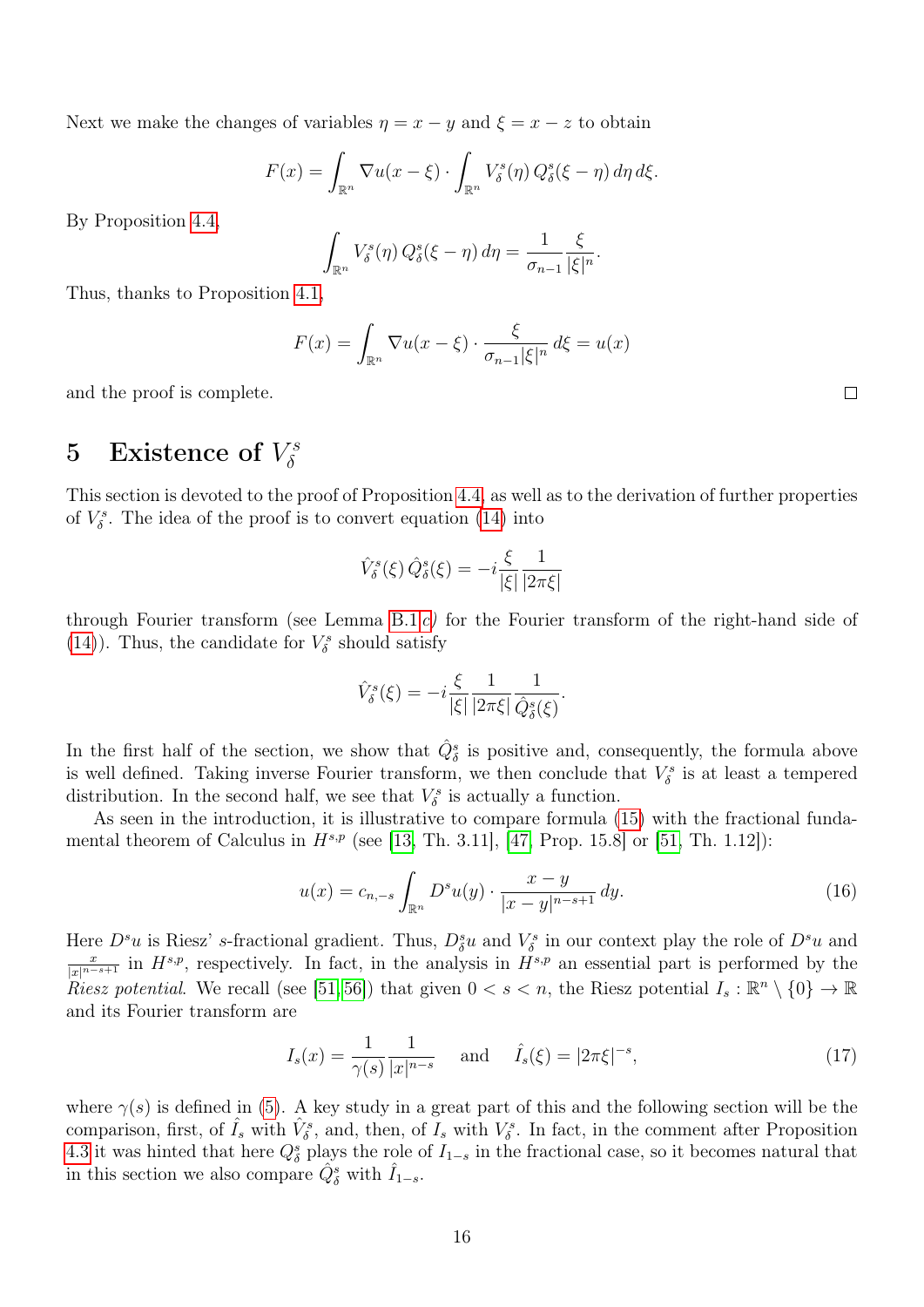#### 5.1 Positivity of  $\hat{Q}^s_{\delta}$  and existence of  $V^s_{\delta}$  $\delta^{\scriptscriptstyle \tau s}_{\delta}$  as a distribution

We start with an analysis of the Fourier transform of the function  $q_{\delta}$  of Definition [4.1.](#page-12-5)

<span id="page-16-0"></span>**Lemma 5.1.** The function  $\hat{q}_{\delta}$  is analytic,  $C_0(\mathbb{R}^n)$  and  $L^1(\mathbb{R}^n)$ .

*Proof.* Given that  $\bar{q}_{\delta} \in C_c^{n-1}([0,\infty))$  (see Lemma [4.2\)](#page-0-0), we have that  $q_{\delta} \in L^1(\mathbb{R}^n)$  and has compact support. Therefore, by known facts in Fourier analysis,  $\hat{q}_{\delta}$  belongs to  $C_0(\mathbb{R}^n)$  and is analytic.

It remains to show that  $\hat{q}_{\delta} \in L^1(\mathbb{R}^n)$ , and for this we will previously check that  $q_{\delta} \in W^{2n-1,1}(\mathbb{R}^n)$ . Indeed, as a consequence of Lemma [4.2,](#page-0-0) for  $1 \leq j \leq 2n-1$  there exists  $z_j \in \mathbb{R}$  such that

$$
\bar{q}_{\delta}^{j)}(t) = z_{j} t^{n-1+s-j}, \qquad t \in (0, b_{0}\delta),
$$

where the superindex j indicates the j-th derivative. On the other hand,  $\bar{q}_{\delta}^{j}$  $\delta_{\delta}^{(j)}$  is bounded in  $[b_0\delta,\delta]$ and vanishes in  $[\delta, \infty)$ . This implies that the a.e. and weak derivative of order j of  $q_\delta$  coincide and they satisfy, for some constant  $C_j > 0$ ,

$$
|D^{j)}q_{\delta}(x)| \leq C_{j} |x|^{n-1+s-j}, \qquad x \in B(0, b_{0}\delta) \setminus \{0\},\
$$

while  $|D^{j)}q_{\delta}|$  is bounded in  $B(0,\delta) \setminus B(0,b_{0}\delta)$  and vanishes in  $B(0,\delta)^{c}$ . This implies that  $q_{\delta} \in$  $W^{2n-1,1}(\mathbb{R}^n)$ . In particular, the Fourier transform of any partial derivative of order  $2n-1$  of  $q_\delta$  is bounded, so there exists  $C > 0$  such that for any multiindex  $\alpha$  of order  $2n - 1$  we have

$$
|(2\pi i\xi)^{\alpha}\hat{q}_{\delta}(\xi)| = |\tilde{\partial}^{\alpha}\tilde{q}_{\delta}(\xi)| \leq C,
$$

and, hence,

$$
|\hat{q}_{\delta}(\xi)| \leq \frac{C}{|2\pi\xi|^{2n-1}}.
$$

This decay at infinity of  $\hat{q}_{\delta}$ , together with the fact that  $\hat{q}_{\delta}$  is continuous, implies that  $\hat{q}_{\delta} \in L^1(\mathbb{R}^n)$  for  $n \geq 2$ .

In the rest of the proof, we assume that  $n = 1$ . In this case,  $q_{\delta}$  is the even extension of  $\bar{q}_{\delta}$ . As shown before, there exists  $z_1 \in \mathbb{R}$  such that  $q'_\delta(x) = \frac{z_1}{|x|^{1-s}}$  for  $x \in B(0, b_0\delta)$ . If  $z_1 = 0$  then  $q_\delta$  is  $C_c^{\infty}(\mathbb{R}^n)$ , so  $\hat{q}_\delta$  is in S and, in particular, in  $L^1(\mathbb{R}^n)$ . We assume from now on that  $z_1 \neq 0$ .

Consider a  $\varphi \in C_c^{\infty}(\mathbb{R})$  with  $\varphi|_{B(0, \frac{1}{4})} = 1$  and  $\varphi|_{B(0, \frac{1}{2})^c} = 0$ . Then,

$$
|2\pi\xi|^{-s} - \frac{1}{z_1\gamma(s)}\widehat{q}'_{\delta}(\xi) = \mathcal{F}\left(\frac{1}{\gamma(s)|x|^{1-s}} - \frac{1}{z_1\gamma(s)}q'_{\delta}(x)\right)
$$
  
= 
$$
\mathcal{F}\left(\frac{\varphi}{\gamma(s)|x|^{1-s}} - \frac{1}{z_1\gamma(s)}q'_{\delta}(x)\right) + \mathcal{F}\left(\frac{1-\varphi}{\gamma(s)|x|^{1-s}}\right).
$$

Looking at the expression of  $q'_\delta$ , we notice that the functions  $\frac{\varphi}{\gamma(s)|x|^{1-s}}$  and  $\frac{1}{z_1\gamma(s)}q'_\delta(x)$  coincide in  $B(0, \min\{b_0\delta, \frac{1}{4}\})$ , and both have compact support. Therefore, its difference is a smooth function of compact support. In particular, it is in the Schwartz space, as well as its Fourier transform:

$$
\mathcal{F}\left(\frac{\varphi}{\gamma(s)|x|^{1-s}}-\frac{1}{z_1\gamma(s)}q'_\delta(x)\right)\in\mathcal{S}.
$$

On the other hand, the function  $\mathcal{F}\left(\frac{1-\varphi}{\gamma(s)|x|^{1}}\right)$  $\frac{1-\varphi}{\gamma(s)|x|^{1-s}}$  is treated in [\[30,](#page-45-12) Ex. 2.4.9], and it is concluded that its decay at infinity is faster than any negative power of  $|\xi|$ . Consequently, the decay at infinity of

$$
|2\pi\xi|^{-s}-\frac{1}{z_1\gamma(s)}\widehat{q'}_{\delta}(\xi)
$$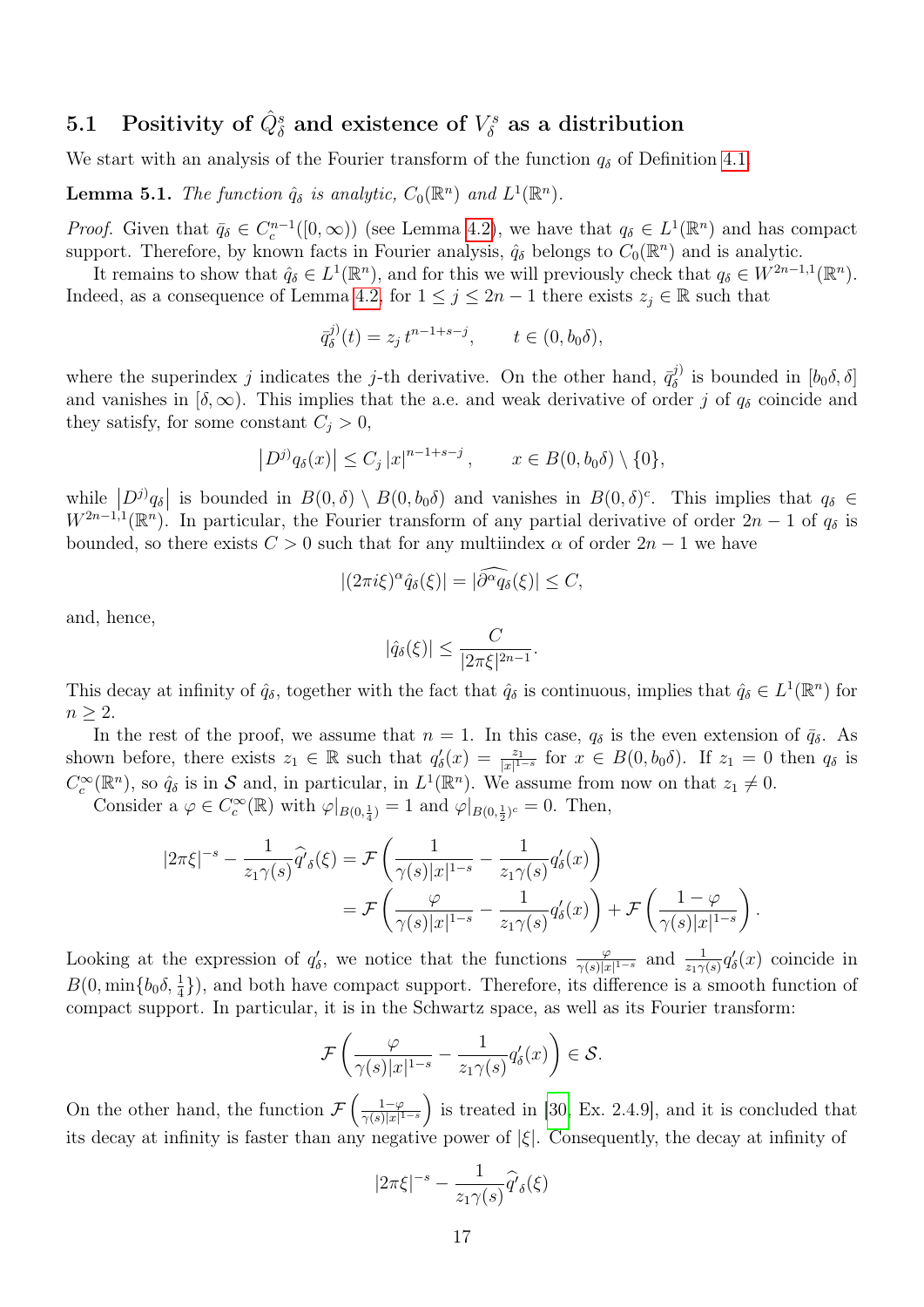is also faster than any negative power of  $|\xi|$ . In particular, there exists  $C_1' > 0$  such that

$$
\left|\frac{2\pi\xi}{z_1\gamma(s)}\hat{q}_\delta(\xi)\right| = \left|\frac{1}{z_1\gamma(s)}\hat{q}_\delta(\xi)\right| \le \frac{C_1'}{|2\pi\xi|^s},
$$

which allows us to conclude that  $\hat{q}_{\delta} \in L^1(\mathbb{R})$ .

In the following result we obtain relevant properties about  $\hat{Q}_{\delta}^s$ . Recall that  $a_0$  is the constant from the definition of  $w_\delta$ .

<span id="page-17-0"></span>Proposition 5.2. a)  $\hat{Q}^s_{\delta}$  is analytic, bounded, radial, and  $\hat{Q}^s_{\delta}(0) = ||Q^s_{\delta}||_{L^1(\mathbb{R}^n)}$ .

<span id="page-17-1"></span>b)  $\partial^{\alpha} \hat{Q}_{\delta}^{s}$  is bounded for every multiindex  $\alpha$ .

<span id="page-17-2"></span>c) 
$$
\lim_{|\xi| \to \infty} \frac{\hat{Q}_{\delta}^s(\xi)}{|2\pi\xi|^{-(1-s)}} = a_0.
$$

*Proof.* The proof of part [a\)](#page-17-0) comes directly from known facts in Fourier analysis. Indeed, as  $Q_{\delta}^{s} \in$  $L^1(\mathbb{R}^n)$  we have  $\hat{Q}^s_{\delta} \in L^{\infty}(\mathbb{R}^n)$ . As  $Q^s_{\delta}$  has compact support,  $\hat{Q}^s_{\delta}$  is analytic. Since  $Q^s_{\delta}$  is radial, so is  $\hat{Q}_{\delta}^s$ . Finally, the equality  $\hat{Q}_{\delta}^s(0) = ||Q_{\delta}^s||_{L^1(\mathbb{R}^n)}$  is a straightforward consequence of the formula of the Fourier transform.

Regarding [b\)](#page-17-1), we have that  $\partial^{\alpha}\hat{Q}^{s}_{\delta} = \mathcal{F}((-2\pi i\xi)^{\alpha}Q^{s}_{\delta})$ . Thus,  $\partial^{\alpha}\hat{Q}^{s}_{\delta}$  is the Fourier transform of an  $L^1(\mathbb{R}^n)$  function (since  $Q^s_\delta \in L^1(\mathbb{R}^n)$  has compact support). Therefore,  $\partial^\alpha \hat{Q}^s_\delta$  is bounded.

In order to show [c\)](#page-17-2), we apply the Fourier transform to the expression  $Q_{\delta}^{s} = I_{1-s} q_{\delta}$  (see Definition [4.1\)](#page-12-5). Since the Riesz potential  $I_{1-s}$  is not an  $L^1(\mathbb{R}^n)$  function and  $q_\delta$  is not Schwartz, the Fourier transform is, in principle, in the sense of tempered distributions. To wit, as  $I_{1-s} \in L^1(B(0,1))$  +  $L^{\infty}(B(0,1)^c)$ , both factors  $I_{1-s}$  and  $q_\delta$  can be seen as distributions; in addition,  $q_\delta$  has compact support, so we can use Lemma [B.2](#page-43-0) and obtain that

<span id="page-17-3"></span>
$$
\hat{Q}^s_{\delta}(\xi) = |2\pi\xi|^{-(1-s)} * \hat{q}_{\delta}(\xi)
$$
\n(18)

in the sense of distributions. Actually, by Young's inequality for the convolution we have that

$$
\|\hat{I}_{1-s} * \hat{q}_{\delta}\|_{L^{\infty}(\mathbb{R}^n)} \leq \|\hat{I}_{1-s}\|_{L^1(B(0,1))} \|\hat{q}_{\delta}\|_{L^{\infty}(\mathbb{R}^n)} + \|\hat{I}_{1-s}\|_{L^{\infty}(B(0,1)^c)} \|\hat{q}_{\delta}\|_{L^1(\mathbb{R}^n)}.
$$

Therefore, the integral defining  $(\hat{I}_{1-s} * \hat{q}_\delta)(\xi)$  is absolutely convergent for a.e.  $\xi \in \mathbb{R}^n$ . Consequently, equality [\(18\)](#page-17-3) holds a.e.

Then, we consider  $\xi = \lambda \xi_0$  with  $\xi_0 \in B(0,1)^c$  fixed and  $\lambda > 0$ . Using the change of variables  $x = \lambda x'$  we have

$$
\hat{Q}_{\delta}^{s}(\lambda \xi_0) = \int_{\mathbb{R}^n} |2\pi(x - \lambda \xi_0)|^{-(1-s)} \hat{q}_{\delta}(x) dx = \int_{\mathbb{R}^n} |2\pi(\lambda x - \lambda \xi_0)|^{-(1-s)} \hat{q}_{\delta}(\lambda x) \lambda^n dx
$$

$$
= \lambda^{-(1-s)} \int_{\mathbb{R}^n} |2\pi(\xi_0 - x)|^{-(1-s)} \hat{q}_{\delta}(\lambda x) \lambda^n dx.
$$

As the function  $\xi \mapsto \frac{\hat{Q}_{\delta}^s(\xi)}{12\pi\epsilon^{s-1}}$  $\frac{Q_{\delta}(\xi)}{|2\pi\xi|^{-(1-s)}}$  is radial, in order for [c\)](#page-17-2) to hold, it is enough that

$$
\lim_{\lambda \to \infty} \frac{\hat{Q}_{\delta}^s(\lambda \xi_0)}{|2\pi \lambda \xi_0|^{-(1-s)}} = a_0,
$$

equivalently,

$$
\lim_{\lambda \to \infty} \frac{\int_{\mathbb{R}^n} |2\pi(\xi_0 - x)|^{-(1-s)} \hat{q}_{\delta}(\lambda x) \lambda^n dx}{|2\pi \xi_0|^{-(1-s)}} = a_0.
$$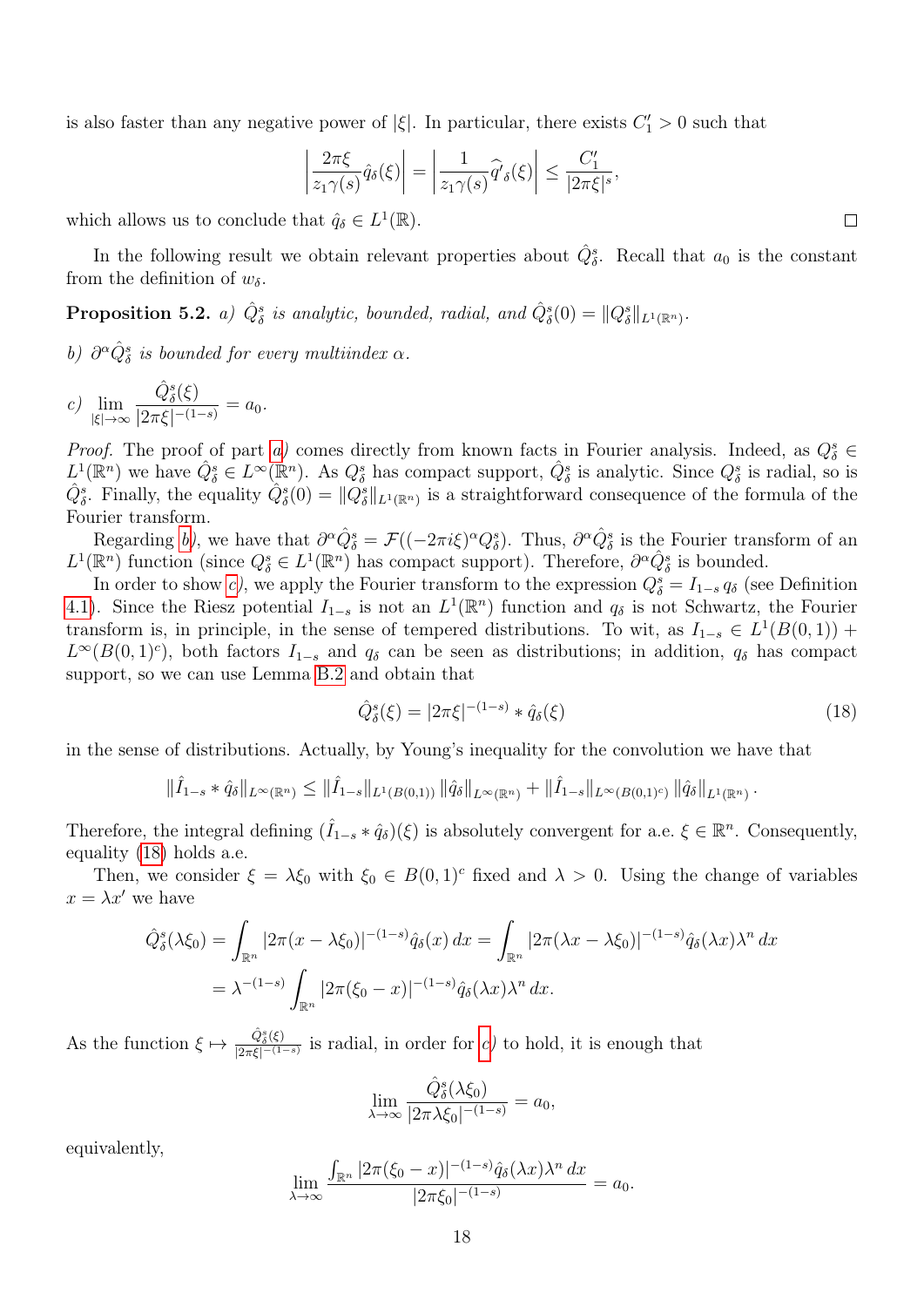Define now  $g_{\lambda}(x) = \frac{1}{a_0} \hat{q}_{\delta}(\lambda x) \lambda^n$  and  $f(\xi) = |2\pi\xi|^{-(1-s)}$ . The limit above is equivalent to

$$
\lim_{\lambda \to \infty} \frac{\int_{\mathbb{R}^n} f(\xi_0 - x) g_\lambda(x) dx}{f(\xi_0)} = 1,
$$

and, in turn, equivalent to

$$
\lim_{\lambda \to \infty} \int_{\mathbb{R}^n} f(\xi_0 - x) g_\lambda(x) \, dx = f(\xi_0),
$$

in other words,

<span id="page-18-1"></span>
$$
\lim_{\lambda \to \infty} f * g_{\lambda}(\xi_0) = f(\xi_0). \tag{19}
$$

We recall from Lemma [4.2](#page-0-0) that  $a_0 = \bar{q}_{\delta}(0) = q_{\delta}(0) = \int_{\mathbb{R}^n} \hat{q}_{\delta}$ ; note that  $\hat{q}_{\delta} \in L^1(\mathbb{R}^n)$  thanks to Lemma [5.1.](#page-16-0) Thus,  $\int_{\mathbb{R}^n} g_\lambda = 1$  for each  $\lambda > 0$ . Then, by construction,  $g_\lambda$  is a mollifier family tending to the Dirac delta at 0, when  $\lambda \to \infty$  in the sense of distributions. Thus,

$$
|f * g_\lambda(\xi_0) - f(\xi_0)| = \left| \int_{\mathbb{R}^n} \left[ f(\xi_0 - x) - f(\xi_0) \right] g_\lambda(x) \, dx \right| \le \int_{\mathbb{R}^n} \left| f(\xi_0 - x) - f(\xi_0) \right| \left| g_\lambda(x) \right| dx.
$$

Let  $\varepsilon > 0$ . Since f is uniformly continuous in  $B(0, 1/2)^c$ , there exists  $0 < r < \frac{1}{2}$  such that

$$
|f(\xi_0 - x) - f(\xi_0)| < \varepsilon, \qquad \text{for all } \xi_0 \in B(0, 1)^c \text{ and } x \in B(0, r).
$$

Therefore, as  $f \in L^{\infty}(B(0,1/2)^c)$ ,

$$
|f * g_\lambda(\xi_0) - f(\xi_0)| \le \int_{B(0,r)} |f(\xi_0 - x) - f(\xi_0)| |g_\lambda(x)| dx + \int_{B(0,r)^c} |f(\xi_0 - x) - f(\xi_0)| |g_\lambda(x)| dx
$$
  

$$
\le \varepsilon \int_{B(0,r)} |g_\lambda(x)| dx + 2||f||_{L^\infty(B(0,1/2)^c)} \int_{B(0,r)^c} |g_\lambda(x)| dx.
$$

Finally, we use that  $\lim_{\lambda\to\infty}\int_{B(0,r)^c}|g_\lambda(x)|\,dx=0$ . As a result, there exists  $\lambda_0>0$  such that for every  $\lambda > \lambda_0$ , the inequality  $\int_{B(0,r)^c} |g_\lambda(x)| dx < \varepsilon$  holds. Consequently,

$$
|f * g_\lambda(\xi_0) - f(\xi_0)| \le (||g_\lambda||_{L^1(\mathbb{R}^n)} + 2||f||_{L^\infty(B(0,1/2)^c)}) \varepsilon.
$$

As  $||g_{\lambda}||_{L^{1}(\mathbb{R}^{n})} = ||g_{1}||_{L^{1}(\mathbb{R}^{n})}$ , this proves convergence [\(19\)](#page-18-1), and, hence, statement [c\)](#page-17-2).

The following calculation is useful for showing the positivity of  $\hat{Q}_{\delta}^s$ .

<span id="page-18-0"></span>**Lemma 5.3.** For all  $j \in \{1, ..., n\}$  and  $r > 0$ ,

$$
\int_{\mathbb{R}^n} \frac{x_j}{|x|^{n+s+1}} w_\delta(x) \sin(2\pi rx_j) dx > 0.
$$

Proof. The integral is absolutely convergent since

<span id="page-18-2"></span>
$$
\left|\frac{x_j}{|x|^{n+s+1}}w_\delta(x)\sin\left(2\pi rx_j\right)\right| \le \frac{1}{|x|^{n-1+s}}w_\delta(x)\,2\pi r\tag{20}
$$

 $\Box$ 

and  $w_{\delta}$  as compact support. By a change of variables we have

$$
\int_{\mathbb{R}^n} \frac{x_j}{|x|^{n+s+1}} w_\delta(x) \sin(2\pi rx_j) dx = r^s \int_{\mathbb{R}^n} \frac{x_j}{|x|^{n+s+1}} w_\delta\left(\frac{x}{r}\right) \sin(2\pi x_j) dx.
$$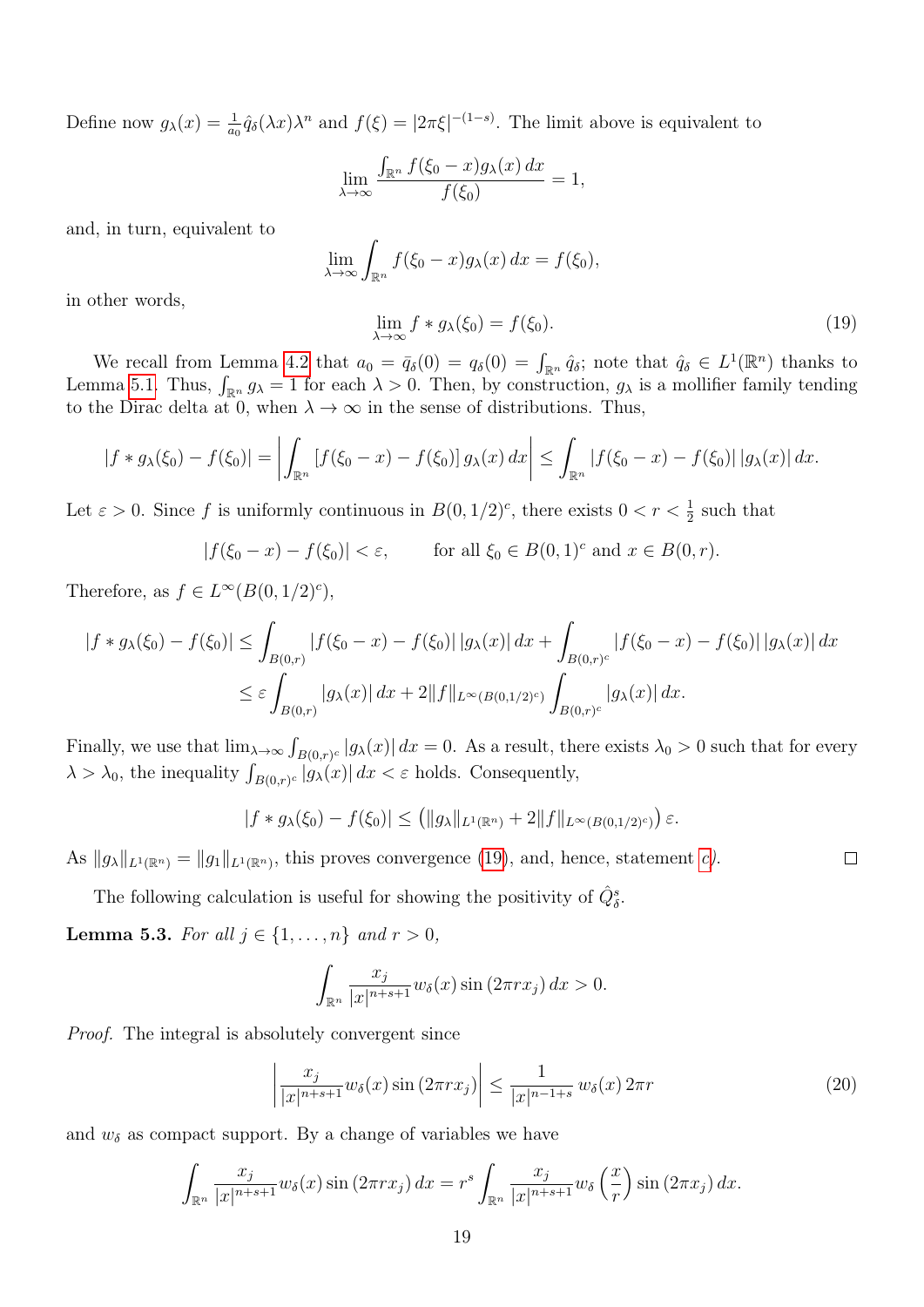Recall that  $\bar{w}_{\delta}$  is the radial representation of  $w_{\delta}$ . By symmetry, the co-area formula and Fubini's theorem we have

$$
\int_{\mathbb{R}^n} \frac{x_j}{|x|^{n+s+1}} w_\delta\left(\frac{x}{r}\right) \sin\left(2\pi x_j\right) dx = 2 \int_{\{x_j > 0\}} \frac{x_j}{|x|^{n+s+1}} w_\delta\left(\frac{x}{r}\right) \sin\left(2\pi x_j\right) dx
$$
  
\n
$$
= 2 \int_0^\infty \frac{\bar{w}_\delta\left(\frac{t}{r}\right)}{t^{n+s+1}} t^{n-1} \int_{\mathbb{S}_j^+} t z_j \sin\left(2\pi t z_j\right) d\mathcal{H}^{n-1}(z) dt
$$
  
\n
$$
= 2 \int_{\mathbb{S}_j^+} z_j \int_0^\infty \frac{\bar{w}_\delta\left(\frac{t}{r}\right)}{t^{s+1}} \sin\left(2\pi t z_j\right) dt d\mathcal{H}^{n-1}(z),
$$

where  $\mathbb{S}_j^+ = \{z \in \mathbb{R}^n : |z| = 1, z_j > 0\}$ . Finally, let us show that

<span id="page-19-0"></span>
$$
\int_0^\infty \frac{\bar{w}_\delta\left(\frac{t}{r}\right)}{t^{s+1}} \sin(2\pi t z_j) dt > 0 \tag{21}
$$

for each  $z \in \mathbb{S}_i^+$ <sup>+</sup><sub>j</sub>. For this, consider the function  $f(t) = \frac{\bar{w}_{\delta}(\frac{t}{r})}{t^{\delta+1}}$  $\frac{\partial \delta \langle r \rangle}{t^{s+1}}$  and express

$$
\int_0^\infty \frac{\bar{w}_\delta\left(\frac{t}{r}\right)}{t^{s+1}} \sin(2\pi t z_j) dt = \sum_{k=0}^\infty \int_{\frac{k}{z_j}}^{\frac{k+1}{z_j}} f(t) \sin(2\pi t z_j) dt.
$$

We have that each term in the sum is positive; indeed, by splitting the integral in two through point  $\frac{k+\frac{1}{2}}{z_j}$  and making the change of variables  $t = t' + \frac{1}{2z}$  $\frac{1}{2z_j}$  in one of them, it is easy to obtain

$$
\int_{\frac{k}{z_j}}^{\frac{k+1}{z_j}} f(t) \sin(2\pi t z_j) dt = \int_{\frac{k}{z_j}}^{\frac{k+\frac{1}{2}}{z_j}} \left[ f(t) - f(t + \frac{1}{2z_j}) \right] \sin(2\pi t z_j) dt \ge 0,
$$

since  $\sin(2\pi t z_i) > 0$  and f is decreasing (as so is  $\bar{w}_\delta$ ). In fact,

$$
\int_0^{\frac{1}{2z_j}} \left[ f(t) - f(t + \frac{1}{2z_j}) \right] \sin(2\pi t z_j) dt > 0,
$$

as f is strictly decreasing in  $[0, rb_0\delta]$ , so [\(21\)](#page-19-0) holds, which concludes the proof.

As can be seen from the proof above, the assumption that  $\bar{w}_{\delta}$  is decreasing can be weakened to the following: the function f of the proof is decreasing in t for all  $r > 0$ . This is equivalent to  $f'(t) \leq 0$  for all  $t > 0$  and  $r > 0$ , which in turn, is equivalent to the differential inequality

$$
\bar{w}'_{\delta}(t) \le (s+1)\frac{\bar{w}_{\delta}(t)}{t}, \qquad t \ge b_0 \delta.
$$

Therefore, assumption [d\)](#page-6-2) on  $\bar{w}_{\delta}$  (see Section [3\)](#page-6-0) could have been replaced with the above inequality, but, for ease of reading, we prefered to state that  $\bar{w}_{\delta}$  is decreasing.

The following result shows the convergence of the truncations of  $\nabla Q^s_{\delta}$ .

<span id="page-19-2"></span>**Lemma 5.4.** The function  $\nabla Q_{\delta}^{s}$  can be identified with the tempered distribution defined componentwise as

<span id="page-19-1"></span>
$$
\langle \partial_j Q^s_{\delta}, \varphi \rangle = -c_{n,s} \int_{\{x_j > 0\}} \frac{x_j}{|x|^{n+s+1}} w_{\delta}(x) (\varphi(x) - \varphi(-x)) dx, \qquad j \in \{1, \dots, n\}
$$
 (22)

and we have the convergence

$$
\nabla Q^s_{\delta} \chi_{B(0,\varepsilon)^c} \to \nabla Q^s_{\delta} \qquad \text{in } \mathcal{S}' \quad \text{as } \varepsilon \to 0.
$$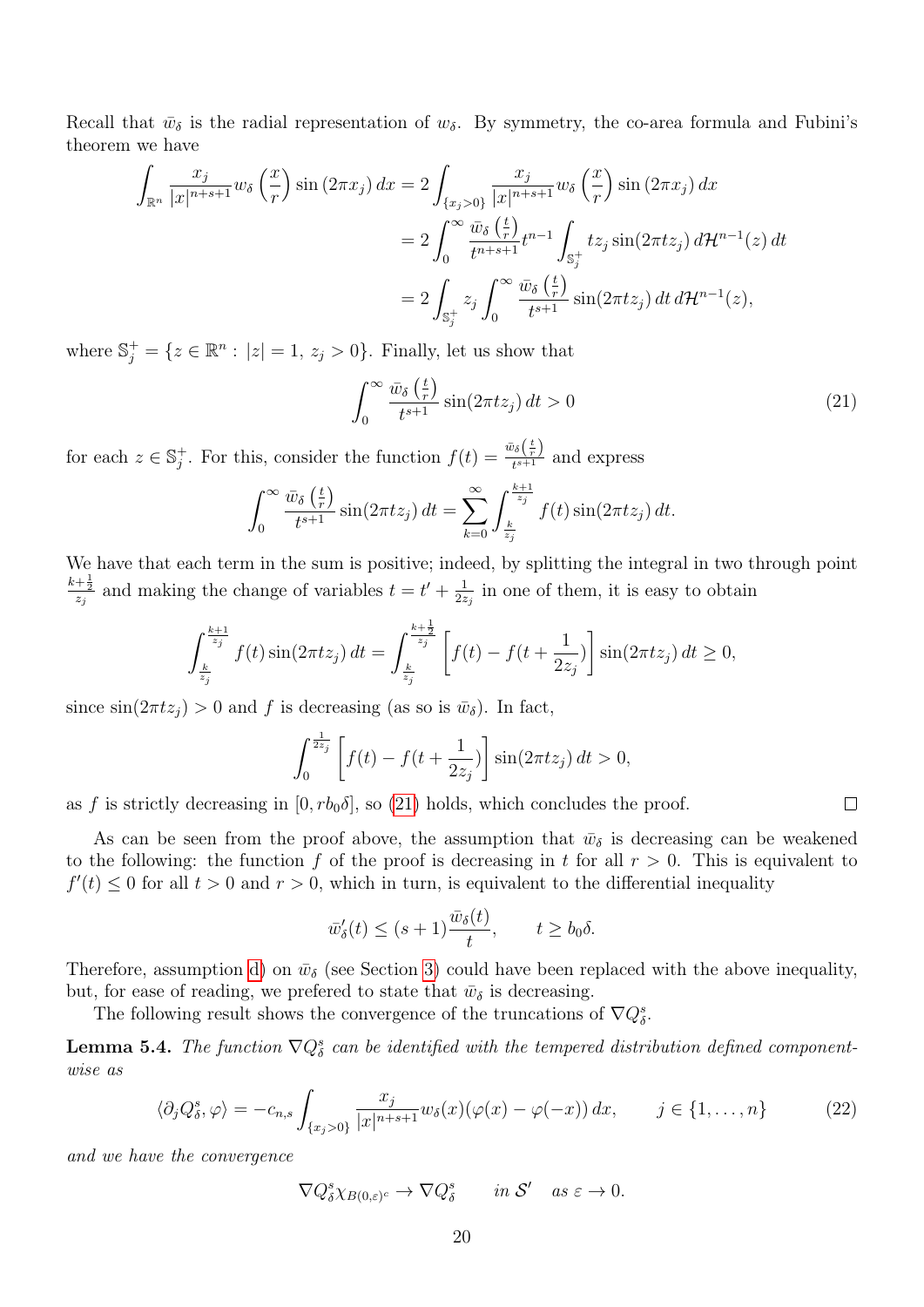Proof. We recall from Lemma [4.2](#page-0-0) that

$$
\nabla Q_{\delta}^{s}(x) = -(n-1+s)\frac{\rho_{\delta}(x)}{|x|}\frac{x}{|x|} = -c_{n,s}\frac{x}{|x|^{n+s}}w_{\delta}(x).
$$

Thus,  $\nabla Q^s_\delta \chi_{B(0,\varepsilon)^c}$  is in  $L^1(\mathbb{R}^n)$  for each  $\varepsilon > 0$ , so it can be identified with a tempered distribution. Let  $j \in \{1, \ldots, n\}$ ; we shall prove the desired convergence for the j-th component of  $\nabla Q^s_{\delta}$ .

Using the notation  $B_i^{\pm}$  $j^{\pm}(0,\varepsilon)^{c} = \{x \in B(0,\varepsilon)^{c} : \pm x_{j} > 0\},\,$  we have

$$
\int_{B(0,\varepsilon)^c} \frac{x_j}{|x|^{n+s+1}} w_\delta(x) \varphi(x) dx = \int_{B_j^-(0,\varepsilon)^c} \frac{x_j}{|x|^{n+s+1}} w_\delta(x) \varphi(x) dx + \int_{B_j^+(0,\varepsilon)^c} \frac{x_j}{|x|^{n+s+1}} w_\delta(x) \varphi(x) dx
$$

$$
= \int_{B_j^+(0,\varepsilon)^c} \frac{x_j}{|x|^{n+s+1}} w_\delta(x) (\varphi(x) - \varphi(-x)) dx.
$$

By the mean value theorem,

$$
\left|\frac{x_j}{|x|^{n+s+1}}w_\delta(x)(\varphi(x)-\varphi(-x))\chi_{B_j^+(0,\varepsilon)^c}(x)\right|\leq \frac{2\|\nabla\varphi\|_\infty\|w_\delta\|_\infty}{|x|^{n-1+s}}\chi_{B(0,\delta)}(x).
$$

This shows that formula [\(22\)](#page-19-1) defines a tempered distribution; moreover, by dominated convergence we obtain that

$$
\int_{B_j^+(0,\varepsilon)^c} \frac{x_j}{|x|^{n+s+1}} w_\delta(x) (\varphi(x) - \varphi(-x)) dx \to \int_{\{x_j > 0\}} \frac{x_j}{|x|^{n+s+1}} w_\delta(x) (\varphi(x) - \varphi(-x)) dx
$$

as  $\varepsilon \to 0$ . This proves the desired convergence.

We now show the positivity of  $\hat{Q}_{\delta}^s$ .

<span id="page-20-1"></span>**Proposition 5.5.**  $\hat{Q}_{\delta}^s(\xi) > 0$  for all  $\xi \in \mathbb{R}^n$ .

*Proof.* Since  $\hat{Q}_{\delta}^s(0) = ||Q_{\delta}^s||_{L^1(\mathbb{R}^n)} > 0$ , we have to show that  $\hat{Q}_{\delta}^s(\xi) > 0$  for every  $\xi \in \mathbb{R}^n \setminus \{0\}$ . For this, we fix any  $j \in \{1, \ldots, n\}$  and claim that, despite  $\frac{\partial Q^s_{\delta}}{\partial x_j} \notin L^1(\mathbb{R}^n)$ ,

<span id="page-20-0"></span>
$$
\frac{\partial Q_{\delta}^s}{\partial x_j}(\xi) = \frac{(n-1+s)}{\gamma(1-s)} i \int_{\mathbb{R}^n} \frac{x_j}{|x|^{n+s+1}} w_{\delta}(x) \sin(2\pi \xi \cdot x) dx.
$$
\n(23)

 $\Box$ 

This is shown at the end of the proof. Assuming the validity of  $(23)$ , by Lemma [5.3](#page-18-0) we obtain

$$
\frac{1}{i}\frac{\partial \widehat{Q}_{\delta}^{s}}{\partial x_{j}}(\xi_{j}e_{j})>0, \qquad \xi_{j}>0.
$$

Now, the formula

$$
2\pi i\xi_j\hat{Q}^s_{\delta}(\xi_je_j)=\frac{\widehat{\partial Q^s_{\delta}}}{\partial x_j}(\xi_je_j)
$$

holds in the sense of tempered distributions. Since both terms are actually functions, the equality holds as functions for almost every point. Moreover, since both functions are continuous, the equality holds everywhere. We then conclude that

$$
\xi_j \hat{Q}^s_{\delta}(\xi_j e_j) > 0, \qquad \xi_j > 0.
$$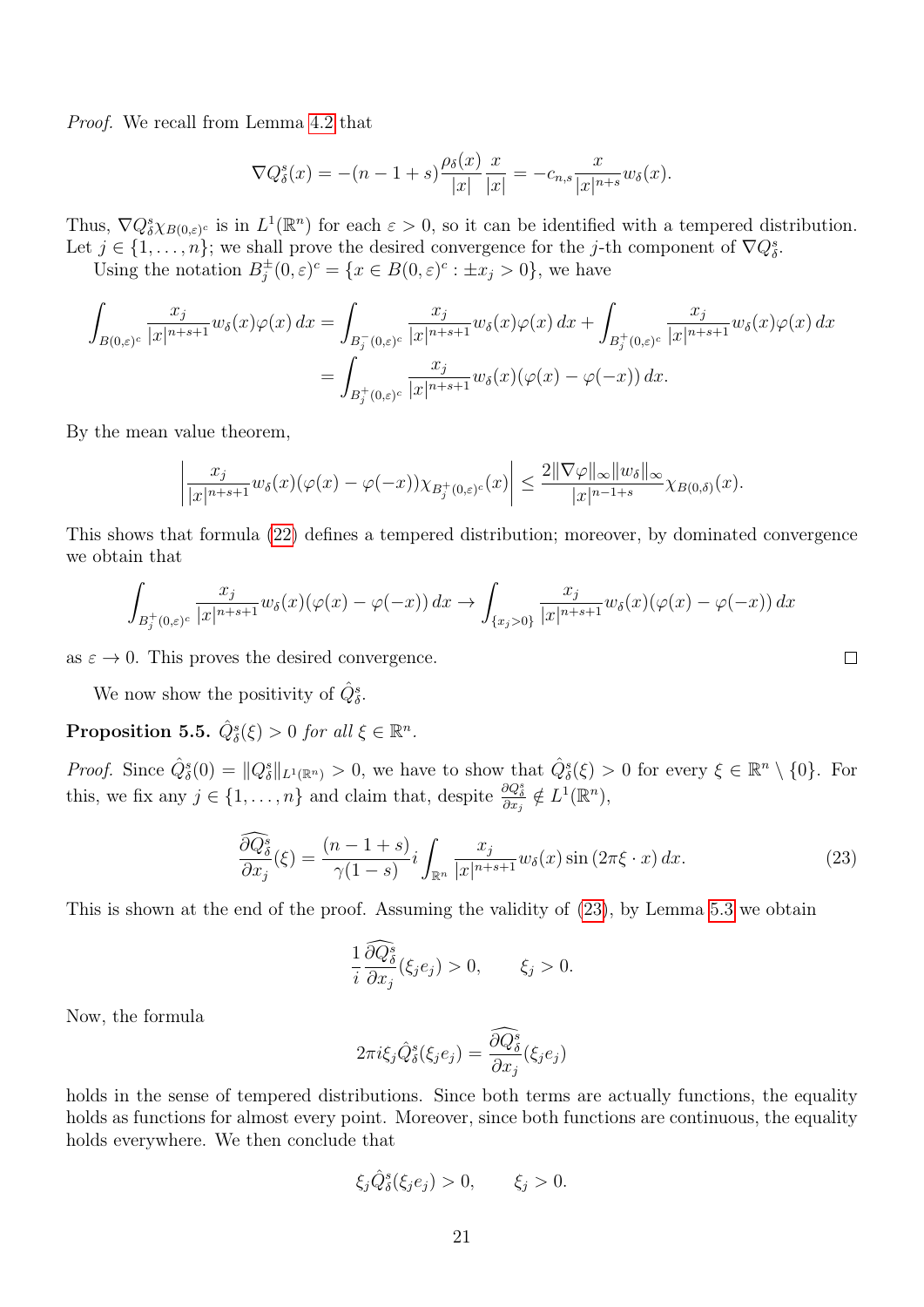Consequently, since  $\hat{Q}_{\delta}^s$  is radial,  $\hat{Q}_{\delta}^s(\xi) > 0$  for all  $\xi \in \mathbb{R}^n$ .

It remains to prove [\(23\)](#page-20-0). By Lemma [4.2,](#page-0-0)

$$
\frac{\partial Q^s_{\delta}}{\partial x_j}(x) = -(n-1+s)\frac{\rho_{\delta}(x)}{|x|}\frac{x_j}{|x|}.
$$

We have  $\frac{\partial Q_{\delta}^s}{\partial x_j} \chi_{B(0,\varepsilon)^c} \in L^1(\mathbb{R}^n)$  for all  $\varepsilon > 0$ , and by Lemma [5.4,](#page-19-2)

$$
\frac{\partial Q_{\delta}^s}{\partial x_j} \chi_{B(0,\varepsilon)^c} \to \frac{\partial Q_{\delta}^s}{\partial x_j} \quad \text{in $\mathcal{S}'$} \quad \text{as $\varepsilon \to 0$},
$$

so

$$
\mathcal{F}\left(\frac{\partial Q_{\delta}^s}{\partial x_j}\chi_{B(0,\varepsilon)^c}\right) \to \mathcal{F}\left(\frac{\partial Q_{\delta}^s}{\partial x_j}\right) \quad \text{in } \mathcal{S}' \quad \text{as } \varepsilon \to 0.
$$

We now compute

$$
\mathcal{F}\left(\frac{\partial Q_{\delta}^{s}}{\partial x_{j}}\chi_{B(0,\varepsilon)^{c}}\right)(\xi) = -\frac{(n-1+s)}{\gamma(1-s)} \int_{B(0,\varepsilon)^{c}} \frac{x_{j}}{|x|^{n+s+1}} w_{\delta}(x) e^{-2\pi i \xi \cdot x} dx
$$

$$
= \frac{(n-1+s)}{\gamma(1-s)} i \int_{B(0,\varepsilon)^{c}} \frac{x_{j}}{|x|^{n+s+1}} w_{\delta}(x) \sin(2\pi \xi \cdot x) dx,
$$

where we have used the odd symmetry. Now, by dominated convergence,

$$
\int_{B(0,\varepsilon)^c} \frac{x_j}{|x|^{n+s+1}} w_\delta(x) \sin(2\pi\xi \cdot x) dx \to \int_{\mathbb{R}^n} \frac{x_j}{|x|^{n+s+1}} w_\delta(x) \sin(2\pi\xi \cdot x) dx
$$

because of the same argument as in [\(20\)](#page-18-2). This proves [\(23\)](#page-20-0).

With this, we can conclude the existence of  $V^s_{\delta}$  as a distribution.

<span id="page-21-2"></span>**Proposition 5.6.** There exists a tempered distribution  $V^s_{\delta}$  whose Fourier transform is given by

<span id="page-21-0"></span>
$$
\hat{V}^s_{\delta}(\xi) = -\frac{i\xi}{2\pi|\xi|^2} \frac{1}{\hat{Q}^s_{\delta}(\xi)}.
$$
\n(24)

*Proof.* Denote by  $W^s_\delta$  the right-hand side of [\(24\)](#page-21-0), which is well defined for  $\xi \in \mathbb{R}^n \setminus \{0\}$  since  $\hat{Q}^s_\delta$  is positive (Proposition [5.5\)](#page-20-1). Next, we subtract from  $W^s_{\delta}$  a multiple of the function (and distribution)  $-i\xi$ |ξ| 1  $\frac{1}{|2\pi\xi|}$  of Lemma [B.1](#page-0-0) [c\)](#page-41-1):

<span id="page-21-1"></span>
$$
W_{\delta}^{s}(\xi) - \frac{-i\xi}{2\pi|\xi|^{2}} \frac{1}{\hat{Q}_{\delta}^{s}(0)} = -\frac{i\xi}{2\pi|\xi|^{2}} \left(\frac{1}{\hat{Q}_{\delta}^{s}(\xi)} - \frac{1}{\hat{Q}_{\delta}^{s}(0)}\right).
$$
\n(25)

This function is in  $L^{\infty}(B(0,1)^c)$ , as a difference of functions in  $L^{\infty}(B(0,1)^c)$  (see Proposition [5.2\)](#page-0-0). Let us see that it is also in  $L^{\infty}(B(0,1))$ . By the mean value theorem, there exists  $c > 0$  such that for all  $\xi \in B(0,1)$ ,

$$
\left|\frac{1}{\hat{Q}_{\delta}^s(\xi)} - \frac{1}{\hat{Q}_{\delta}^s(0)}\right| \leq c|\xi|.
$$

As a result,

<span id="page-21-3"></span>
$$
\left| W^s_{\delta}(\xi) - \frac{-i\xi}{2\pi |\xi|^2} \frac{1}{\hat{Q}^s_{\delta}(0)} \right| \le \frac{c}{2\pi},\tag{26}
$$

so the function in [\(25\)](#page-21-1) is in  $L^{\infty}(B(0,1))$ , and, hence, in  $L^{\infty}(\mathbb{R}^n)$ . In particular, this function is a tempered distribution, and, by Lemma [B.1](#page-0-0) [c\)](#page-41-1), so is  $W^s_{\delta}$ . As the Fourier transform is an isomorphism from  $\mathcal{S}'$  into itself, there exists  $V^s_{\delta} \in \mathcal{S}'$  such that [\(24\)](#page-21-0) holds.  $\Box$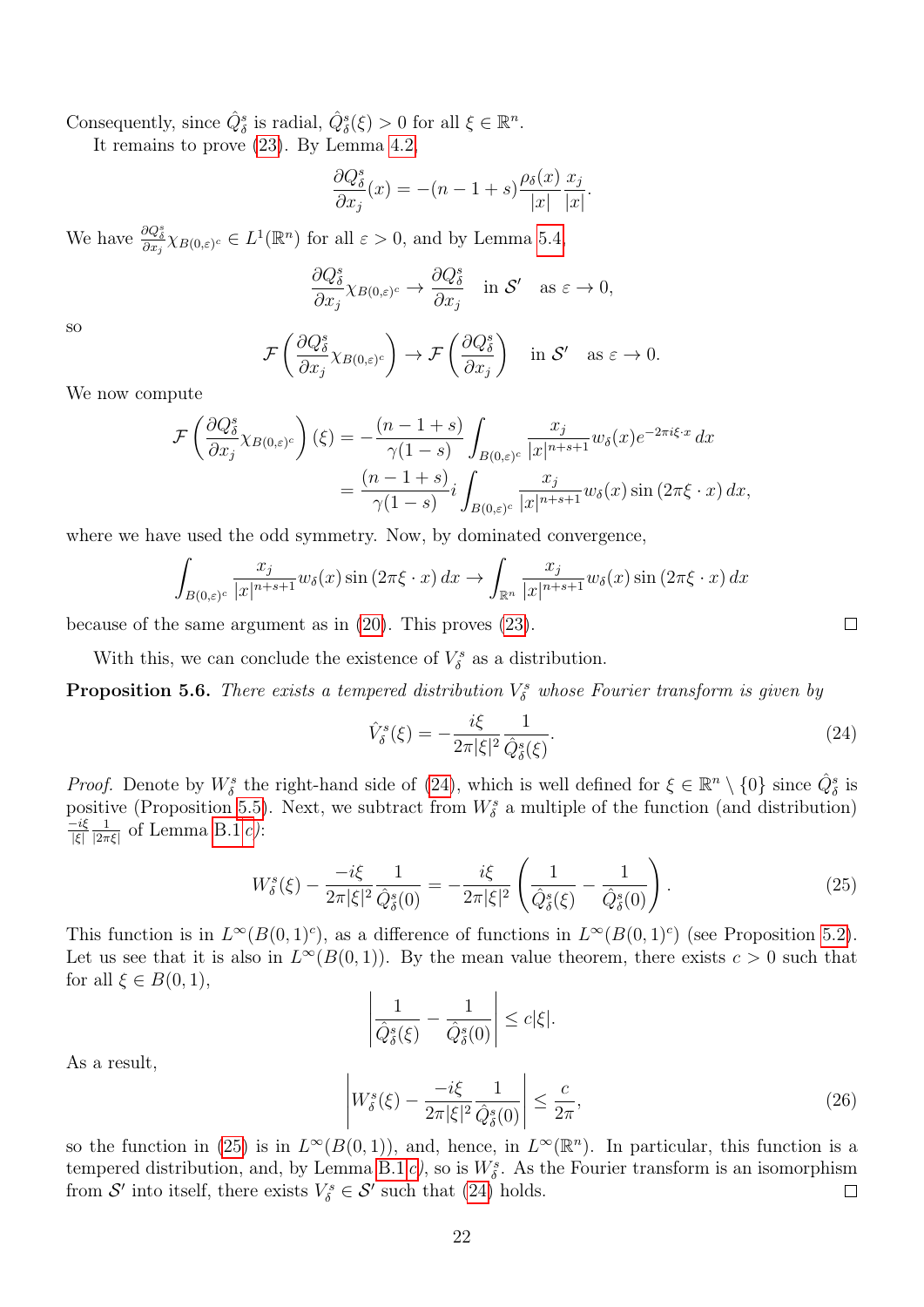#### 5.2 Existence of  $V^s_\delta$  $\delta^{\scriptscriptstyle{rs}}_{\delta}$  as a function

In this subsection we prove that the distribution  $V^s_{\delta}$  of Proposition [5.6](#page-21-2) is actually a function. First we notice that  $\hat{V}^s_{\delta}$  does not belong to any space where we can conclude directly that its Fourier transform is a function. The main drawback comes from the fact that the tail of  $\hat{V}^s_{\delta}$  is not integrable enough. So as to tackle this, we exploit the fact that, at infinity,  $\hat{V}^s_{\delta}$  behaves like a homogeneous function with a known Fourier transform (namely, like  $I_s$ ). Thus, we adapt the proof of [\[30,](#page-45-12) Prop. 2.4.8] (homogeneous function) to the non-homogeneous function  $\hat{V}^s_{\delta}$ .

We first need the following decay estimate for the derivatives of  $\hat{V}^s_{\delta}$ .

<span id="page-22-3"></span>**Lemma 5.7.** For every  $\alpha \in \mathbb{N}^n$  there exists  $C_{\alpha} > 0$  such that for any  $|\xi| \geq 1$ ,

$$
\left|\partial^{\alpha}\hat{V}^{s}_{\delta}(\xi)\right|\leq \frac{C_{\alpha}}{|\xi|^{s(|\alpha|+1)}}.
$$

*Proof.* In this proof we use the letter  $C$  with some subindices to denote a generic postive constant independent of  $\xi$ ; the relevant dependence is included in the subindices. The value of the constant may vary from line to line.

Express  $\hat{V}^s_{\delta} = \frac{-i}{2\pi}$  $\frac{-i}{2\pi} g f$  with

$$
g(\xi) = \frac{\xi}{|\xi|},
$$
  $f = f_1 \circ g_1,$   $f_1(t) = t^{-1},$   $g_1(\xi) = |\xi| \hat{Q}_{\delta}^s(\xi).$ 

By Leibniz' formula,

$$
\partial^{\alpha}(gf) = \sum_{\beta \leq \alpha} {\alpha \choose \beta} \partial^{\beta}g \, \partial^{\alpha-\beta}f.
$$

Let  $\beta \in \mathbb{N}^n$ . By induction, it is easy to see that  $\partial^{\beta} g(\xi)$  can be expressed as

 $\bigg\}$ 

$$
\frac{P(\xi)}{|\xi|^{2|\beta|+1}}
$$

for some  $\mathbb{R}^n$ -valued polynomial P, all of which components are of degree  $|\beta| + 1$ . Therefore,

<span id="page-22-0"></span>
$$
\left|\partial^{\beta}g(\xi)\right| \leq \frac{C_{\beta}}{|\xi|^{\beta}}, \qquad \xi \in \mathbb{R}^{n} \setminus \{0\}.
$$
 (27)

We apply Faà di Bruno's formula for the higher-order derivatives of a composition, and obtain that

$$
\partial^{\gamma} f = \sum_{k=1}^{|\gamma|} f_1^{k)} \circ g_1 G_k
$$

where  $G_k$  is a linear combination of products of k partial derivatives of  $g_1$ , the order of which adds up  $|\gamma|$ .

We estimate the partial derivatives of  $g_1$ . We express  $g_1 = h \hat{Q}_\delta^s$  with  $h(\xi) = |\xi|$ . Since  $\nabla h = g$ , we have, by [\(27\)](#page-22-0), that

<span id="page-22-2"></span>
$$
\left|\partial^{\beta}h(\xi)\right| \le \frac{C_{\beta}}{|\xi|^{\beta-1}}, \qquad \xi \in \mathbb{R}^n \setminus \{0\}. \tag{28}
$$

Now we show that

<span id="page-22-1"></span>
$$
|\partial^{\beta}\hat{Q}_{\delta}^{s}(\xi)| \le \frac{C_{\beta}}{|\xi|^{|\beta|}}, \qquad \xi \in \mathbb{R}^{n} \setminus \{0\}.
$$
 (29)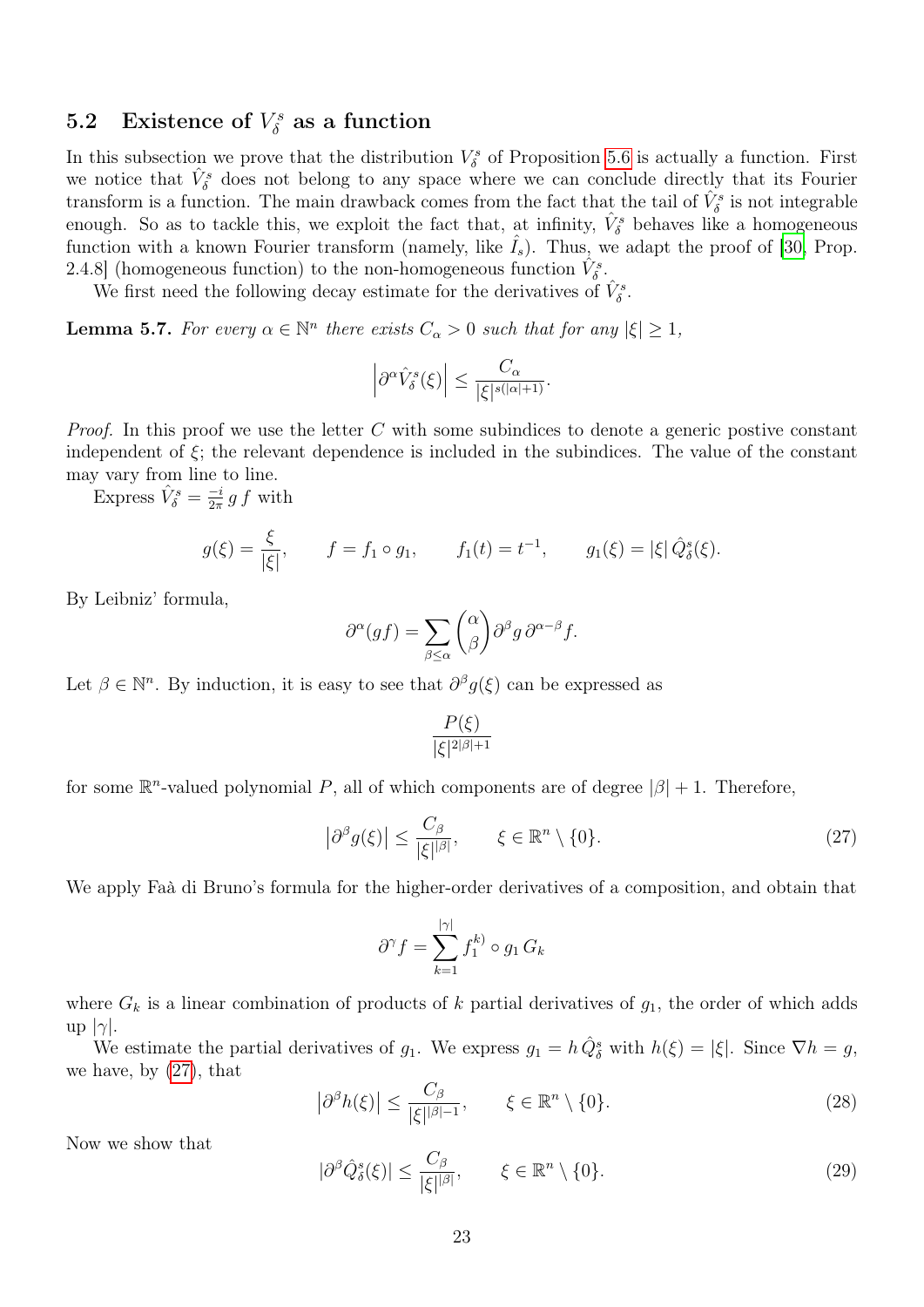From Definition [4.1](#page-12-5) and Lemma [4.2,](#page-0-0) we have that  $Q_{\delta}^{s}$  is an  $L^{1}$  function of compact support, smooth outside the origin, and that in a ball  $B$  centred at the origin, one has

$$
Q_{\delta}^{s}(x) = \lambda_0 + \frac{\lambda_1}{|x|^{n-1+s}}, \qquad x \in B \setminus \{0\}
$$

for some  $\lambda_0, \lambda_1 \in \mathbb{R}$ . With this expression it is easy to see that

$$
\left| \partial^{\beta} (x^{\beta} Q_{\delta}^{s}(x)) \right| = \left| \sum_{\gamma \leq \beta} {\beta \choose \gamma} \partial^{\gamma} (x^{\beta}) \partial^{\beta - \gamma} Q_{\delta}^{s}(x) \right| \leq \frac{C_{\beta}}{|x|^{n-1+s}}, \qquad x \in B \setminus \{0\}
$$

for some  $C_\beta > 0$ . Moreover, since  $\partial^\beta (x^\beta Q_\delta^s)$  is smooth outside the origin and has compact support, we conclude that it is in  $L^1(\mathbb{R}^n)$ . Consequently,  $\mathcal{F}(\partial^\beta(x^\beta Q_\delta^s))$  is bounded. But

$$
\mathcal{F}\left(\partial^{\beta}((-2\pi ix)^{\beta}Q_{\delta}^{s})\right)=(2\pi i\xi)^{\beta}\mathcal{F}((-2\pi ix)^{\beta}Q_{\delta}^{s})=(2\pi i\xi)^{\beta}\partial^{\beta}\hat{Q}_{\delta}^{s}(\xi),
$$

which shows  $(29)$ .

Now, by Leibniz' formula, [\(28\)](#page-22-2) and [\(29\)](#page-22-1),

$$
|\partial^{\alpha}g_1(\xi)| \leq C_{\alpha} \sum_{\beta \leq \alpha} |\partial^{\beta}h(\xi)| \left| \partial^{\alpha-\beta} \hat{Q}_{\delta}^s(\xi) \right| \leq \frac{C_{\alpha}}{|\xi|^{\alpha-1}}, \qquad \xi \in \mathbb{R}^n \setminus \{0\},\
$$

for some constant  $C_{\alpha} > 0$ . Hence, if we multiply k partial derivatives of  $g_1$ , the order of which adds up  $|\gamma|$ , we obtain that

$$
|G_k(\xi)| \le \frac{C_{\gamma,k}}{|\xi|^{|\gamma|-k}}, \qquad \xi \in \mathbb{R}^n \setminus \{0\},\
$$

for some constants  $C_{\gamma,k} > 0$ . On the other hand, by induction,

$$
\left| f_1^{(k)}(t) \right| = \frac{C_k}{t^{k+1}}, \qquad k \in \mathbb{N}, \quad t > 0,
$$

for some constants  $C_k > 0$ , and, hence,

$$
\left|f_1^{k}\circ g_1(\xi)\right| \leq \frac{C_k}{\left(|\xi|\,\hat{Q}_{\delta}^s(\xi)\right)^{k+1}}, \qquad k \in \mathbb{N}, \quad \xi \in \mathbb{R}^n \setminus \{0\}.
$$

From Proposition [5.2](#page-0-0) we know that, for  $|\xi| \geq 1$ ,

$$
\left|\frac{1}{\hat{Q}_{\delta}^{s}(\xi)}\right| \leq C |\xi|^{1-s},
$$

so

$$
\frac{1}{\left( |\xi|\,\hat{Q}^s_{\delta}(\xi)\right)^{k+1}}\leq \frac{C}{|\xi|^{s(k+1)}}.
$$

Thus,

$$
|\partial^{\gamma} f(\xi)| \leq \sum_{k=1}^{|\gamma|} \left| f_1^{k} \circ g_1(\xi) \right| |G_k(\xi)| \leq C_{\gamma} \sum_{k=1}^{|\gamma|} \frac{1}{|\xi|^{s(k+1)+|\gamma|-k}} \leq \frac{C_{\gamma}}{|\xi|^{s(|\gamma|+1)}}.
$$

We conclude that, for  $|\xi| \geq 1$ ,

$$
\left|\partial^{\alpha}\hat{V}_{\delta}^{s}(\xi)\right| \leq C_{\alpha} \sum_{\beta \leq \alpha} \left|\partial^{\beta}g(\xi)\right| \left|\partial^{\alpha-\beta}f(\xi)\right| \leq C_{\alpha} \sum_{\beta \leq \alpha} \frac{1}{|\xi|^{s(|\alpha|+1)+|\beta|(1-s)}} \leq \frac{C_{\alpha}}{|\xi|^{s(|\alpha|+1)}},
$$

 $\Box$ 

as desired.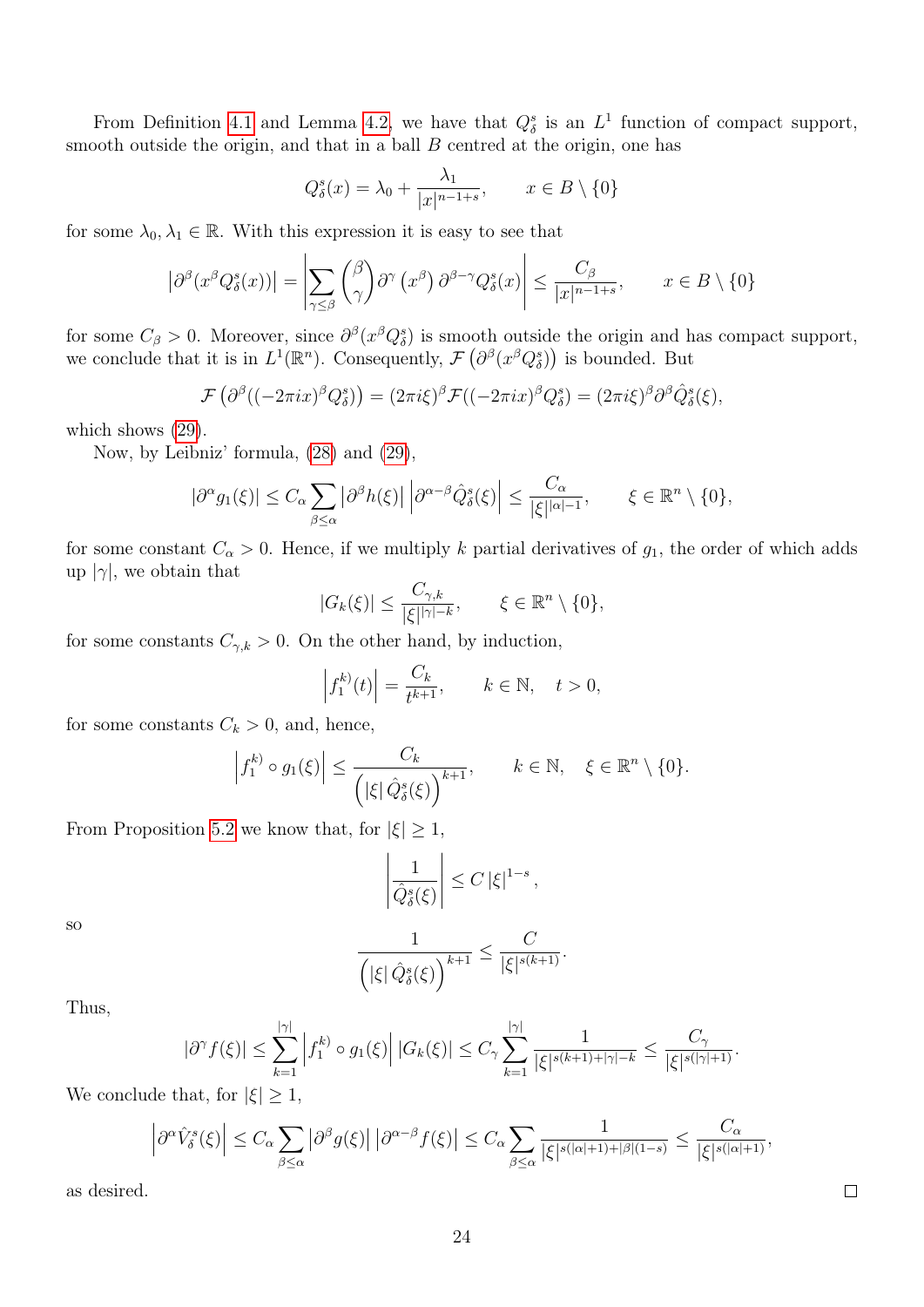The decay estimate of Lemma [5.7](#page-22-3) is not optimal. In fact, a more refined argument can possibly improve decay [\(29\)](#page-22-1) and show that the bound

$$
|\partial^{\beta}\hat{Q}_{\delta}^{s}(\xi)| \leq \frac{C_{\alpha}}{|\xi|^{|\beta|+1-s}}, \qquad \xi \in \mathbb{R}^{n} \setminus \{0\}
$$

holds. With that estimate, an adaptation of the proof of Lemma [5.7](#page-22-3) would yield

$$
\left|\partial^{\alpha}\hat{V}^{s}_{\delta}(\xi)\right| \leq \frac{C_{\alpha}}{|\xi|^{\vert\alpha\vert+s}}, \qquad |\xi|\geq 1.
$$

Nevertheless, the bound of Lemma [5.7](#page-22-3) is enough for our purposes in Theorem [5.9.](#page-27-0) Before that, we need the following inverse Lipschitz estimate of the function  $\frac{x}{|x|^{n-s+1}}$ .

<span id="page-24-3"></span>**Lemma 5.8.** For every  $R_1, R_2 > 0$  there exists  $m > 0$  such that for all  $x \in B(0, R_1) \setminus \{0\}$  and  $h \in B(0, R_2) \setminus \{x\},\$ 

<span id="page-24-2"></span>
$$
m|h| \le \left| \frac{x}{|x|^{n+1-s}} - \frac{x-h}{|x-h|^{n+1-s}} \right|.
$$
\n(30)

*Proof.* We divide the proof into four cases, according to the position of the points x and h. Let us define  $G(x) = \frac{x}{|x|^{n+1-s}}$ .

Case 1:  $2|x| \leq |x-h|$ . Taking

$$
m \le \frac{1 - \frac{1}{2^{n-s}}}{R_1^{n-s} R_2}
$$

we have

$$
|G(x) - G(x - h)| \ge \frac{1}{|x|^{n-s}} - \frac{1}{|x - h|^{n-s}} \ge \left(1 - \frac{1}{2^{n-s}}\right) \frac{1}{|x|^{n-s}} \ge \frac{1 - \frac{1}{2^{n-s}}}{R_1^{n-s}} \ge mR_2 \ge m|h|.
$$

Case 2:  $G(x) \cdot G(x-h) \leq 0$ . Taking

$$
m \le \frac{1}{R_1^{n-s}R_2}
$$

we have

$$
|G(x) - G(x - h)| = (|G(x)|^2 + |G(x - h)|^2 - 2G(x) \cdot G(x - h))^{1/2} \ge |G(x)|
$$
  
= 
$$
\frac{1}{|x|^{n-s}} \ge \frac{1}{R_1^{n-s}} \ge mR_2 \ge m|h|.
$$

Case 3:  $|x-h| \leq 2|x|$  and

<span id="page-24-1"></span>
$$
\min\{|G(x)|^2, |G(x-h)|^2\} \le G(x) \cdot G(x-h). \tag{31}
$$

We observe that the inverse of G is  $G^{-1}(y) = \frac{y}{|y|^{\frac{n+1-s}{n-s}}}$ , with derivative

$$
DG^{-1}(y) = |y|^{-\frac{n-s+1}{n-s}}I - \frac{n+1-s}{n-s}|y|^{-\frac{n-s+1}{n-s}-2}y \otimes y,
$$

where ⊗ denotes the tensor product, so

<span id="page-24-0"></span>
$$
|DG^{-1}(y)| \le d_{n,s} \, |y|^{-\frac{n-s+1}{n-s}} \tag{32}
$$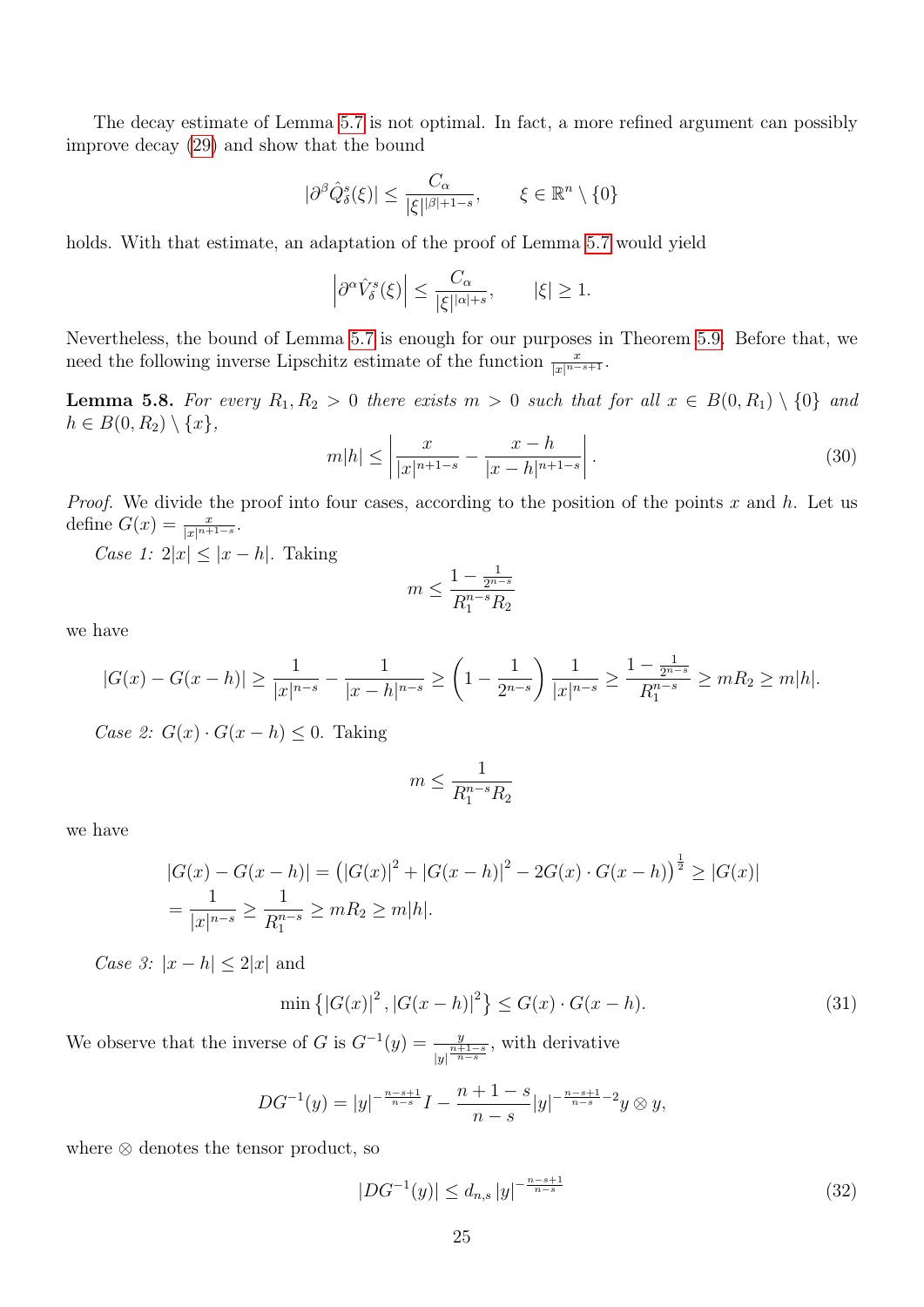for some constant  $d_{n,s} > 0$ . By the mean value theorem,

<span id="page-25-2"></span>
$$
|h| = |G^{-1}(G(x)) - G^{-1}(G(x - h))| \le ||DG^{-1}||_{L^{\infty}([G(x), G(x - h)])} |G(x) - G(x - h)|. \tag{33}
$$

Now, using [\(32\)](#page-24-0),

$$
||DG^{-1}||_{L^{\infty}([G(x),G(x-h)])} \leq d_{n,s} \max_{y \in [G(x),G(x-h)]} |y|^{-\frac{n-s+1}{n-s}} = d_{n,s} \left( \min_{y \in [G(x),G(x-h)]} |y| \right)^{-\frac{n-s+1}{n-s}}.
$$

Elementary geometry (see Figure [2\)](#page-25-0) shows that

<span id="page-25-1"></span>
$$
\min_{y \in [G(x), G(x-h)]} |y| = \begin{cases} |G(x-h)| & \text{if } (G(x-h) - G(x)) \cdot G(x-h) \le 0, \\ |G(x)| & \text{if } (G(x-h) - G(x)) \cdot G(x) \ge 0. \end{cases} (34)
$$
\n
$$
G(x) \longrightarrow G(x-h)
$$
\n
$$
G(x) \longrightarrow G(x-h)
$$
\n
$$
G(x) \longrightarrow G(x-h)
$$

<span id="page-25-0"></span>Figure 2: Position of the points  $G(x)$ ,  $G(x-h)$  and origin O when  $(G(x-h) - G(x)) \cdot G(x-h) \leq 0$ (left) and when  $(G(x - h) - G(x)) \cdot G(x) \geq 0$  (right).

Assumption [\(31\)](#page-24-1) asserts that one of the two options of [\(34\)](#page-25-1) occurs, so

$$
\min_{y \in [G(x), G(x-h)]} |y| \ge \min \{ |G(x-h)|, |G(x)| \}
$$

and, hence,

$$
\left(\min_{y\in[G(x),G(x-h)]}|y|\right)^{-\frac{n-s+1}{n-s}} \leq \left(\min\left\{|G(x-h)|,|G(x)|\right\}\right)^{-\frac{n-s+1}{n-s}} = \max\{|x|^{n-s+1},|x-h|^{n-s+1}\}.
$$

Finally, since  $|x - h| \leq 2|x|$ ,

<span id="page-25-5"></span>
$$
\max\{|x|^{n-s+1}, |x-h|^{n-s+1}\} \le 2^{n-s+1}|x|^{n-s+1} \le 2^{n-s+1}R_1^{n-s+1}.\tag{35}
$$

Going back to [\(33\)](#page-25-2), we find that  $|h| \leq 2^{n-s+1} d_{n,s} R_1^{n-s+1} |G(x) - G(x-h)|$ , so inequality [\(30\)](#page-24-2) holds for

$$
m \le \frac{1}{2^{n-s+1}d_{n,s}R_1^{n-s+1}}.
$$

Case 4:  $|x-h| \leq 2|x|$  and

<span id="page-25-3"></span>
$$
0 < G(x) \cdot G(x - h) < \min\left\{ |G(x)|^2, |G(x - h)|^2 \right\}. \tag{36}
$$

Note first that inequality [\(36\)](#page-25-3) cannot occur in dimension  $n = 1$ .

Let  $\gamma : [0,1] \to \mathbb{R}^n$  be any piecewise  $C^1$  curve such that  $\gamma(0) = G(x)$  and  $\gamma(1) = G(x-h)$ . By the fundamental theorem of Calculus,

<span id="page-25-4"></span>
$$
|h| = |G^{-1}(\gamma(0)) - G^{-1}(\gamma(1))| = \left| \int_0^1 (G^{-1} \circ \gamma)'(t) dt \right| \le \max_{\gamma([0,1])} |DG^{-1}| \ell(\gamma), \tag{37}
$$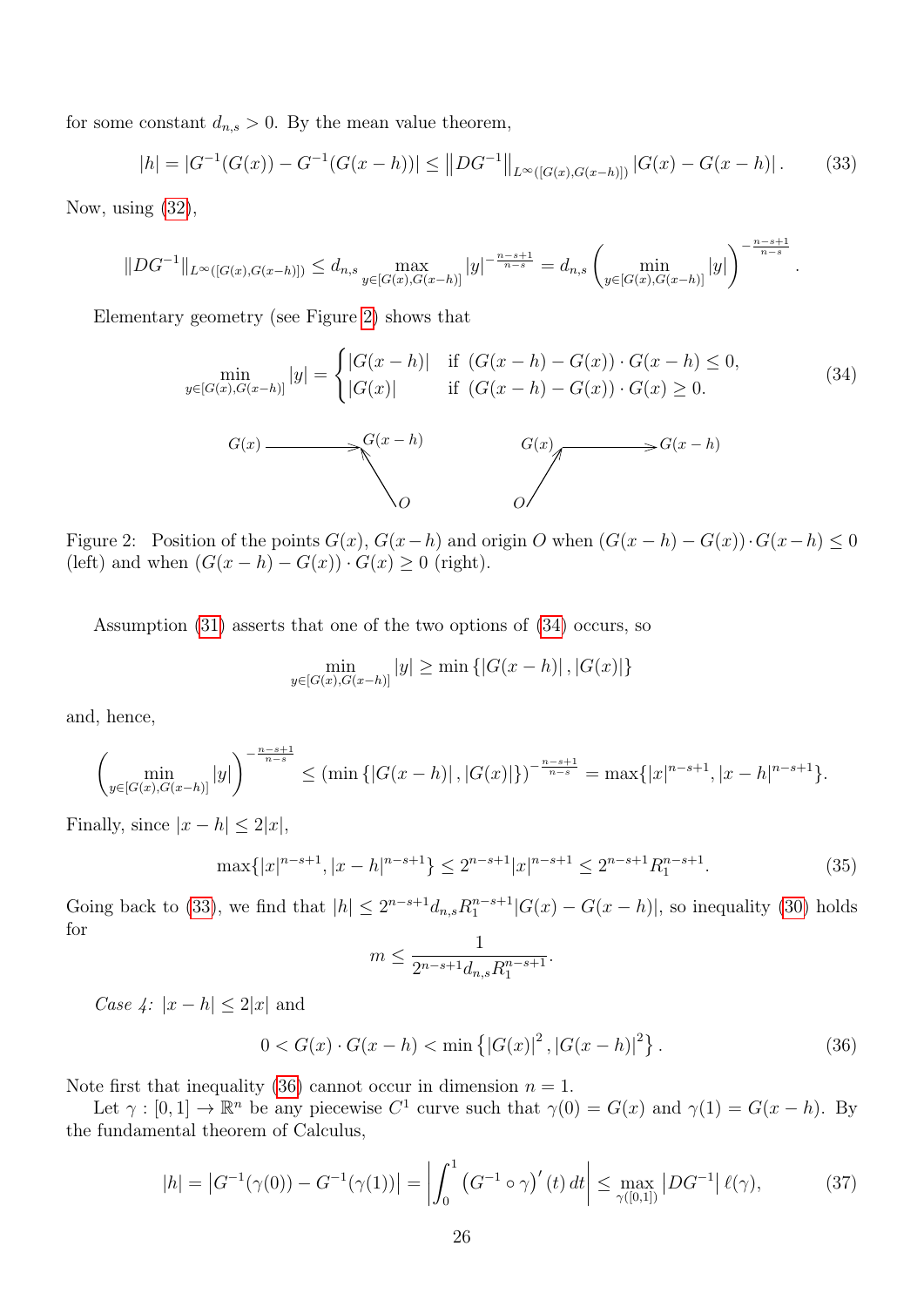where  $\ell$  denotes the length of the curve.

Assumption [\(36\)](#page-25-3) implies that none of the cases of [\(34\)](#page-25-1) occurs (hence none of the situations depicted in Figure [2\)](#page-25-0), but the distance from the origin to the segment  $[G(x), G(x - h)]$  is attained at a point P in the interior of the segment. Assume that  $|G(x) - P| \leq |G(x - h) - P|$ , although the construction is totally analogous in the symmetric case  $|G(x) - P| \geq |G(x - h) - P|$ . Let Q be the point in the segment  $[G(x), G(x-h)]$  such that P is the middle point between  $G(x)$  and Q. We define the curve  $\gamma$  as follows. The curve  $\gamma$  starts at  $G(x)$  and describes the arc of circumference of center the origin O and radius  $|G(x)|$  joining  $G(x)$  with Q; among the two possible arcs, we choose that which subtends an angle of less than  $\pi$  radians. Then,  $\gamma$  continues joining Q and  $G(x - h)$  with a straight line. See Figure [3.](#page-26-0)



<span id="page-26-0"></span>Figure 3: The curve  $\gamma$  (in thick line), the points  $G(x)$ , P, Q,  $G(x-h)$  (aligned, in dotted line), the origin O and the angle  $\theta$ .

For this particular  $\gamma$  we estimate the right hand-side of [\(37\)](#page-25-4). First, using [\(32\)](#page-24-0),

<span id="page-26-1"></span>
$$
\max_{\gamma([0,1])} |DG^{-1}| \le d_{n,s} \max_{y \in \gamma([0,1])} |y|^{-\frac{n-s+1}{n-s}} = d_{n,s} |G(x)|^{-\frac{n-s+1}{n-s}}, \tag{38}
$$

since, by construction of  $\gamma$ , the shortest distance of  $\gamma([0,1])$  to the origin is  $|G(x)|$ . In order to estimate  $\ell(\gamma)$ , let  $\theta$  be the angle  $G(\overline{x}) \overline{O} P$  if it is positive, or else the opposite angle  $\widehat{P} \widehat{O} G(\overline{x})$ , so that

$$
\sin \theta = \frac{\ell([G(x), P])}{|G(x)|}
$$

and  $\theta \in [0, \frac{\pi}{2}]$  $\frac{\pi}{2}$  because  $0 \leq G(x) \cdot G(x-h)$ . Then

$$
\ell(\gamma) = 2\theta |G(x)| + \ell([Q, G(x-h)]).
$$

Now we use the elementary inequality

$$
t\leq\frac{\pi}{2}\sin t,\qquad t\in[0,\frac{\pi}{2}]
$$

to obtain that

$$
2\theta |G(x)| \le \pi \sin \theta |G(x)| = \pi \ell([G(x), P]) = \frac{\pi}{2} \ell([G(x), Q]),
$$

so

<span id="page-26-2"></span>
$$
\ell(\gamma) \le \frac{\pi}{2} \ell([G(x), Q]) + \ell([Q, G(x - h)]) \le \frac{\pi}{2} \ell([G(x), G(x - h)]). \tag{39}
$$

Using [\(38\)](#page-26-1) and [\(39\)](#page-26-2), inequality [\(37\)](#page-25-4) becomes

$$
|h| \leq \frac{\pi}{2} d_{n,s} |G(x)|^{-\frac{n-s+1}{n-s}} \ell([G(x), G(x-h)]).
$$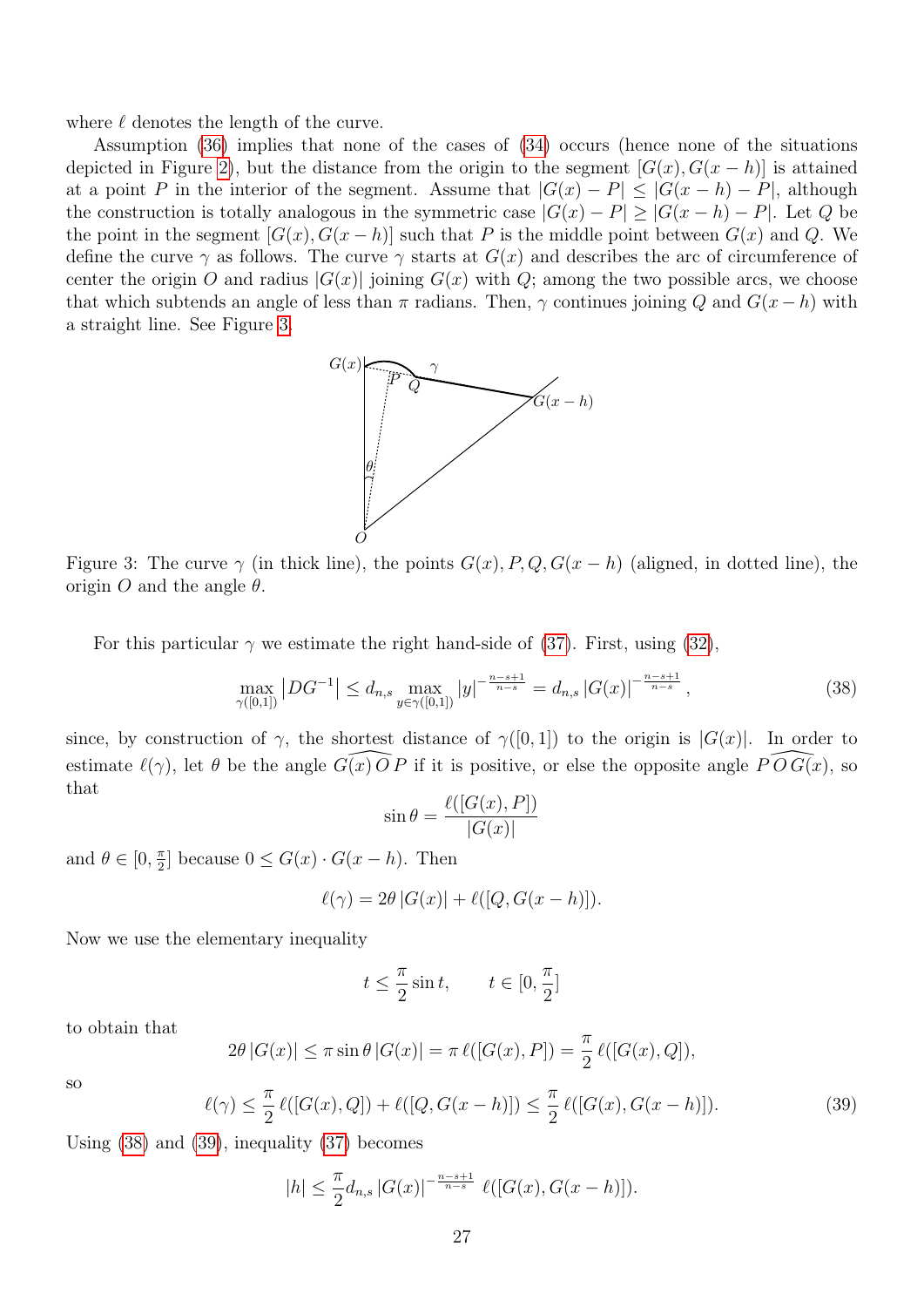If we had assumed  $|G(x) - P| \geq |G(x - h) - P|$  instead of  $|G(x) - P| \leq |G(x - h) - P|$  we would have obtained  $|h| \leq \frac{\pi}{2}$ −  $n-s+1$ 

$$
h| \leq \frac{n}{2} d_{n,s} |G(x-h)|^{-\frac{n-s+1}{n-s}} \ell([G(x), G(x-h)]),
$$

so, in either case,

$$
|h| \leq \frac{\pi}{2} d_{n,s} \max \left\{ |G(x)|^{-\frac{n-s+1}{n-s}}, |G(x-h)|^{-\frac{n-s+1}{n-s}} \right\} \ell([G(x), G(x-h)])
$$
  
=  $\frac{\pi}{2} d_{n,s} \max \left\{ |x|^{n-s+1}, |x-h|^{n-s+1} \right\} |G(x) - G(x-h)|.$ 

Now we use [\(35\)](#page-25-5) and find that inequality [\(30\)](#page-24-2) holds for

$$
m\leq \frac{1}{2^{n-s}\pi\,d_{n,s}R_1^{n-s+1}}.
$$

Finally, we present the main result of this section: its statement includes that of Proposition [4.4,](#page-14-0) shows that  $V^s_{\delta}$  is actually a function and exhibits its main properties.

<span id="page-27-0"></span>**Theorem 5.9.** There exists a vector radial function  $V^s_{\delta} \in C^{\infty}(\mathbb{R}^n \setminus \{0\}, \mathbb{R}^n)$  such that

<span id="page-27-1"></span>
$$
\hat{V}^s_{\delta}(\xi) = -i \frac{\xi}{|\xi|} \frac{1}{|2\pi\xi| \hat{Q}^s_{\delta}(\xi)}.
$$
\n(40)

Furthermore, the following properties hold:

<span id="page-27-4"></span>a)  $V^s_{\delta}$  is the only  $L^1_{\text{loc}}$  function that satisfies

<span id="page-27-5"></span>
$$
\int_{\mathbb{R}^n} V_\delta^s(z) Q_\delta^s(y-z) dz = \frac{1}{\sigma_{n-1}} \frac{y}{|y|^n}, \qquad y \in \mathbb{R}^n \setminus \{0\}.
$$
\n(41)

<span id="page-27-6"></span>b) There exists a Lipschitz bounded  $W : \mathbb{R}^n \to \mathbb{R}^n$  (actually,  $W \in C_0(\mathbb{R}^n, \mathbb{R}^n)$  when  $n \geq 2$ ) such that

<span id="page-27-3"></span>
$$
V_{\delta}^{s}(x) = W(x) + \frac{c_{n,-s}}{a_0} \frac{x}{|x|^{n+1-s}}.
$$
\n(42)

<span id="page-27-7"></span>c) For any  $R > 0$  there exists  $M > 0$  such that for all  $x \in B(0, R) \setminus \{0\},$ 

$$
|V^s_{\delta}(x)| \le \frac{M}{|x|^{n-s}}.
$$

<span id="page-27-8"></span>d) For any  $R_1, R_2 > 0$  there exists  $M > 0$  such that for all  $x \in B(0, R_1) \setminus \{0\}$  and  $h \in B(0, R_2) \setminus \{x\}$ ,

$$
|V^s_{\delta}(x) - V^s_{\delta}(x - h)| \le M \left| \frac{x}{|x|^{n+1-s}} - \frac{x - h}{|x - h|^{n+1-s}} \right|.
$$

*Proof.* We first prove that there exists  $V^s_\delta \in C^\infty(\mathbb{R}^n \setminus \{0\}, \mathbb{R}^n)$  such that [\(40\)](#page-27-1) holds.

We start as in the proof of [\[30,](#page-45-12) Prop. 2.4.8]. In order to see that  $V^s_\delta$  is  $C^\infty$  away from the origin we note that  $\mathcal{F}(\hat{V}_{\delta}^s) = \tilde{V}_{\delta}^s$  and shall see that  $\mathcal{F}(\hat{V}_{\delta}^s)$  is  $C^M$  in  $\mathbb{R}^n \setminus \{0\}$  for all M. Thus, fix  $M \in \mathbb{N}$ and let  $\alpha \in \mathbb{N}^n$  be any multiindex such that

<span id="page-27-2"></span>
$$
s(|\alpha|+1) - n \ge M. \tag{43}
$$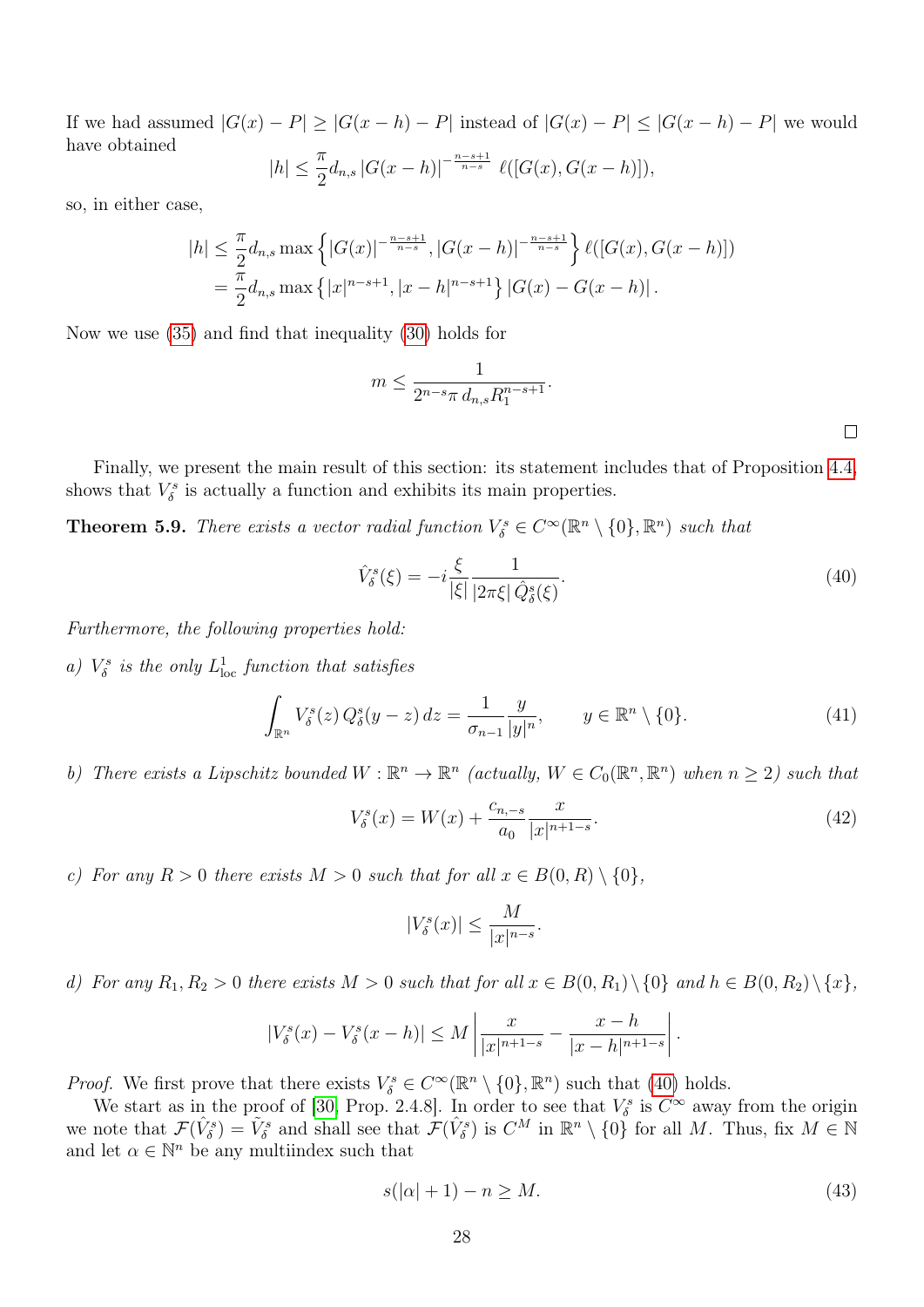We take  $\varphi \in C^{\infty}(\mathbb{R}^n)$  such that  $\varphi = 1$  in  $B(0, 2)^c$  and  $\varphi = 0$  in  $B(0, 1)$ . Write

$$
u = \hat{V}_{\delta}^{s}
$$
,  $u_0 = (1 - \varphi)u$  and  $u_{\infty} = \varphi u$ .

On the one hand,  $\partial^{\alpha} u = \partial^{\alpha} u_0 + \partial^{\alpha} u_{\infty}$  in the sense of distributions and also in  $\mathbb{R}^n \setminus \{0\}$ . On the other hand, as u is smooth outside the origin, we have that  $\partial^{\alpha}u_{\infty}$  is smooth and can calculate

$$
\partial^{\alpha} u_{\infty} = \sum_{\beta \leq \alpha} {\alpha \choose \beta} \partial^{\alpha-\beta} \varphi \, \partial^{\beta} u.
$$

Write

$$
v = \partial^{\alpha} u_0 + \sum_{\substack{\beta \leq \alpha \\ \beta \neq \alpha}} {\alpha \choose \beta} \partial^{\alpha-\beta} \varphi \, \partial^{\beta} u.
$$

Then v is a distribution with support in  $B(0, 2)$ , so  $\hat{v}$  is  $C^{\infty}$ . Moreover,  $\partial^{\alpha}u = v + \varphi \partial^{\alpha}u$ . Thus, in order to see that  $\widehat{\partial^{\alpha} u}$  is  $C^M$ , it remains to show that  $\widehat{\varphi \partial^{\alpha} u}$  is  $C^M$ . The function  $\varphi \partial^{\alpha} u$  is  $C^{\infty}$  and, by Lemma [5.7,](#page-22-3)

$$
|\varphi(\xi)\partial^{\alpha}u(\xi)| \leq \frac{C_{\alpha}}{1+|\xi|^{s(|\alpha|+1)}}, \qquad \xi \in \mathbb{R}^n,
$$

Having in mind [\(43\)](#page-27-2), a classical result relating the decay of a function at infinity with the regularity of its Fourier transform (see, e.g., [\[30,](#page-45-12) Exercise 2.4.1]) shows that  $\widehat{\varphi \partial^{\alpha} u}$  is  $C^M$ .

Once we have shown that  $\widehat{\partial^{\alpha}u}$  is  $C^M$ , we note that  $\widehat{\partial^{\alpha}u}(\xi) = (2\pi i\xi)^{\alpha}\hat{u}(\xi)$ . Let  $\xi \in \mathbb{R}^n \setminus \{0\}$ ; then  $\xi_j \neq 0$  for some  $j \in \{1, ..., M\}$ . Let V be a neighbourhood of  $\xi$  such that every  $\eta \in V$  satisfies  $\eta_j \neq 0$ . Let  $m \in \mathbb{N}$  be such that  $s(m+1)-n \geq M$  and let  $\alpha$  be the multiindex  $(0, \ldots, 0, m, 0, \ldots, 0)$ , with the component m in position j. Then  $\alpha$  satisfies [\(43\)](#page-27-2). Moreover, for any  $\eta \in V$ ,

$$
\hat{u}(\eta) = \frac{\partial^{\alpha} \tilde{u}(\eta)}{(2\pi i\eta_j)^m},
$$

so  $\hat{u}$  is of class  $C^M$  in  $\mathbb{R}^n \setminus \{0\}$  for every  $M \in \mathbb{N}$ , and therefore, so is  $V^s_{\delta}$ .

Once we have that  $V^s_\delta$  is a function, since  $\hat{V}^s_\delta$  is radial and imaginary-valued, standard properties of the Fourier transform show that  $V^s_{\delta}$  must be radial and real-valued.

Next, we show that the function

$$
Z(\xi) := \hat{V}_\delta^s(\xi) - \frac{-i\xi}{a_0|\xi|} \frac{1}{|2\pi\xi|^s}
$$

decays to zero at infinity faster than any negative power of  $|\xi|$ . For this we observe that

<span id="page-28-0"></span>
$$
Z(\xi) = -i\frac{\xi}{|\xi|} \frac{1}{|2\pi\xi|\hat{Q}^s_{\delta}(\xi)} - \frac{-i\xi}{a_0|\xi|} \frac{1}{|2\pi\xi|^s} = -i\frac{\xi}{|\xi|} \frac{a_0|2\pi\xi|^{-1+s} - \hat{Q}^s_{\delta}(\xi)}{a_0|2\pi\xi|^s \hat{Q}^s_{\delta}(\xi)}.
$$
(44)

The terms  $|2\pi\xi|^s$  and  $\hat{Q}^s_{\delta}(\xi)$  in the denominator above only contribute as a power of  $|\xi|$  in the growth at infinity (see Proposition [5.2\)](#page-0-0). Therefore, it remains to show that the numerator above  $a_0|2\pi\xi|^{-1+s} - \hat{Q}_{\delta}^s(\xi)$  decays faster at infinity than any negative power of  $|\xi|$ . Consider a  $\varphi \in C_c^{\infty}(\mathbb{R}^n)$ with  $\varphi_{B(0, \frac{1}{4})} = 1$  and  $\varphi_{B(0, \frac{1}{2})^c} = 0$ . Then, recalling [\(17\)](#page-15-1),

$$
a_0|2\pi\xi|^{-1+s} - \hat{Q}_{\delta}^s(\xi) = \mathcal{F}\left(\frac{a_0}{\gamma(1-s)|x|^{n-1+s}} - Q_{\delta}^s(x)\right)
$$
  
= 
$$
\mathcal{F}\left(\frac{a_0\varphi}{\gamma(1-s)|x|^{n-1+s}} - Q_{\delta}^s(x)\right) + \mathcal{F}\left(\frac{a_0(1-\varphi)}{\gamma(1-s)|x|^{n-1+s}}\right).
$$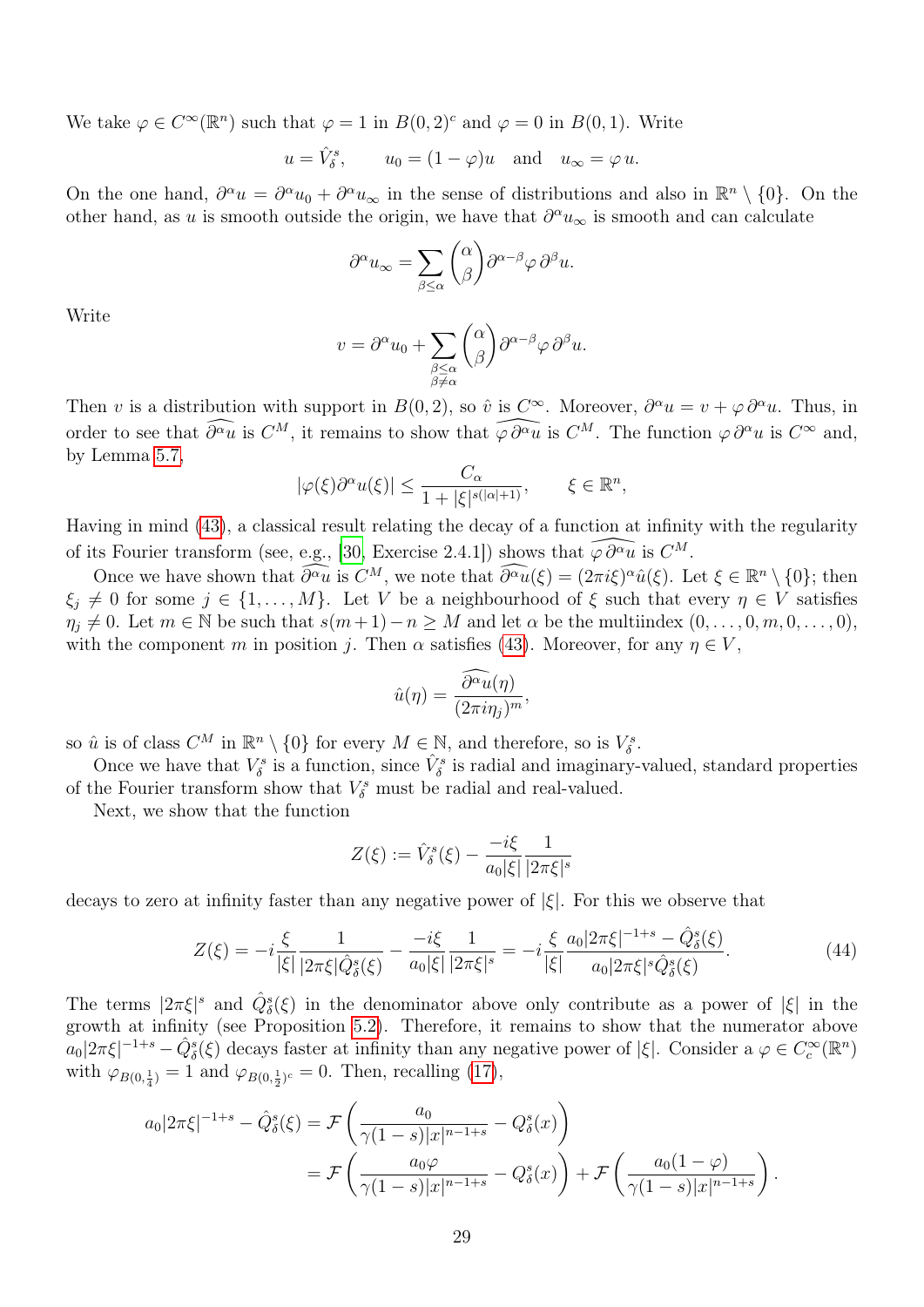Looking at the expression of  $Q_{\delta}^{s}$  (Definition [4.1](#page-12-5) and Lemma [4.2\)](#page-0-0), we notice that the difference between  $\frac{a_0\varphi}{\gamma(1-s)|x|^{n-1+s}}$  and  $Q^s_{\delta}(x)$  coincide with the constant  $\frac{-z_0}{\gamma(1-s)}$  in  $B(0, \min\{b_0\delta, \frac{1}{4}\})$ , and both have compact support. Therefore, its difference is a smooth function of compact support. In particular, it is in the Schwartz space, as well as its Fourier transform:

$$
\mathcal{F}\left(\frac{a_0\varphi}{\gamma(1-s)|x|^{n-1+s}} - Q^s_{\delta}(x)\right) \in \mathcal{S}.
$$

On the other hand, the function  $\mathcal{F}\left(\frac{1-\varphi}{\gamma(1-\epsilon)|x|^{\gamma}}\right)$  $\frac{1-\varphi}{\gamma(1-s)|x|^{n-1+s}}$  is treated in [\[30,](#page-45-12) Example 2.4.9], and it is shown that its decay at infinity is faster than any negative power of  $|\xi|$ .

From expression [\(44\)](#page-28-0) we can see that Z is in  $L^1_{loc}$  when  $n \geq 2$ . Because of its decay at infinity, Z is in  $L^1$  when  $n \geq 2$ , so it has a Fourier transform  $\tilde{Z}$ , which is  $C_0$ . When  $n = 1$ , in Lemma [A.1](#page-39-1) it will be shown that Z is a tempered distribution, so it has a Fourier transform  $\tilde{Z}$ , which, in principle, is a tempered distribution. But since both  $\hat{V}^s_{\delta}(\xi)$  and  $\frac{i\xi}{|\xi|}$ 1  $\frac{1}{|2\pi\xi|^s}$  are Fourier transforms of functions (see Lemma [B.1](#page-0-0) [b\)](#page-41-2) for the latter), we conclude that  $\hat{Z}$  is a function.

We continue by proving that  $\hat{Z}$  is Lipschitz. We have  $-\nabla \hat{Z} = \mathcal{F}(2\pi i \xi Z(\xi))$ . The function  $2\pi i \xi Z(\xi)$  is in  $L^1_{loc}$ , as can be seen from expression [\(44\)](#page-28-0). Due to the decay of Z at infinity,  $2\pi i \xi Z(\xi)$ is in  $L^1(\mathbb{R}^n)$ , so  $\widetilde{\mathcal{F}}(2\pi i \xi Z(\xi))$  is bounded, and, hence,  $\hat{Z}$  is Lipschitz.

We define W as  $W(x) = \hat{Z}(-x)$ . Taking inverse Fourier transforms to the expression

$$
\hat{V}_{\delta}^{s}(\xi) = Z(\xi) + \frac{-i\xi}{a_0|\xi|} \frac{1}{|2\pi\xi|^{s}}
$$

we obtain equality [\(42\)](#page-27-3) (see Lemma [B.1](#page-0-0) for the inverse Fourier transform of the last term). That expression, together with the fact that W is continuous, shows that  $\hat{V}^s_{\delta}$  is in  $L^1_{loc}$ .

In order to show  $a$ , we note that equality  $(41)$  is equivalent to the equality of its Fourier transforms. More precisely, the functions  $V^s_{\delta}$  and  $Q^s_{\delta}$  can also be seen as tempered distributions, and, in particular,  $Q_{\delta}^{s}$  with compact support. Hence, by Lemmas [B.2](#page-43-0) and [B.1](#page-0-0) [c\)](#page-41-1) we have that equality [\(41\)](#page-27-5) is equivalent to

<span id="page-29-0"></span>
$$
\hat{V}^s_{\delta}(\xi)\,\hat{Q}^s_{\delta}(\xi) = -i\frac{\xi}{|\xi|}\frac{1}{|2\pi\xi|},\tag{45}
$$

which holds due to [\(40\)](#page-27-1). The uniqueness of  $\hat{V}^s_{\delta}$  also follows from this argument, since  $\hat{V}^s_{\delta}$  is uniquely determined by equality  $(45)$ . Thus,  $a)$  is proved.

Fact [b\)](#page-27-6) has been proved when  $n \geq 2$ , while for the case  $n = 1$  it only remains to show that W is bounded: this is tackled in Appendix [A.](#page-39-0) With this, we have that given  $R > 0$ , for all  $x \in B(0, R) \setminus \{0\}$ ,

$$
|V^s_{\delta}(x)| \le ||W||_{L^{\infty}(B(0,R))} + \frac{|c_{n,-s}|}{a_0} \frac{1}{|x|^{n-s}} \le \left(||W||_{L^{\infty}(\mathbb{R}^n)} R^{n-s} + \frac{|c_{n,-s}|}{a_0} \right) \frac{1}{|x|^{n-s}},
$$

which shows  $c$ ).

As for inequality  $d$ , since W is Lipschitz, we estimate

$$
|V_{\delta}^{s}(x) - V_{\delta}^{s}(x - h)| \leq ||DW||_{L^{\infty}(\mathbb{R}^{n})}|h| + \frac{|c_{n,-s}|}{a_{0}} \left| \frac{x}{|x|^{n+1-s}} - \frac{x-h}{|x-h|^{n+1-s}} \right|
$$
  

$$
\leq M \left| \frac{x}{|x|^{n+1-s}} - \frac{x-h}{|x-h|^{n+1-s}} \right|,
$$

for a suitable constant  $M > 0$  coming from Lemma [5.8.](#page-24-3) The proof is complete.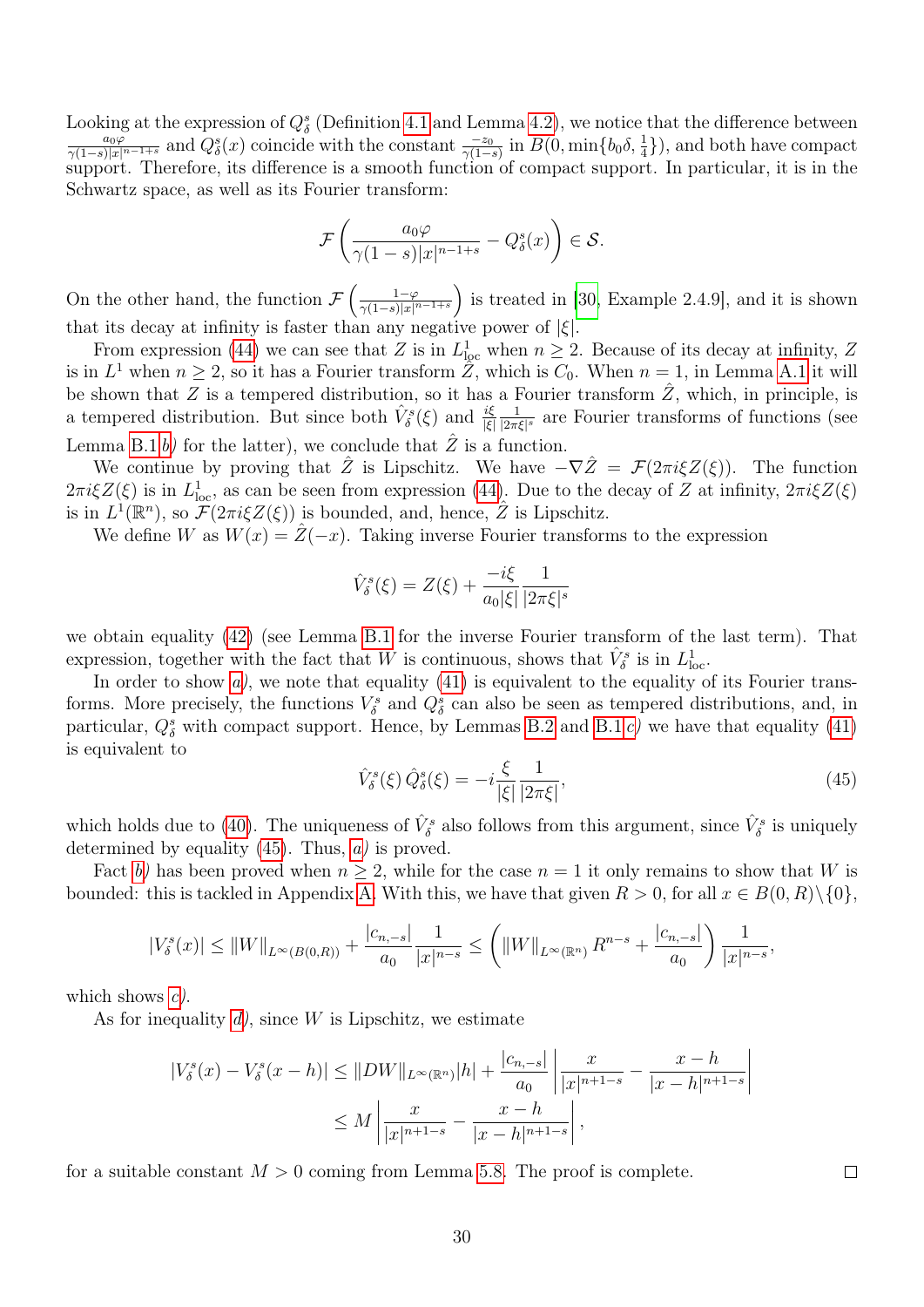Part [b\)](#page-27-6) of Theorem [5.9](#page-27-0) shows that  $V^s_{\delta}$  behaves like  $\frac{x}{|x|^{n+1-s}}$  around 0. It can also be seen that it behaves like  $\frac{x}{|x|^n}$  at infinity. Comparing these facts with the classical and fractional fundamental theorem of Calculus (see the Introduction), we have the following picture of  $V^s_{\delta}$ : at 0, it behaves like the kernel of the fractional fundamental theorem of Calculus, while, at infinity, like that of the classical fundamental theorem of Calculus.

## <span id="page-30-0"></span>6 Poincaré, Morrey, Trudinger and Hardy inequalities

In this section we will use the nonlocal fundamental theorem of Calculus (Theorem [4.5\)](#page-14-3) to prove inequalities in the spirit of Poincaré–Sobolev, Morrey, Trudinger and Hardy. In those inequalities we will need a boundary condition implying that the function vanishes in a tubular neighbourhood of ∂Ω.

In order to describe more precisely that boundary condition, we recall the set  $\Omega_{-\delta} = \{x \in \Omega :$  $dist(x, \partial\Omega) > \delta$  and define the subspace  $H_0^{s,p,\delta}$  $\int_0^{s,p,\delta} (\Omega_{-\delta})$  as the closure of  $C_c^{\infty}(\Omega_{-\delta})$  in  $H^{s,p,\delta}(\Omega)$ :

$$
H_0^{s,p,\delta}(\Omega_{-\delta}) = \overline{C_c^{\infty}(\Omega_{-\delta})}^{H^{s,p,\delta}(\Omega)}.
$$

It is immediate to check that any  $u \in H_0^{s,p,\delta}$  $\Omega_0^{s,p,\delta}(\Omega_{-\delta})$  satisfies  $u=0$  a.e. in  $\Omega_{\delta} \setminus \Omega_{-\delta}$  and  $D_{\delta}^{s}u=0$ a.e. in  $\Omega_{B,\delta}$ . We leave for a future work the issue of whether  $H_0^{s,p,\delta}$  $0^{\text{s},p,o}(\Omega_{-\delta})$  actually coincides with the set of  $u \in H^{s,p,\delta}(\Omega_{-\delta})$  such that  $u = 0$  a.e. in  $\Omega_{\delta} \setminus \Omega_{-\delta}$ , so that  $H_0^{s,p,\delta}$  $0^{\{s,p,\sigma}(\Omega_{-\delta})}$  can be regarded as a volumetric-type condition. Finally, given  $g \in H^{s,p,\delta}(\Omega)$  we define the affine subspace  $H^{s,p,\delta}_g(\Omega_{-\delta})$  as  $g + H_0^{s,p,\delta}$  $_{0}^{s,p,o}(\Omega_{-\delta}).$ 

As in the space  $H^{s,p}(\mathbb{R}^n)$  (and  $W^{s,p}$ , too), the Sobolev conjugate exponent of a  $p \in [1, \frac{n}{s}]$  $\frac{n}{s}$ ) is

<span id="page-30-3"></span>
$$
p_s^* = \frac{np}{n - sp}.\tag{46}
$$

The Poincaré–Sobolev inequality in  $H_0^{s,p,\delta}$  $0^{s,p,\delta}(\Omega_{-\delta})$  is as follows. Its analogue in the fractional case can be found in [\[51,](#page-46-0) Th. 1.8]. As theirs, our proof is based on (our version of) the nonlocal fundamental theorem of Calculus and the Hardy–Littlewood–Sobolev inequality, but we also take advantage of the comparison between the kernel  $V^s_{\delta}$  and the Riesz potential given by Theorem [5.9](#page-27-0) [c\)](#page-27-7).

<span id="page-30-1"></span>**Theorem 6.1.** Let  $1 < p < \infty$  be with  $sp < n$ . Then, there exists  $C > 0$  such that for all  $u \in H_0^{s,p,\delta}$  $\Omega_0^{s,p,\sigma}(\Omega_{-\delta}),$ 

$$
||u||_{L^{q}(\Omega)} \leq C ||D_{\delta}^{s}u||_{L^{p}(\Omega)}
$$

for every  $q \in [1, p_s^*]$ .

*Proof.* By density, it is enough to prove the inequality for  $u \in C_c^{\infty}(\Omega_{-\delta})$ .

Fix  $x \in \Omega$  and let  $C > 0$  denote a constant whose value may vary through this process. Notice that supp  $D^s_{\delta}u \subset \Omega$  and, by Proposition [4.3,](#page-13-0)  $D^s_{\delta}u \in C^{\infty}(\mathbb{R}^n)$ . By Theorem [4.5](#page-14-3) and Proposition [4.4,](#page-14-0)

<span id="page-30-2"></span>
$$
|u(x)| \le \int_{\Omega} |D_{\delta}^{s} u(y)| |V_{\delta}^{s}(x-y)| dy \le C \int_{\Omega} \frac{|D_{\delta}^{s} u(y)|}{|x-y|^{n-s}} dy = C \left( I_{s} * |D_{\delta}^{s} u| \right)(x), \tag{47}
$$

where  $I_s$  is the Riesz potential [\(17\)](#page-15-1). On the other hand, by the Hardy–Littlewood–Sobolev inequality (e.g., [\[44,](#page-46-16) Ch. 4, Th. 2.1]) we have that

$$
||I_s * |D_\delta^s u||_{L^{p^*_s}(\mathbb{R}^n)} \leq C ||D_\delta^s u||_{L^p(\mathbb{R}^n)}.
$$

Therefore, for every  $q \in [1, p_s^*]$ ,

$$
||u||_{L^{q}(\Omega)} \leq C ||u||_{L^{p^*_s}(\Omega)} \leq C ||I_s * |D^s_\delta u||_{L^{p^*_s}(\mathbb{R}^n)} \leq C ||D^s_\delta u||_{L^{p}(\mathbb{R}^n)} = C ||D^s_\delta u||_{L^{p}(\Omega)}.
$$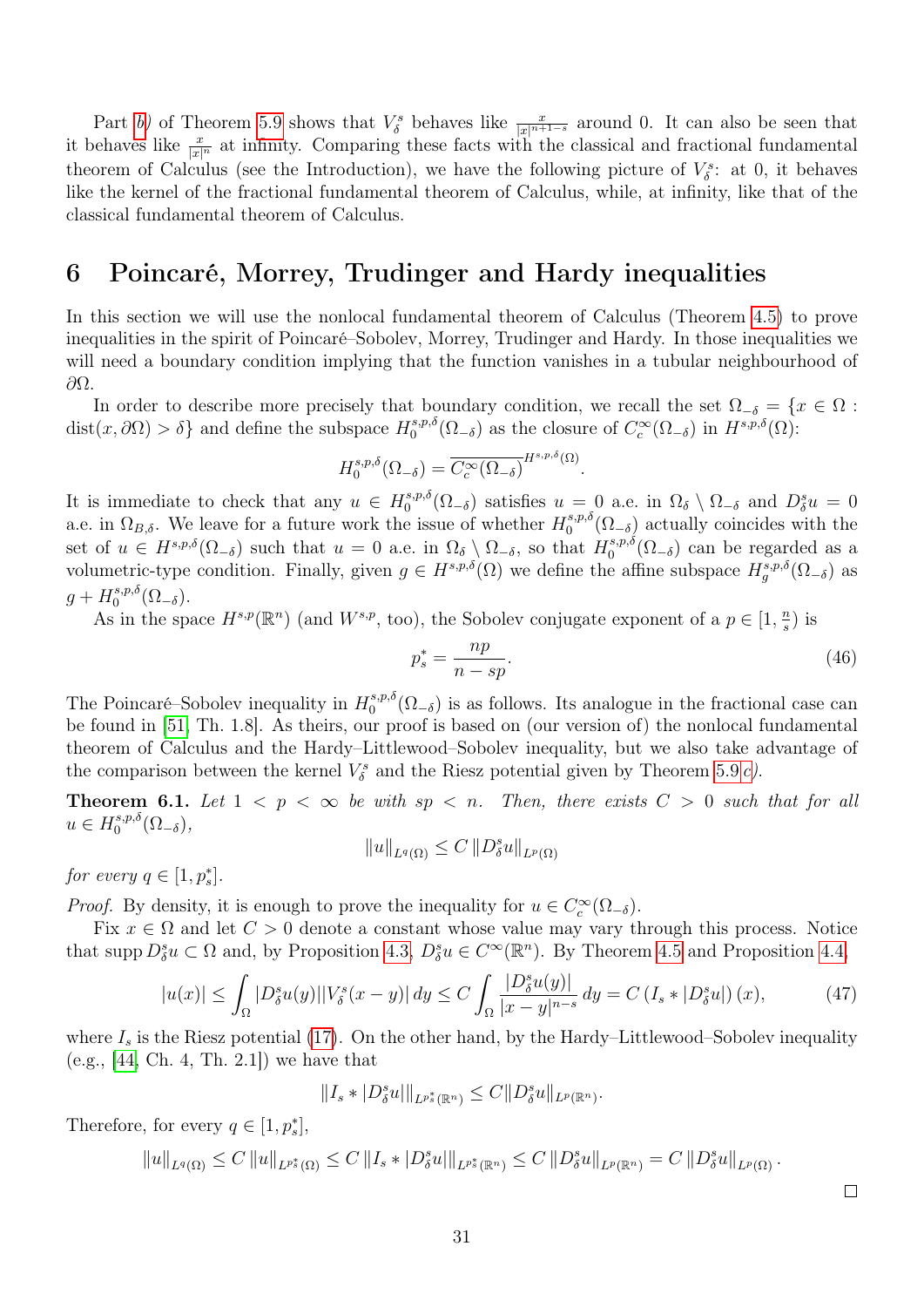A nonlocal Poincaré inequality is obtained as a corollary.

<span id="page-31-5"></span>**Theorem 6.2.** Let  $1 < p < \infty$ . Then there exists  $C > 0$  such that for all  $u \in H_0^{s,p,\delta}$  $\Omega_0^{s,p,o}(\Omega_{-\delta}),$ 

$$
||u||_{L^p(\Omega)} \leq C ||D_\delta^s u||_{L^p(\Omega)}.
$$

*Proof.* If  $sp < n$ , the result is a particular case of Theorem [6.1.](#page-30-1) If  $sp \geq n$ , we take any q satisfying

<span id="page-31-0"></span>
$$
1 < q \le p, \qquad sq < n \quad \text{and} \quad p \le q_s^*, \tag{48}
$$

which is easily seen to exist. Indeed, if  $n \geq 2$  we can take  $q = \frac{np}{n+6}$  $\frac{np}{n+sp}$ , while if  $n=1$  we choose any q such that

$$
1
$$

which exists because  $1 < \frac{1}{s}$  $\frac{1}{s}$  and  $\frac{p}{1+sp} < \frac{1}{s}$  $\frac{1}{s}$ .

Once q is chosen, by Theorem [6.1](#page-30-1) and [\(48\)](#page-31-0), we have for some  $c_1, c_2, c_3 > 0$ ,

$$
||u||_{L^{p}(\Omega)} \leq c_1 ||u||_{L^{q_s^*}(\Omega)} \leq c_2 ||D_\delta^s u||_{L^{q}(\Omega)} \leq c_3 ||D_\delta^s u||_{L^{p}(\Omega)}.
$$

Next we introduce a nonlocal analogue of Morrey's inequality, whose fractional version was shown in [\[51,](#page-46-0) Th. 1.11]. Unlike their proof, which uses Morrey-type estimates of the Riesz transform, ours is based on the nonlocal fundamental theorem of Calculus in this context (Theorem [4.5\)](#page-14-3) together with the estimates of the kernel  $V^s_{\delta}$ .

<span id="page-31-6"></span>**Theorem 6.3.** Let  $1 < p < \infty$  be such that  $sp > n$ . Then there exists  $C > 0$  such that for all  $u \in H_0^{s,p,\delta}$  $_{0}^{s,p,o}(\Omega_{-\delta}),$ 

<span id="page-31-3"></span>
$$
|u(x) - u(y)| \le C |x - y|^{s - \frac{n}{p}} ||D_{\delta}^{s} u||_{L^{p}(\Omega)}, \qquad a.e. \ x, y \in \Omega
$$
 (49)

and

<span id="page-31-4"></span>
$$
||u||_{L^{\infty}(\Omega)} \le C ||D^s_{\delta}u||_{L^p(\Omega)}.
$$
\n
$$
(50)
$$

In addition, any  $u \in H_0^{s,p,\delta}$  $\int_0^{s,p,\delta}(\Omega_{-\delta})$  has a representative which is Hölder continuous of exponent  $s-\frac{n}{p}$  $\frac{n}{p}$ , and the continuous inclusion  $H_0^{s,p,\delta}$  $C^{s,p,\delta}(\Omega_{-\delta}) \subset C^{0,s-\frac{n}{p}}(\overline{\Omega})$  holds.

Proof. The core of the proof consists in showing that

<span id="page-31-2"></span>
$$
|u(x) - u(y)| \le C |x - y|^{s - \frac{n}{p}} ||D_{\delta}^{s} u||_{L^{p}(\Omega)}, \qquad x, y \in \Omega
$$
\n(51)

<span id="page-31-1"></span>for all  $u \in C_c^{\infty}(\Omega_{-\delta})$ . Fix  $x, y \in \Omega$  and  $u \in C_c^{\infty}(\Omega_{-\delta})$ . By Theorem [4.5](#page-14-3) and Theorem [5.9](#page-27-0) [d\)](#page-27-8) there exists  $C > 0$  such that

$$
|u(x) - u(y)| = \left| \int_{\mathbb{R}^n} D_\delta^s u(z) \cdot \left[ V_\delta^s(x - z) - V_\delta^s(y - z) \right] dz \right|
$$
  
\n
$$
\leq \int_{\Omega} |V_\delta^s(x - z) - V_\delta^s(y - z)| |D_\delta^s u(z)| dz
$$
  
\n
$$
\leq C \int_{\Omega} \left| \frac{x - z}{|x - z|^{n+1 - s}} - \frac{y - z}{|y - z|^{n+1 - s}} \right| |D_\delta^s u(z)| dz.
$$
\n(52)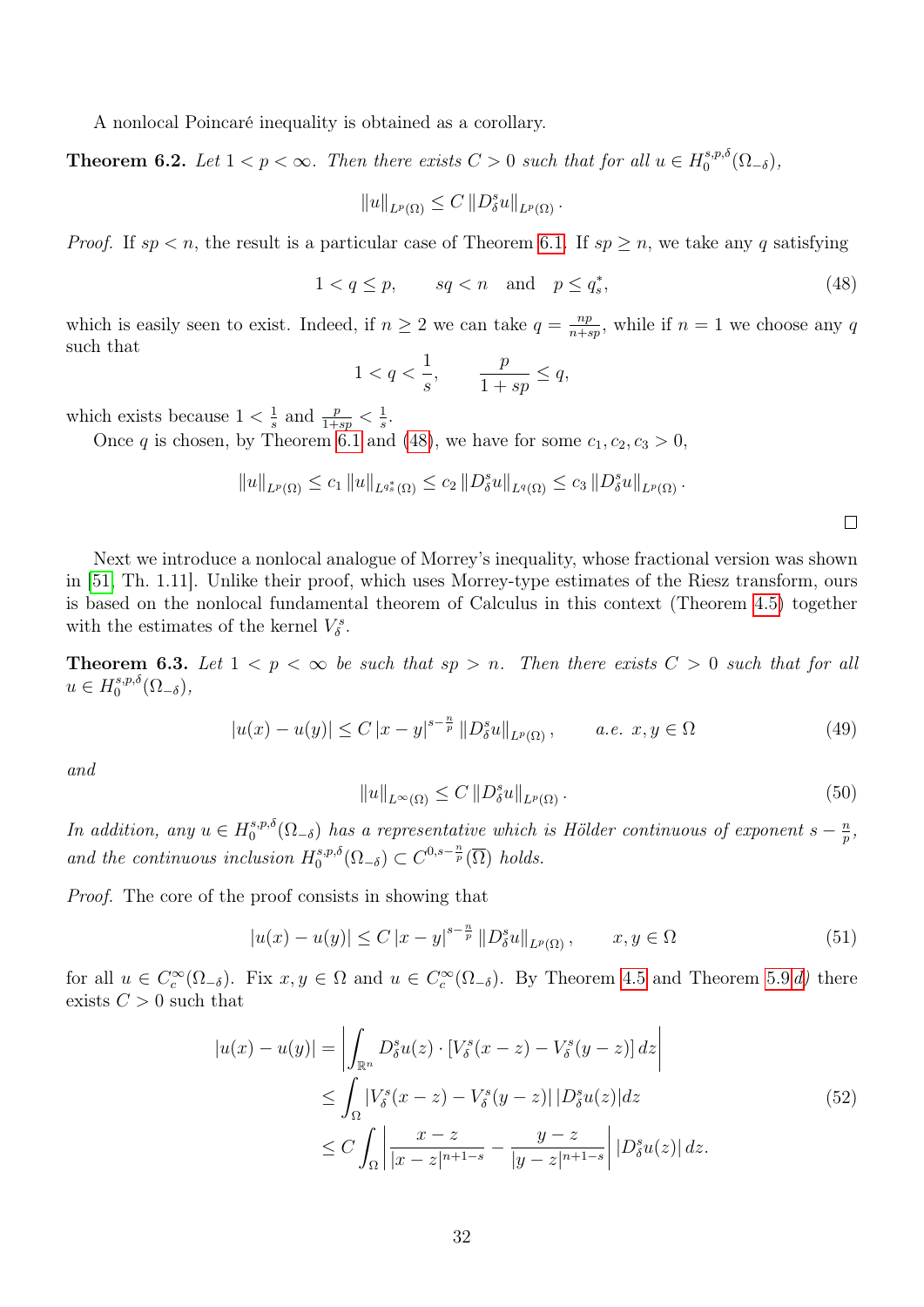<span id="page-32-1"></span>Now define  $r := |x - y|$ . Continuing with [\(52\)](#page-31-1), we have

$$
|u(x) - u(y)| \le C \int_{B(x,2r)} |x - z|^{s-n} |D^s_\delta u(z)| dz + C \int_{B(x,2r)} |y - z|^{s-n} |D^s_\delta u(z)| dz + C \int_{B(x,2r)^c} \left| \frac{x - z}{|x - z|^{n+1-s}} - \frac{y - z}{|y - z|^{n+1-s}} \right| |D^s_\delta u(z)| dz.
$$
 (53)

For the first term we have that by Hölder's inequality,

<span id="page-32-0"></span>
$$
\int_{B(x,2r)} |x-z|^{s-n} |D_{\delta}^{s} u(z)| dz \leq \left( \int_{B(x,2r)} |x-z|^{(s-n)p'} dz \right)^{\frac{1}{p'}} \left( \int_{B(x,2r)} |D_{\delta}^{s} u(z)|^{p} dz \right)^{\frac{1}{p}}
$$
\n
$$
\leq (2r)^{s-\frac{n}{p}} \left( \frac{\sigma_{n-1}(p-1)}{sp-n} \right)^{\frac{1}{p'}} ||D_{\delta}^{s} u||_{L^{p}(\mathbb{R}^{n})},\tag{54}
$$

since  $n + (s - n)p' = \frac{sp-n}{p-1} > 0$ . With respect to the second term, we use the inclusion  $B(x, 2r)$  $B(y, 3r)$  and an analogous calculation as in [\(54\)](#page-32-0) allows us to obtain

$$
\int_{B(x,2r)} |y-z|^{s-n} |D_{\delta}^{s} u(z)| dz \leq \int_{B(y,3r)} |y-z|^{s-n} |D_{\delta}^{s} u(z)| dz
$$
\n
$$
\leq (3r)^{s-\frac{n}{p}} \left( \frac{\sigma_{n-1}(p-1)}{sp-n} \right)^{\frac{1}{p'}} ||D_{\delta}^{s} u||_{L^{p}(\mathbb{R}^{n})}.
$$
\n(55)

<span id="page-32-2"></span>Finally, so as to tackle the last term, by the fundamental theorem of Calculus,

$$
\left| \frac{x-z}{|x-z|^{n+1-s}} - \frac{y-z}{|y-z|^{n+1-s}} \right| = \left| \int_0^1 \frac{d}{dt} \left[ \frac{tx + (1-t)y-z}{|tx + (1-t)y-z|^{n+1-s}} \right] dt \right|
$$
  
\n
$$
= \left| \int_0^1 \frac{x-y}{|tx + (1-t)y-z|^{n+1-s}} - (n+1-s) \frac{[tx + (1-t)y-z][(tx + (1-t)y-z) \cdot (x-y)]}{|tx + (1-t)y-z|^{n+3-s}} \right| dt
$$
  
\n
$$
\leq \int_0^1 \left[ \frac{r}{|tx + (1-t)y-z|^{n+1-s}} + (n+1-s) \frac{r}{|tx + (1-t)y-z|^{n+1-s}} \right] dt
$$
  
\n
$$
= (n+2-s)r \int_0^1 \frac{1}{|tx + (1-t)y-z|^{n+1-s}} dt,
$$

so

$$
\int_{B(x,2r)^c} \left| \frac{x-z}{|x-z|^{n+1-s}} - \frac{y-z}{|y-z|^{n+1-s}} \right| |D^s_\delta u(z)| dz
$$
\n
$$
\le (n+2-s)r \int_0^1 \int_{B(x,2r)^c} |tx + (1-t)y - z|^{s-n-1} |D^s_\delta u(z)| dz dt.
$$

By Hölder's inequality,

$$
\int_{B(x,2r)^c} |tx + (1-t)y - z|^{s-n-1} |D^s_\delta u(z)| dz
$$
\n
$$
\leq \left( \int_{B(x,2r)^c} |tx + (1-t)y - z|^{(s-n-1)p'} dz \right)^{\frac{1}{p'}} ||D^s_\delta u||_{L^p(\mathbb{R}^n)}.
$$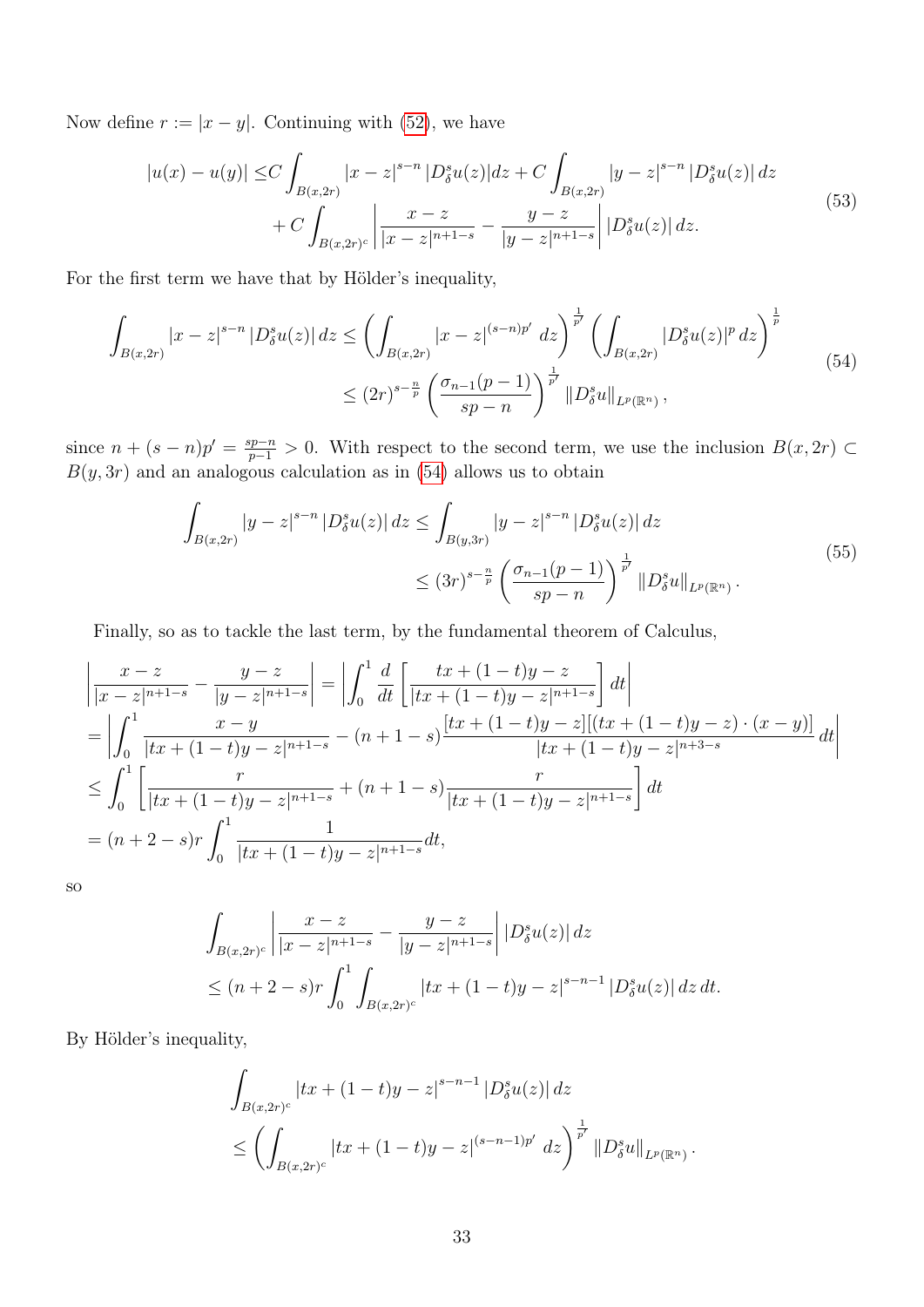Since  $B(tx + (1-t)y, r) \subset B(x, 2r)$  for all  $t \in [0, 1]$ , we have

$$
\int_{B(x,2r)^c} |tx + (1-t)y - z|^{(s-n-1)p'} dz \le \int_{B(tx + (1-t)y,r)^c} |tx + (1-t)y - z|^{(s-n-1)p'} dz
$$
\n
$$
= \frac{\sigma_{n-1}}{(n+1-s)p' - n} r^{n+(s-n-1)p'},
$$

since  $n + (s - n - 1)p' = -\frac{(1-s)p+n}{p-1} < 0$ . Putting together the last three inequalities, we can see that there exists  $\tilde{C} = \tilde{C}(s, n, p) > 0$  such that

<span id="page-33-0"></span>
$$
\int_{B(x,2r)^c} \left| \frac{x-z}{|x-z|^{n+1-s}} - \frac{y-z}{|y-z|^{n+1-s}} \right| |D^s_\delta u(z)| \, dz \le \tilde{C} \, r^{[n+(s-n-1)p']\frac{1}{p'}+1} \, \|D^s_\delta u\|_{L^p(\mathbb{R}^n)} \\
= \tilde{C} \, r^{s-\frac{n}{p}} \, \|D^s_\delta u\|_{L^p(\mathbb{R}^n)}\,. \tag{56}
$$

Then, inequality [\(51\)](#page-31-2) follows combining [\(53\)](#page-32-1), [\(54\)](#page-32-0), [\(55\)](#page-32-2) and [\(56\)](#page-33-0), as well as the inclusion supp  $D_{\delta}^{s}u \subset$  $\Omega$ , which implies  $||D_{\delta}^{s}u||_{L^{p}(\mathbb{R}^{n})} = ||D_{\delta}^{s}u||_{L^{p}(\Omega)}$ . Once [\(51\)](#page-31-2) is established, inequality [\(49\)](#page-31-3) follows from a standard density argument.

In order to show inequality [\(50\)](#page-31-4) and the continuous inclusion  $H_0^{s,p,\delta}$  $C^{s,p,\delta}_0(\Omega_{-\delta})$  ⊂  $C^{0,s-\frac{n}{p}}(\overline{\Omega}),$  by a density argument, it is enough to prove [\(50\)](#page-31-4) for  $u \in C_c^{\infty}(\Omega_{-\delta})$ . Let  $x \in \Omega$  and  $x_0 \in \Omega \setminus \Omega_{-\delta}$ . By [\(51\)](#page-31-2),

$$
|u(x)| = |u(x) - u(x_0)| \le C |x - x_0|^{s - \frac{n}{p}} ||D_{\delta}^s u||_{L^p(\Omega)} \le C (\text{diam}\,\Omega)^{s - \frac{n}{p}} ||D_{\delta}^s u||_{L^p(\Omega)},
$$

where diam stands for the diameter of a set. The proof is concluded.

The limiting case  $sp = n$  is covered by the following version of Trudinger's inequality. Its proof is a straightforward adaptation of the classical one (see, e.g., [\[29,](#page-45-15) Th. 7.15]) but using inequality [\(47\)](#page-30-2). Its fractional version can be found in [\[51,](#page-46-0) Th. 1.10]. We denote by  $|\Omega|$  the measure of  $\Omega$ .

<span id="page-33-2"></span>**Theorem 6.4.** Let  $1 < p < \infty$  be such that  $sp = n$ . Then there exist  $c_1, c_2 > 0$  such that for all  $u \in H_0^{s,p,\delta}$ <sup>-s,p,o</sup> $(\Omega_{-\delta}),$ 

$$
\int_{\Omega} \exp \left( \frac{|u(x)|}{c_1 \| D_{\delta}^s u \|_{L^p(\Omega)}} \right)^{p'} \leq c_2 |\Omega|.
$$

*Proof.* By a standard density argument, it is enough to prove the inequality for  $C_c^{\infty}(\Omega_{-\delta})$  functions, so let  $u \in C_c^{\infty}(\Omega_{-\delta})$  and set

$$
g(x) = \int_{\Omega} \frac{|D_{\delta}^s u(y)|}{|x - y|^{n - s}} dy.
$$

By [\(47\)](#page-30-2),

$$
|u| \le C g.
$$

while by [\[29,](#page-45-15) Lemma 7.13], for some constants  $c'_1, c_2 > 0$ ,

<span id="page-33-1"></span>
$$
\int_{\Omega} \exp\left(\frac{g(x)}{c_1' \|D^s_{\delta} u\|_{L^p(\Omega)}}\right)^{p'} dx \le c_2 |\Omega|.
$$
\n(57)

Putting together these two inequalities, we obtain the conclusion.

We mention that the constants  $c'_1, c_2$  of [\(57\)](#page-33-1) do not depend on  $\Omega$ , but the constant C of [\(47\)](#page-30-2) does. That is why the constant  $c_1$  of Theorem [6.4](#page-33-2) depends on  $\Omega$ , but not the constant  $c_2$ .

We end this section with the analogue of Hardy's inequality. Its fractional version can be found in [\[51,](#page-46-0) Th. 1.9], whose proof (as well as the classical one [\[57\]](#page-47-9)) is easily adapted to our context.

 $\Box$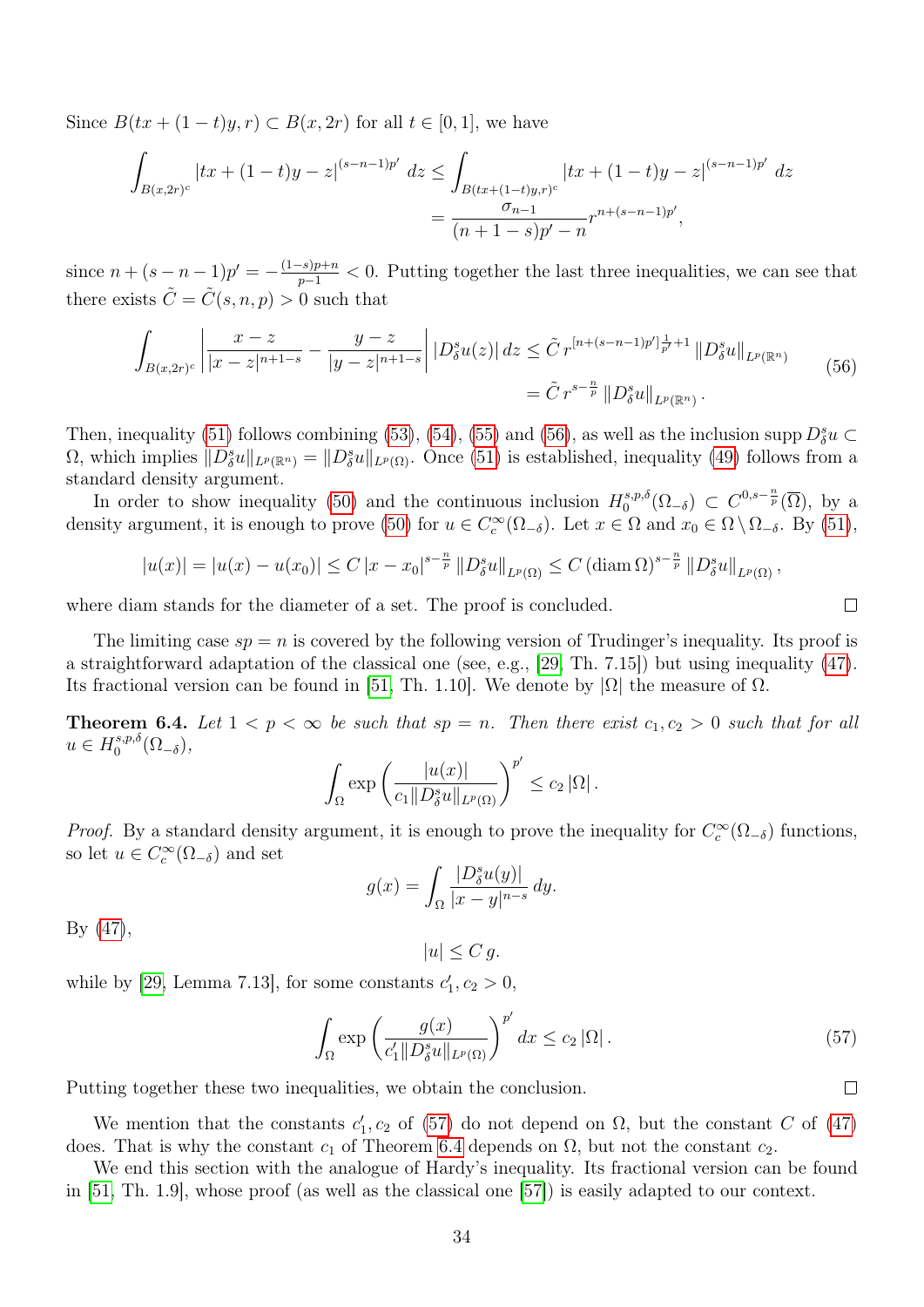**Theorem 6.5.** Let  $1 < p < \infty$  be with  $sp < n$ . Then, there exists  $C > 0$  such that for all  $u \in H_0^{s,p,\delta}$ <sup>-s,p,o</sup> $(\Omega_{-\delta}),$ 

$$
\left(\int_{\Omega} \frac{|u(x)|^p}{|x|^{sp}} dx\right)^{\frac{1}{p}} \leq C \left\|D^s_{\delta} u\right\|_{L^p(\Omega)}.
$$

*Proof.* As before, it is enough to establish the inequality for  $u \in C_c^{\infty}(\Omega_{-\delta})$ . The proof is just a combination of inequality [\(47\)](#page-30-2) together with the classical Hardy inequality for Riesz potentials due to Stein and Weiss [\[57\]](#page-47-9) (see also [\[51,](#page-46-0) Lemma 2.8]):

$$
\int_{\Omega} \frac{|u(x)|^p}{|x|^{sp}} dx \le c_1 \int_{\Omega} \frac{(I_s * |D^s_{\delta} u|)(x)^p}{|x|^{sp}} dx \le c_1 \int_{\mathbb{R}^n} \frac{(I_s * |D^s_{\delta} u|)(x)^p}{|x|^{sp}} dx \le c_2 ||D^s_{\delta} u||^p_{L^p(\mathbb{R}^n)}
$$
  
=  $c_2 ||D^s_{\delta} u||^p_{L^p(\Omega)},$ 

for some constants  $c_1, c_2 > 0$ .

## <span id="page-34-0"></span>7 Compact embeddings

In this section we will use the nonlocal fundamental theorem of Calculus (Theorem [4.5\)](#page-14-3) to prove compact embeddings of the spaces  $H_g^{s,p,\delta}(\Omega_{-\delta})$  into  $L^q(\Omega)$  spaces.

We start with the following Hölder estimate of the function  $\frac{x}{|x|^{n+1-s}}$ . In fact, this result is included in the proof of [\[13,](#page-44-2) Prop. 3.14], but we provide a full proof for the comfort of the reader.

<span id="page-34-2"></span>**Lemma 7.1.** There exists a constant  $C > 0$ , such that for every  $s \in (0,1)$  and  $h \in \mathbb{R}^n$ ,

$$
\int_{\mathbb{R}^n} \left| \frac{z}{|z|^{n+1-s}} - \frac{z-h}{|z-h|^{n+1-s}} \right| dz \leq \frac{C |h|^s}{s(1-s)}.
$$

*Proof.* We first show that there exists a constant  $C > 0$ , such that for every  $s \in (0, 1)$  we have

<span id="page-34-1"></span>
$$
\int_{\mathbb{R}^n} \left| \frac{w}{|w|^{n+1-s}} - \frac{w - e_1}{|w - e_1|^{n+1-s}} \right| dw \le \frac{C}{s(1-s)}.
$$
\n(58)

On the one hand, we have that

$$
\int_{B(0,2)} \left| \frac{w}{|w|^{n+1-s}} - \frac{w - e_1}{|w - e_1|^{n+1-s}} \right| dw \le C \int_{B(0,2)} \frac{1}{|w|^{n-s}} dw \le C \frac{2^s}{s} \le \frac{C}{s}.
$$

On the other hand, for a fixed  $w \in B(0, 2)^c$ ,

$$
\left|\frac{w}{|w|^{n+1-s}} - \frac{w - e_1}{|w - e_1|^{n+1-s}}\right| = \left|\int_0^1 \frac{d}{dt} \frac{w - te_1}{|w - te_1|^{n+1-s}} dt\right|
$$
  
= 
$$
\left|\int_0^1 (n+1-s) \frac{[(w - te_1) \cdot e_1](w - te_1)}{|w - te_1|^{n+3-s}} - \frac{e_1}{|w - te_1|^{n+1-s}} dt\right| \le C \int_0^1 \frac{1}{|w - te_1|^{n+1-s}} dt.
$$

Now, for  $w \in B(0, 2)^c$  and  $t \in [0, 1]$  we have

$$
|w - te_1| \ge |w| - t \ge |w| - 1 \ge \frac{1}{2}|w|,
$$
  

$$
\int_0^1 \frac{1}{|w - te_1|^{n+1-s}} dt \le 2^{n+1-s} \frac{1}{|w|^{n+1-s}} \le 2^{n+1} \frac{1}{|w|^{n+1-s}}.
$$

so

$$
\frac{1}{te_1\vert n+1-s}dt \le 2^{n+1-s} \frac{1}{\vert w \vert^{n+1-s}} \le 2^{n+1} \frac{1}{\vert n \vert^{n+1-s}}
$$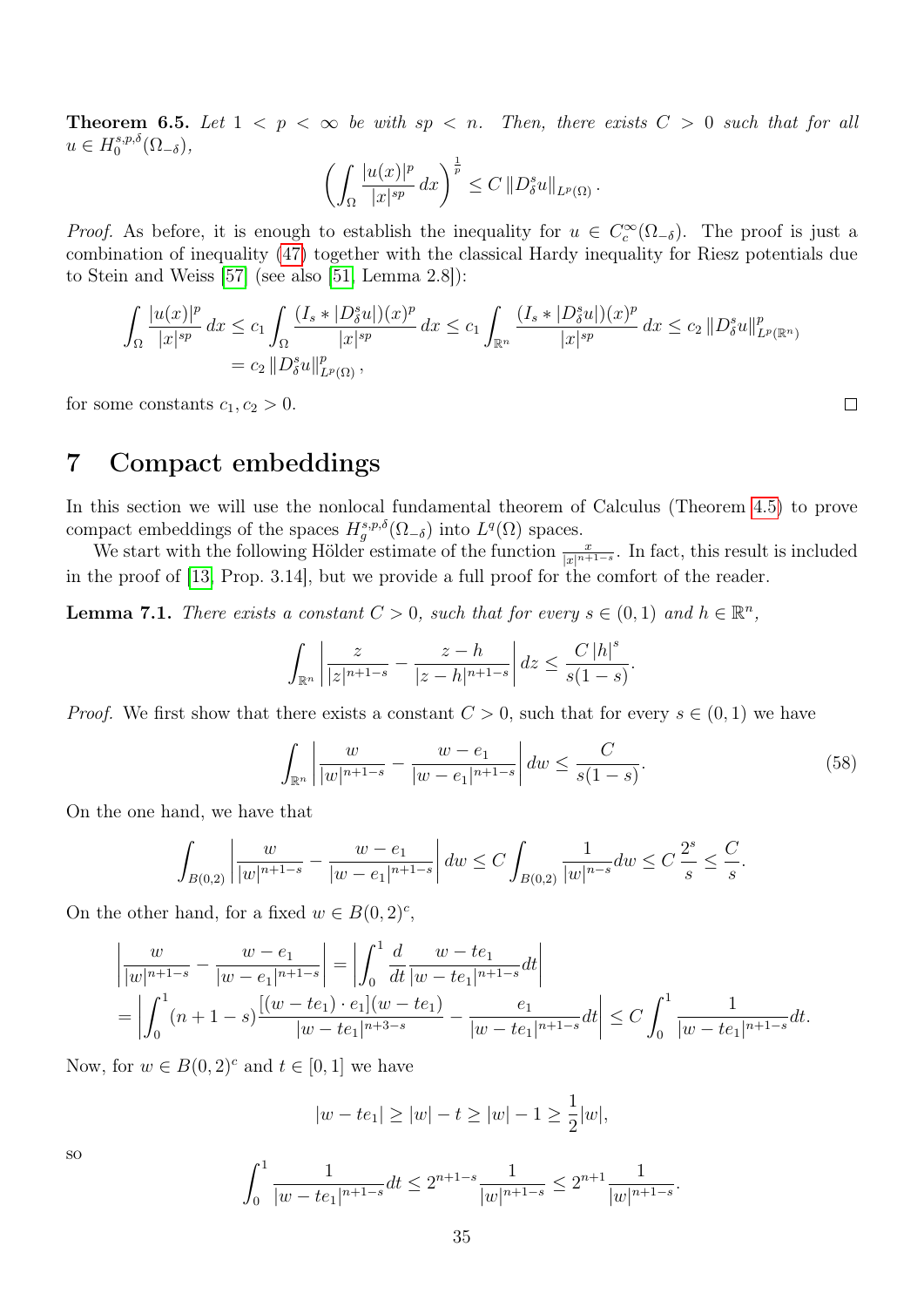By integration, we obtain that

$$
\int_{B(0,2)^c} \left| \frac{w}{|w|^{n+1-s}} - \frac{w - e_1}{|w - e_1|^{n+1-s}} \right| dw \le C \int_{B(0,2)^c} \frac{1}{|w|^{n+1-s}} dw \le C \frac{2^{-1+s}}{1-s} \le \frac{C}{1-s}
$$

This yields [\(58\)](#page-34-1).

In order to complete the proof, we take a rotation R such that  $R^{T}h = |h|e_1$ . Then, making the change of variables  $z = |h|Rw$  and using [\(58\)](#page-34-1), we arrive at

$$
\int_{\mathbb{R}^n} \left| \frac{z}{|z|^{n+1-s}} - \frac{z-h}{|z-h|^{n+1-s}} \right| dz = |h|^s \int_{\mathbb{R}^n} \left| \frac{w}{|w|^{n+1-s}} - \frac{w-e_1}{|w-e_1|^{n+1-s}} \right| dw \le |h|^s \frac{C}{s(1-s)}.
$$

A key ingredient of the desired compactness result is the application of the Fréchet–Kolmogorov criterion, for which the following estimate on the translations is crucial. The analogous result in the Sobolev case is classical [\[12,](#page-44-13) Prop. 9.3]. The next result is inspired by [\[13,](#page-44-2) Prop. 3.14], where they proved a fractional version when  $p = 1$ .

<span id="page-35-1"></span>**Proposition 7.2.** a) Let  $1 < p < \infty$ . Then there exists  $C > 0$  such that for all  $u \in H_0^{s,p,\delta}$  $\int_0^{\delta,p,0}$  ( $\Omega_{-\delta}$ ) and  $h \in \mathbb{R}^n$ ,

<span id="page-35-0"></span>
$$
\left(\int_{\Omega} |u(x+h) - u(x)|^p \, dx\right)^{\frac{1}{p}} \le C \left|h\right|^s \left\|D_{\delta}^s u\right\|_{L^p(\Omega)}.
$$
\n(59)

.

<span id="page-35-3"></span>b) Let  $p = 1$ . Then for all  $M > 0$  there exists  $C > 0$  such that for all  $u \in H_0^{s,p,\delta}$  $\int_0^{\delta,p,0}$  ( $\Omega_{-\delta}$ ) and  $h \in B(0, M)$ , inequality [\(59\)](#page-35-0) holds.

*Proof.* By a standard density argument, it is enough to prove the result for  $u \in C_c^{\infty}(\Omega_{-\delta})$ .

We start with case [a\)](#page-35-1). Let us fix  $M > 0$  such that  $x + h \notin \Omega_{-\delta}$  for all  $x \in \Omega$  and  $h \in B(0, M)^c$ . Then, by Theorem [6.2,](#page-31-5)

$$
\left(\int_{\Omega} |u(x+h) - u(x)|^p dx\right)^{\frac{1}{p}} = \|u\|_{L^p(\Omega)} \le C \|D_{\delta}^s u\|_{L^p(\Omega)} \le \frac{C}{M^s} \|h\|^s \|D_{\delta}^s u\|_{L^p(\Omega)},
$$

and the proof is concluded in this case.

In the rest of the proof we consider  $h \in B(0, M)$ . As supp  $D^s_{\delta} u \subset \Omega$ , there exists  $R > 0$  such that  $D_{\delta}^{s}u(x-z) = 0$  for all  $x \in \Omega$  and  $z \in B(0, R)^{c}$ . Let  $x \in \Omega$ . By Theorem [4.5,](#page-14-3)

$$
|u(x+h) - u(x)| = \left| \int_{\mathbb{R}^n} (V^s_\delta(z) - V^s_\delta(z+h)) \cdot D^s_\delta u(x-z) dz \right|
$$
  
 
$$
\leq \int_{B(0,R)} |V^s_\delta(z) - V^s_\delta(z+h)| |D^s_\delta u(x-z)| dz.
$$
 (60)

<span id="page-35-2"></span>By Theorem [5.9](#page-27-0) [d\)](#page-27-8), there exists  $C > 0$  such that

<span id="page-35-4"></span>
$$
|V^s_{\delta}(z) - V^s_{\delta}(z+h)| \le C \left| \frac{z}{|z|^{n+1-s}} - \frac{z+h}{|z+h|^{n+1-s}} \right|,
$$
\n(61)

for all  $z \in B(0, R)$ . Thus, applying Hölder's inequality to the right-hand side of [\(60\)](#page-35-2),  $|u(x + h) - u(x)| <$ 

$$
C\left(\int_{B(0,R)}\left|\frac{z}{|z|^{n+1-s}}-\frac{z+h}{|z+h|^{n+1-s}}\right||D_{\delta}^{s}u(x-z)|^{p}dz\right)^{\frac{1}{p}}\left(\int_{B(0,R)}\left|\frac{z}{|z|^{n+1-s}}-\frac{z+h}{|z+h|^{n+1-s}}\right|dz\right)^{\frac{1}{p'}}
$$

$$
\leq \left(\frac{C|h|^{s}}{s(1-s)}\right)^{\frac{1}{p'}}\left(\int_{B(0,R)}\left|\frac{z}{|z|^{n+1-s}}-\frac{z+h}{|z+h|^{n+1-s}}\right||D_{\delta}^{s}u(x-z)|^{p}dz\right)^{\frac{1}{p}},
$$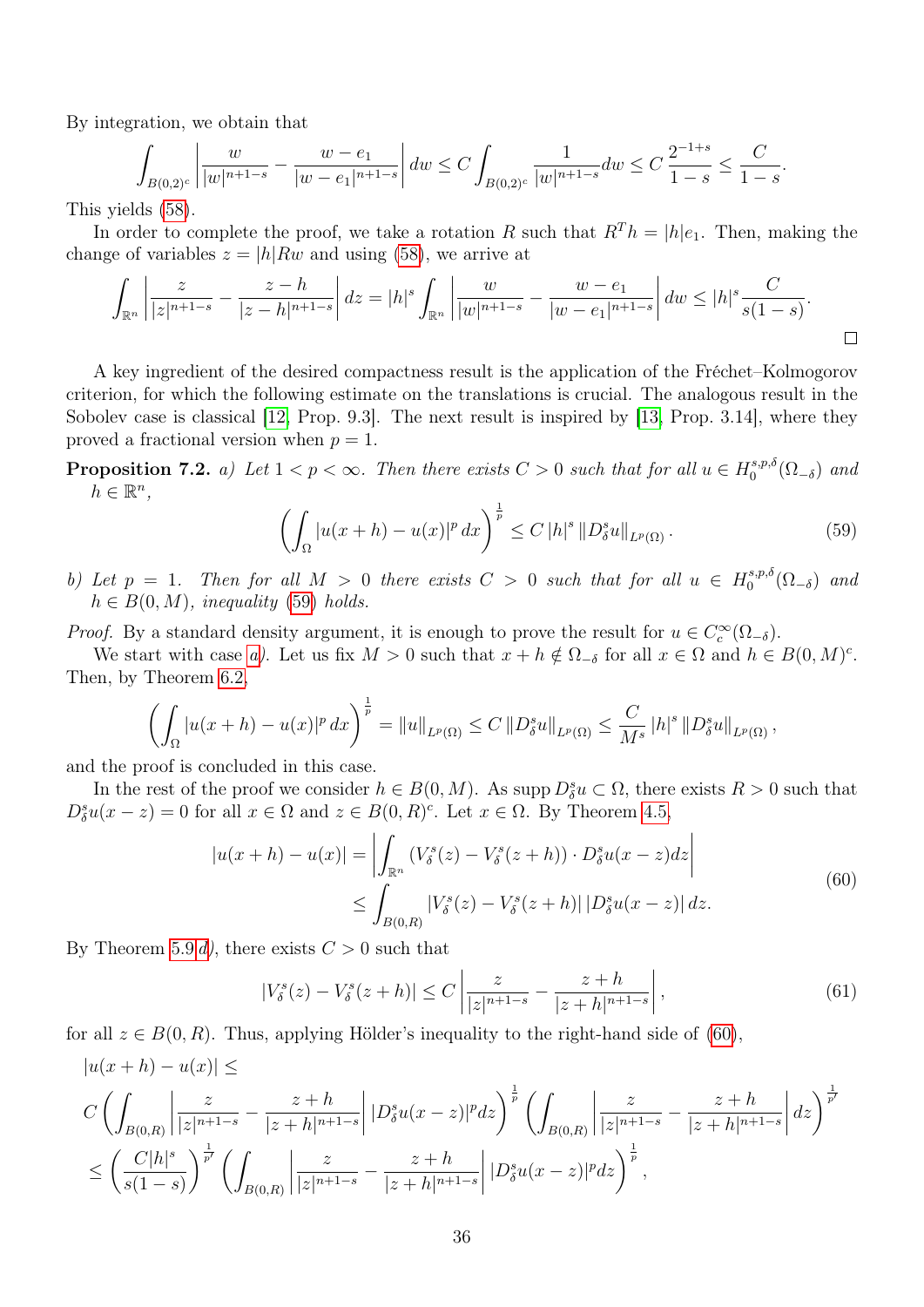where we have used Lemma [7.1.](#page-34-2) Next, we integrate and apply Fubini's theorem to obtain

$$
\int_{\Omega} |u(x+h) - u(x)|^p dx \le \left(\frac{C|h|^s}{s(1-s)}\right)^{p/p'} \int_{B(0,R)} \left|\frac{z}{|z|^{n+1-s}} - \frac{z+h}{|z+h|^{n+1-s}}\right| \int_{\Omega} |D^s_\delta u(x-z)|^p dx dz
$$
  

$$
\le \left(\frac{C|h|^s}{s(1-s)}\right)^{p/p'+1} \|D^s_\delta u\|_{L^p(\mathbb{R}^n)}^p = \left(\frac{C|h|^s}{s(1-s)}\right)^p \|D^s_\delta u\|_{L^p(\Omega)}^p,
$$

where we have applied Lemma [7.1](#page-34-2) again. This completes the proof of  $a$ ).

Now we prove [b\)](#page-35-3) by following the same lines as in case [a\)](#page-35-1). As supp  $D^s_\delta u \subset \Omega$ , there exists  $R > 0$ such that  $D_{\delta}^{s}u(x-z) = 0$  for all  $x \in \Omega$  and  $z \in B(0, R)^{c}$ . Fix  $M > 0$  and consider  $h \in B(0, M)$ . Let  $x \in \Omega$ . As in [\(60\)](#page-35-2)–[\(61\)](#page-35-4),

$$
|u(x+h) - u(x)| \le C \int_{B(0,R)} \left| \frac{z}{|z|^{n+1-s}} - \frac{z+h}{|z+h|^{n+1-s}} \right| |D^s_\delta u(x-z)| dz.
$$

Using Lemma [7.1](#page-34-2) we find that, for some  $C_1 > 0$ 

$$
\int_{\Omega} |u(x+h) - u(x)| dx \le C \int_{B(0,R)} \left| \frac{z}{|z|^{n+1-s}} - \frac{z+h}{|z+h|^{n+1-s}} \right| \int_{\Omega} |D_{\delta}^{s} u(x-z)| dx dz
$$
  

$$
\le \frac{C_{1}|h|^{s}}{s(1-s)} \|D_{\delta}^{s} u\|_{L^{1}(\Omega)},
$$

which concludes the proof.

The main result of this section is the following compact embedding, which is an analogue of the Rellich–Kondrachov theorem. See [\[52,](#page-47-0) Th. 2.2] for the fractional case; their proof uses Ascoli–Arzelà's theorem to mollifiers of the sequence, while we prefer to invoke directly the Fréchet–Kolmogorov criterion. Recall the notation  $p_s^*$  from [\(46\)](#page-30-3).

<span id="page-36-2"></span>**Theorem 7.3.** Let  $g \in H^{s,p,\delta}(\Omega)$ . Then, for any sequence  $\{u_j\}_{j\in\mathbb{N}} \subset H^{s,p,\delta}_g(\Omega_{-\delta})$  such that

$$
u_j \rightharpoonup u \quad in \ H^{s,p,\delta}(\Omega),
$$

for some  $u \in H^{s,p,\delta}(\Omega)$ , one has  $u \in H^{s,p,\delta}_g(\Omega_{-\delta})$  and:

<span id="page-36-0"></span>a) if  $p > 1$ ,

$$
u_j \to u \quad in \ L^q(\Omega),
$$

for every q satisfying

$$
\begin{cases} q \in [1, p_s^*) & \text{if } sp < n, \\ q \in [1, \infty) & \text{if } sp = n, \\ q \in [1, \infty] & \text{if } sp > n. \end{cases}
$$

<span id="page-36-1"></span>b) if  $p=1$ ,

$$
u_j \to u \quad in \ L^1(\Omega).
$$

*Proof.* Clearly,  $u \in H_g^{s,p,\delta}(\Omega_{-\delta})$ , since  $H_g^{s,p,\delta}(\Omega_{-\delta})$  is a closed affine subspace of  $H^{s,p,\delta}(\Omega_{-\delta})$ . By linearity, we can assume  $q = 0$ .

The case  $sp > n$  implies  $p > 1$  and follows from Theorem [6.3](#page-31-6) and the Ascoli–Arzelà theorem. The case  $sp = n$  reduces to the case  $sp < n$  thanks to Proposition [3.5](#page-10-1) [a\)](#page-11-1). Thus, we focus on the case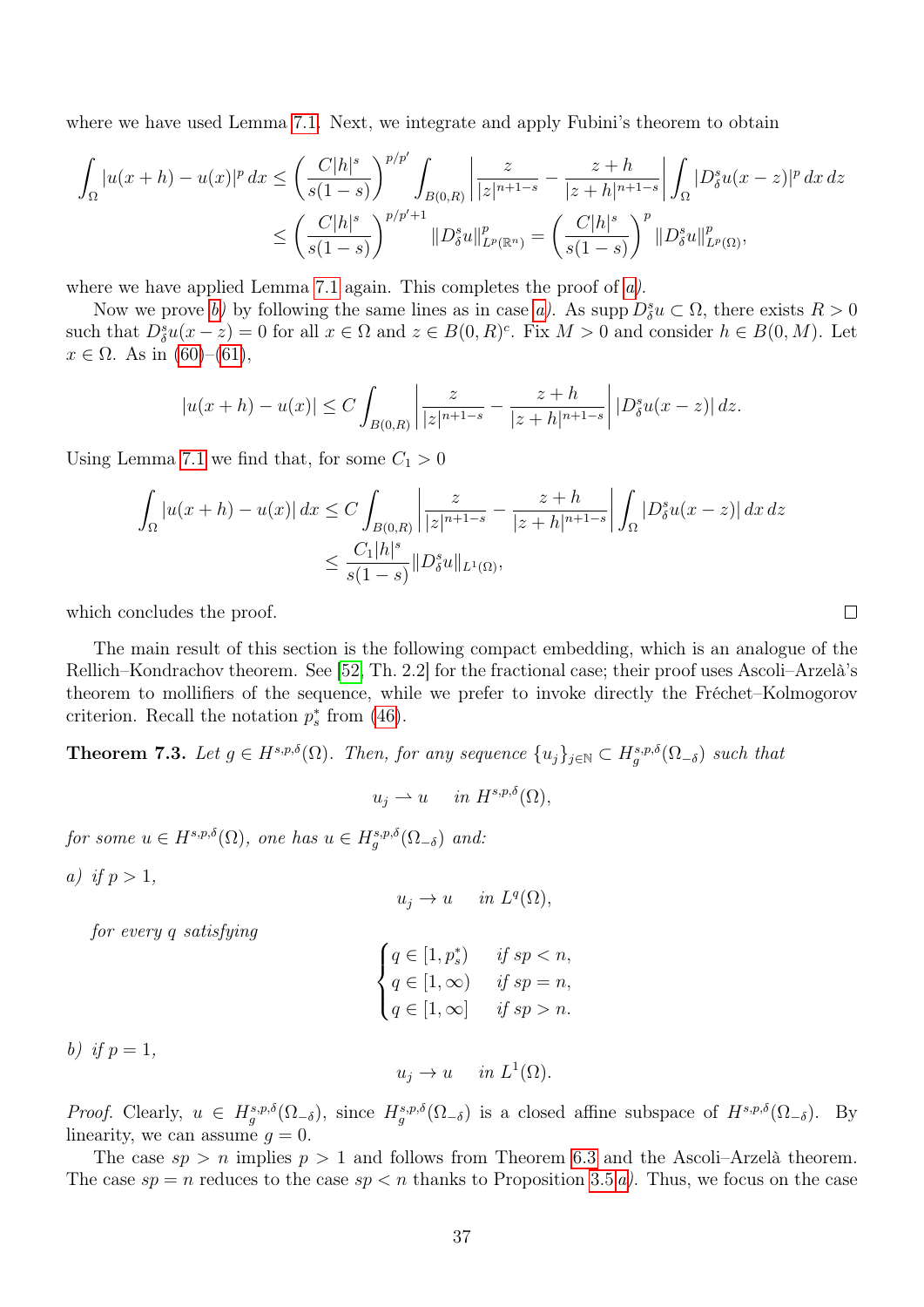$sp < n$ . Moreover, the case  $q < p$  reduces to the case  $q \geq p$  thanks to the inclusions  $L^{p_2}(\Omega) \subset L^{p_1}(\Omega)$ for all  $1 \leq p_1 \leq p_2$ , so we can assume that  $q \in [p, p_s^*).$ 

Let  $M > 0$  be such that  $||u_j||_{H^{s,p,\delta}(\Omega)} \leq M$  for each  $j \in \mathbb{N}$ .

We start with [a\)](#page-36-0), so we assume  $p > 1$ . By Proposition [7.2](#page-0-0) we have that for  $j \in \mathbb{N}$  and  $h \in \mathbb{R}^n$ ,

<span id="page-37-1"></span>
$$
\|\tau_h u_j - u_j\|_{L^p(\Omega)} \le C |h|^s \|D_\delta^s u_j\|_{L^p(\Omega)},
$$
\n(62)

with  $\tau_h u_j = u_j(\cdot - h)$  and some  $C > 0$ . Next, as  $p \le q < p_s^*$ , we can write

$$
\frac{1}{q} = \frac{\alpha}{p} + \frac{1-\alpha}{p_s^*}
$$
 for some  $\alpha \in (0,1]$ .

Using the interpolation inequality, [\(62\)](#page-37-1), the triangular inequality and Theorem [6.1,](#page-30-1)

$$
\|\tau_h u_j - u_j\|_{L^q(\Omega)} \le \|\tau_h u_j - u_j\|_{L^p(\Omega)}^{\alpha} \|\tau_h u_j - u_j\|_{L^{p^*_s}(\Omega)}^{1-\alpha}
$$
  
\n
$$
\le (C|h|^s)^{\alpha} \|D_{\delta}^s u_j\|_{L^p(\Omega)}^{\alpha} \left(2\|u_j\|_{L^{p^*_s}(\Omega)}\right)^{1-\alpha}
$$
  
\n
$$
\le (2C_1)^{1-\alpha} (C|h|^s)^{\alpha} \|D_{\delta}^s u_j\|_{L^p(\Omega)} \le (2C_1)^{1-\alpha} M (C|h|^s)^{\alpha},
$$

for some  $C_1 > 0$ . Thus,

$$
\lim_{h \to 0} \sup_{j \in \mathbb{N}} \|\tau_h u_j - u_j\|_{L^q(\Omega)} = 0.
$$

As a result, the Fréchet–Kolmogorov criterion leads to the compactness of  $\{u_j\}_{j\in\mathbb{N}}$  in  $L^q(\Omega)$ .

Now we show [b\)](#page-36-1), so we assume  $p = 1$ . Fix  $M_1 > 0$ . By Proposition [7.2](#page-0-0) we have that for  $j \in \mathbb{N}$ and  $h \in B(0, M_1)$ 

$$
\|\tau_h u_j - u_j\|_{L^1(\Omega)} \le C |h|^s \|D_\delta^s u_j\|_{L^1(\Omega)} \le C M |h|^s,
$$

for some  $C > 0$ . Again the Fréchet–Kolmogorov criterion concludes the compactness of  $\{u_j\}_{j\in\mathbb{N}}$  in  $L^1(\Omega)$ .

Of course, Theorem [6.3](#page-31-6) yields additionally the compact inclusion of  $H_0^{s,p,\delta}$  $C^{s,p,\delta}(Ω_{-δ})$  into  $C^{0,\beta}(\overline{Ω})$  for any  $0 < \beta < s - \frac{n}{n}$  $\frac{n}{p}$  under the range  $sp > n$ .

### <span id="page-37-0"></span>8 Existence of minimizers and the Euler–Lagrange equation

In this final section, we prove the existence of minimizers of functionals of the form

<span id="page-37-2"></span>
$$
I(u) = \int_{\Omega} W(x, u(x), D^s_{\delta}u(x)) dx
$$
\n(63)

under coercivity and convexity conditions. We also show the corresponding (nonlocal) Euler– Lagrange equations satisfied by the minimizers.

From now on,  $\mathcal{L}^n$  denotes the Lebesgue sigma-algebra in  $\mathbb{R}^n$ , whereas  $\mathcal{B}$  and  $\mathcal{B}^n$  denote the Borel sigma-algebras in  $\mathbb{R}$  and  $\mathbb{R}^n$ , respectively. The result on the existence of minimizers, which is a standard application of the direct method of the Calculus of Variations, is as follows.

**Theorem 8.1.** Let  $1 < p < \infty$ . Let  $u_0 \in H^{s,p,\delta}(\Omega)$ . Let  $W : \Omega \times \mathbb{R} \times \mathbb{R}^n \to \mathbb{R} \cup {\infty}$  satisfy the following conditions:

- a) W is  $\mathcal{L}^n \times \mathcal{B} \times \mathcal{B}^n$ -measurable.
- b)  $W(x, \cdot, \cdot)$  is lower semicontinuous for a.e.  $x \in \Omega$ .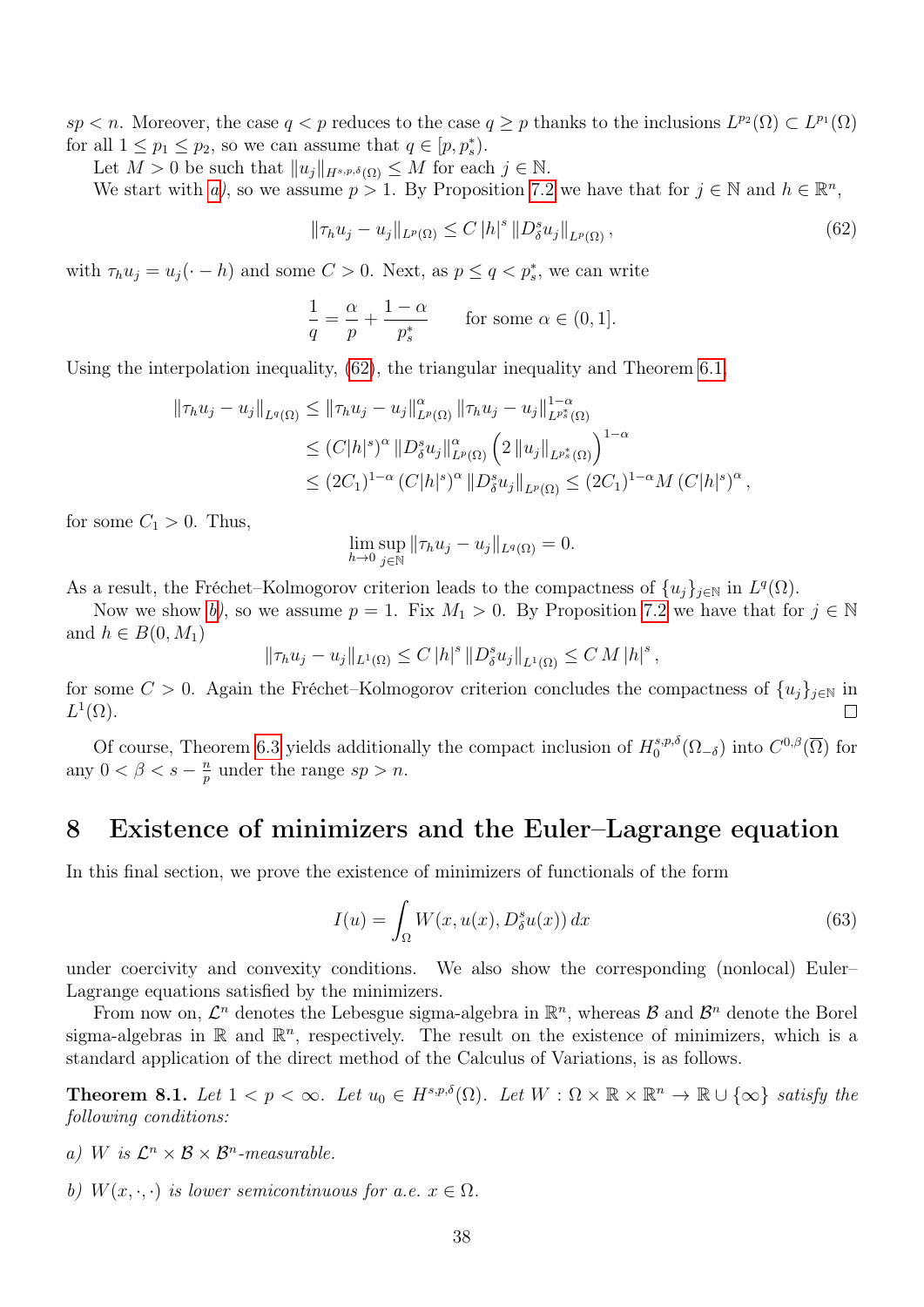- c) For a.e.  $x \in \Omega$  and every  $y \in \mathbb{R}$ , the function  $W(x, y, \cdot)$  is convex.
- <span id="page-38-0"></span>d) There exist  $c > 0$  and  $a \in L^1(\Omega)$  such that

$$
W(x, y, z) \ge a(x) + c |z|^p
$$

for a.e.  $x \in \Omega$ , all  $y \in \mathbb{R}$  and all  $z \in \mathbb{R}^n$ .

Define I as in [\(63\)](#page-37-2), and assume that I is not identically infinity in  $H^{s,p,\delta}_{u_0}(\Omega_{-\delta})$ . Then there exists a minimizer of I in  $H^{s,p,\delta}_{u_0}(\Omega_{-\delta}).$ 

*Proof.* Assumption [d\)](#page-38-0) shows that the functional I is bounded below by  $\int_{\mathbb{R}^n} a$ . As I is not identically infinity in  $H^{s,p,\delta}_{u_0}(\Omega_{-\delta})$ , there exists a minimizing sequence  $\{u_j\}_{j\in\mathbb{N}}$  of  $\overline{I}$  in  $H^{s,p,\delta}_{u_0}(\Omega_{-\delta})$ . Then, assumption [d\)](#page-38-0) implies that  $\{D_{\delta}^{s}u_j\}_{j\in\mathbb{N}}$  is bounded in  $L^p(\Omega,\mathbb{R}^n)$ . By Theorem [6.2](#page-31-5) applied to  $u_j-u_0$ , we obtain that  $\{u_j - u_0\}_{j \in \mathbb{N}}$  and, hence,  $\{u_j\}_{j \in \mathbb{N}}$  are bounded in  $L^p(\Omega)$ . Therefore,  $\{u_j\}_{j \in \mathbb{N}}$  is bounded in  $H^{s,p,\delta}(\Omega)$ . As  $H^{s,p,\delta}(\Omega)$  is reflexive (Proposition [3.4\)](#page-10-2), we can extract a weakly convergent subse-quence. Using Theorem [7.3,](#page-36-2) we obtain that there exists  $u \in H^{s,p,\delta}(\Omega)$  such that for a subsequence (not relabelled),

$$
u_j \rightharpoonup u
$$
 in  $H^{s,p,\delta}(\Omega)$  and  $u_j \rightharpoonup u$  in  $L^p(\Omega)$ .

Moreover,  $u \in H^{s,p,\delta}_{u_0}(\Omega_{-\delta}).$ 

A standard lower semicontinuity result for convex functionals (see, e.g., [\[25,](#page-45-16) Th. 7.5]) shows that

$$
I(u) \le \liminf_{j \to \infty} I(u_j).
$$

Therefore, u is a minimizer of I in  $H^{s,p,\delta}_{u_0}(\Omega_{-\delta})$  and the proof is concluded.

We finally show the Euler–Lagrange equation satisfied by any minimizer. The notation for partial derivatives is as follows:  $D_n W(x, \cdot, z)$  is the derivative of  $W(x, \cdot, z)$ , and  $D_z W(x, y, \cdot)$  is the derivative of  $W(x, y, \cdot)$ .

**Theorem 8.2.** Let  $1 < p < \infty$ . Let  $u_0 \in H^{s,p,\delta}(\Omega)$ . Let  $W : \Omega \times \mathbb{R} \times \mathbb{R}^n \to \mathbb{R}$  satisfy the following conditions:

a)  $W(\cdot, y, z)$  is  $\mathcal{L}^n$ -measurable for each  $y \in \mathbb{R}$  and  $z \in \mathbb{R}^n$ .

- b)  $W(x, \cdot, \cdot)$  is of class  $C^1$  for a.e.  $x \in \Omega$ .
- <span id="page-38-2"></span>c) There exist  $c > 0$  and  $a \in L^1(\Omega)$  such that

$$
|W(x,y,z)| + |D_y W(x,y,z)| + |D_z W(x,y,z)| \le a(x) + c (|y|^p + |z|^p),
$$

for a.e.  $x \in \Omega$ , all  $y \in \mathbb{R}$  and all  $z \in \mathbb{R}^n$ .

Define I as in [\(63\)](#page-37-2). Let u be a minimizer of I in  $H^{s,p,\delta}_{u_0}(\Omega_{-\delta})$ . Then, for every  $\varphi \in C_c^{\infty}(\Omega)$ ,

<span id="page-38-1"></span>
$$
\int_{\Omega} \left[ D_y W(x, u(x), D_\delta^s u(x)) \, \varphi(x) + D_z W(x, u(x), D_\delta^s u(x)) \cdot D_\delta^s \varphi(x) \right] dx = 0. \tag{64}
$$

If, in addition,  $D_zW(\cdot, u(\cdot), D_\delta^su(\cdot)) \in C^1(\overline{\Omega_{-\delta}}, \mathbb{R}^n)$  then

<span id="page-38-3"></span>
$$
D_y W(x, u(x), D_\delta^s u(x)) = \text{div}_\delta^s D_z W(x, u(x), D_\delta^s u(x)) + (n - 1 + s) \int_{\Omega_{B,\delta}} \frac{D_z W(y, u_0(y), D_\delta^s u_0(y))}{|x - y|} \cdot \frac{x - y}{|x - y|} \rho_\delta(x - y) \, dy \tag{65}
$$

for a.e.  $x \in \Omega_{-\delta}$ .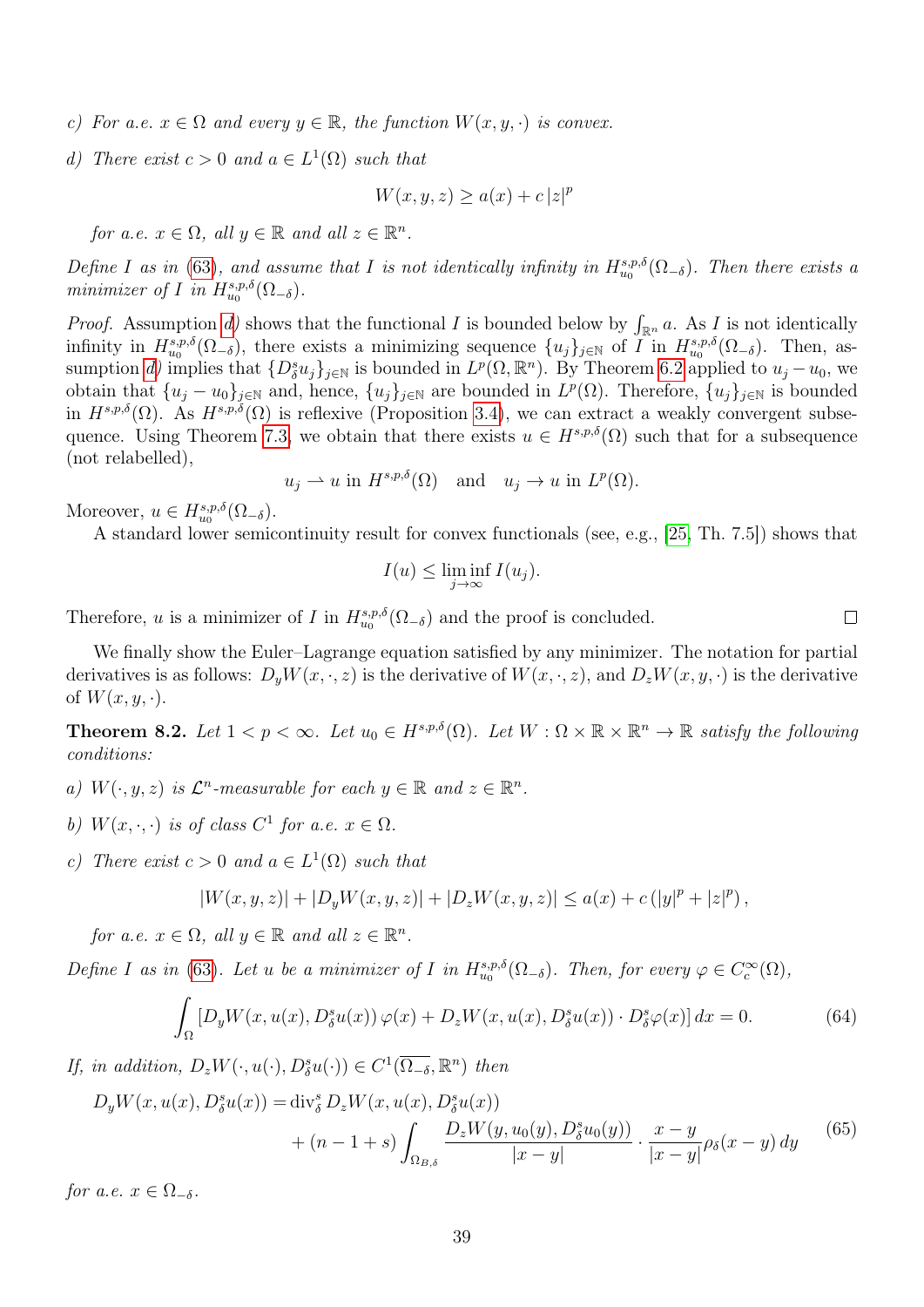Proof. Using a standard argument, in order to show [\(64\)](#page-38-1) it is enough to check that one can differentiate under the integral sign in the function  $t \mapsto I(u + t\varphi)$ . Assumption [c\)](#page-38-2) shows that this is the case (see, e.g., [\[35,](#page-46-17) Ch. 13, §2, Lemma 2.2]), so [\(64\)](#page-38-1) is proved.

Now we make the assumption  $D_z W(\cdot, u(\cdot), D^s_{\delta} u(\cdot)) \in C^1(\overline{\Omega_{-\delta}}, \mathbb{R}^n)$ . Then there exists a  $C_c^1(\Omega, \mathbb{R}^n)$ extension of this function; we denote by  $D_zW$  any such extension. In order to derive [\(65\)](#page-38-3) from [\(64\)](#page-38-1), we use Theorem [3.2](#page-8-0) to obtain

$$
\int_{\Omega} D_z W(x) \cdot D_{\delta}^s \varphi(x) dx = - \int_{\Omega} \varphi(x) \operatorname{div}_{\delta}^s D_z W(x) dx \n- (n - 1 + s) \int_{\Omega} \int_{\Omega_{B,\delta}} \frac{\varphi(x) D_z W(y)}{|x - y|} \cdot \frac{x - y}{|x - y|} \rho_{\delta}(x - y) dy dx.
$$

We combine this equality with [\(64\)](#page-38-1) and apply the fundamental lemma of the Calculus of Variations to obtain that

$$
D_y W(x, u(x), D_\delta^s u(x)) = \text{div}_\delta^s D_z W(x) + (n - 1 + s) \int_{\Omega_{B,\delta}} \frac{D_z W(y)}{|x - y|} \cdot \frac{x - y}{|x - y|} \rho_\delta(x - y) dy
$$

for a.e.  $x \in \Omega$ . In particular, equality [\(65\)](#page-38-3) holds for a.e.  $x \in \Omega_{-\delta}$ .

Note that [\(65\)](#page-38-3) imposes an a.e. equality in  $\Omega_{-\delta}$  and not in  $\Omega$ , which is natural since in  $\Omega_{\delta} \setminus \Omega_{-\delta}$ we already have the condition  $u = u_0$ . Notice also that the last term in [\(65\)](#page-38-3) does not depend on u but on the boundary condition  $u_0$ . Even though [\(65\)](#page-38-3) prescribes a pointwise condition, it is nonlocal because of the presence of  $D^s_{\delta}u$ .

# Appendices

#### <span id="page-39-0"></span> $\bf{A}$  $\delta^s$  when  $n=1$

In this appendix we explain the necessary changes in the proof of Theorem [5.9](#page-27-0) [b](#page-27-6)) when  $n = 1$ . We first need a result regarding the function Z appearing therein.

<span id="page-39-1"></span>**Lemma A.1.** Let  $n = 1$ . Then:

<span id="page-39-2"></span>a) The function Z of [\(44\)](#page-28-0) can be identified with the tempered distribution

<span id="page-39-3"></span>
$$
\langle Z, \varphi \rangle = \int_0^\infty Z(\xi)(\varphi(\xi) - \varphi(-\xi)) d\xi, \qquad \varphi \in \mathcal{S}
$$
 (66)

and we have the convergence

<span id="page-39-4"></span>
$$
Z\chi_{B(0,\varepsilon)^c} \to Z \quad \text{in } \mathcal{S}' \quad \text{as } \varepsilon \to 0. \tag{67}
$$

 $\Box$ 

<span id="page-39-5"></span>b) The function

<span id="page-39-6"></span>
$$
Y(\xi) = -\frac{i\xi}{2\pi|\xi|^2} \frac{1}{\hat{Q}_{\delta}^s(0)} \chi_{B(0,1)}(\xi)
$$
\n(68)

can be identified with the tempered distribution

$$
\langle Y, \varphi \rangle = \int_0^\infty Y(\xi) (\varphi(\xi) - \varphi(-\xi)) d\xi, \qquad \varphi \in \mathcal{S},
$$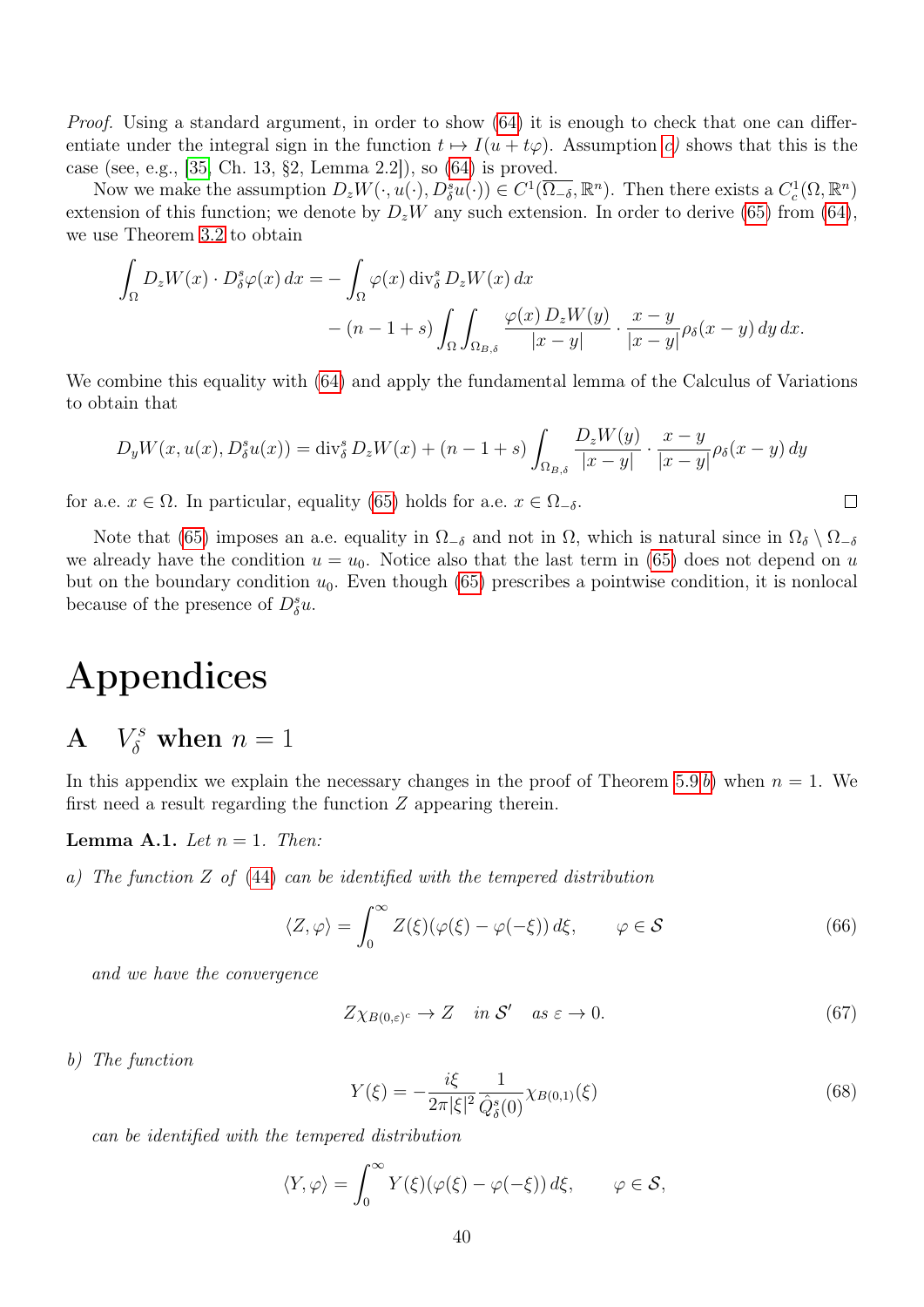we have the convergence

<span id="page-40-2"></span>
$$
Y \chi_{B(0,\varepsilon)^c} \to Y \quad \text{in } \mathcal{S}' \quad \text{as } \varepsilon \to 0 \tag{69}
$$

and

<span id="page-40-3"></span>
$$
\hat{Y}(x) = \frac{-1}{\pi \hat{Q}_{\delta}^s(0)} \int_0^1 \frac{1}{\xi} \sin(2\pi \xi x) \, d\xi. \tag{70}
$$

*Proof.* We start with  $a$ ). Let us see that formula [\(66\)](#page-39-3) defines a tempered distribution. By Proposi-tions [5.2](#page-0-0) and [5.5,](#page-20-1) there exists  $C > 0$  such that

$$
|Z(\xi)| \le \frac{1}{2\pi |\xi|} \frac{1}{\hat{Q}_{\delta}^s(\xi)} + \frac{1}{a_0} \frac{1}{|2\pi \xi|^s} \le \frac{C}{|\xi|}, \qquad |\xi| \le 1.
$$

Thus, by the mean value theorem

<span id="page-40-0"></span>
$$
\left| \int_0^1 Z(\xi)(\varphi(\xi) - \varphi(-\xi)) d\xi \right| \le 2C \|\varphi'\|_{\infty}.
$$
\n(71)

On the other hand, in the proof of Theorem [5.9](#page-27-0) [b\)](#page-27-6), we saw that  $Z$  decays to 0 at infinity faster than any negative power of  $|\xi|$ . In particular, there exists  $C > 0$  such that

$$
|Z(\xi)| \le \frac{C}{\xi^2}, \qquad |\xi| \ge 1.
$$

Consequently,

<span id="page-40-1"></span>
$$
\left| \int_{1}^{\infty} Z(\xi)(\varphi(\xi) - \varphi(-\xi)) d\xi \right| \le 2C \int_{1}^{\infty} \frac{1}{\xi^2} d\xi \, \|\varphi\|_{\infty}.
$$
 (72)

Estimates [\(71\)](#page-40-0) and [\(72\)](#page-40-1) show that Z defined by [\(66\)](#page-39-3) is in  $\mathcal{S}'$ .

As before, the fact that Z decays to 0 at infinity faster than any negative power of  $|\xi|$  implies that  $Z\chi_{B(0,\varepsilon)^c} \in L^1(\mathbb{R})$  for all  $\varepsilon > 0$ . In particular,  $Z\chi_{B(0,\varepsilon)^c}$  considered as a distribution acts as follows: for each  $\varphi \in \mathcal{S}$ ,

$$
\langle Z\chi_{B(0,\varepsilon)^c},\varphi\rangle=\int_{B(0,\varepsilon)^c}Z(\xi)\,\varphi(\xi)\,d\xi=\int_{\varepsilon}^\infty Z(\xi)(\varphi(\xi)-\varphi(-\xi))\,d\xi.
$$

As we saw in [\(71\)](#page-40-0)–[\(72\)](#page-40-1), the function  $Z(\xi)(\varphi(\xi) - \varphi(-\xi))$  is in  $L^1((0,\infty))$ , so, by dominated convergence, we have that

$$
\int_{\varepsilon}^{\infty} Z(\xi)(\varphi(\xi) - \varphi(-\xi)) d\xi \to \int_{0}^{\infty} Z(\xi)(\varphi(\xi) - \varphi(-\xi)) d\xi \quad \text{as } \varepsilon \to 0,
$$

which justifies the identification of the function  $Z$  with the distribution [\(66\)](#page-39-3) and shows the convergence [\(67\)](#page-39-4).

Thus,  $a$ ) is proved. The proof of  $b$ ) is analogous and we only write the details for the expression of  $\hat{Y}$ . The function  $Y \chi_{B(0,\varepsilon)^c}$  is in  $L^1(\mathbb{R}^n)$  for  $0 < \varepsilon < 1$  and

$$
\mathcal{F}\left(Y\chi_{B(0,\varepsilon)^c}\right) = \int_{B(0,\varepsilon)^c} Y(\xi) e^{-2\pi ix\xi} d\xi = \frac{-1}{\pi \hat{Q}_\delta^s(0)} \int_{\varepsilon}^1 \frac{1}{\xi} \sin(2\pi \xi x) d\xi,
$$

because of odd symmetry. As the function  $\xi \mapsto \frac{1}{\xi} \sin(2\pi \xi x)$  is in  $L^1(0, 1)$ , and convergence [\(69\)](#page-40-2) holds, we obtain expression [\(70\)](#page-40-3).  $\Box$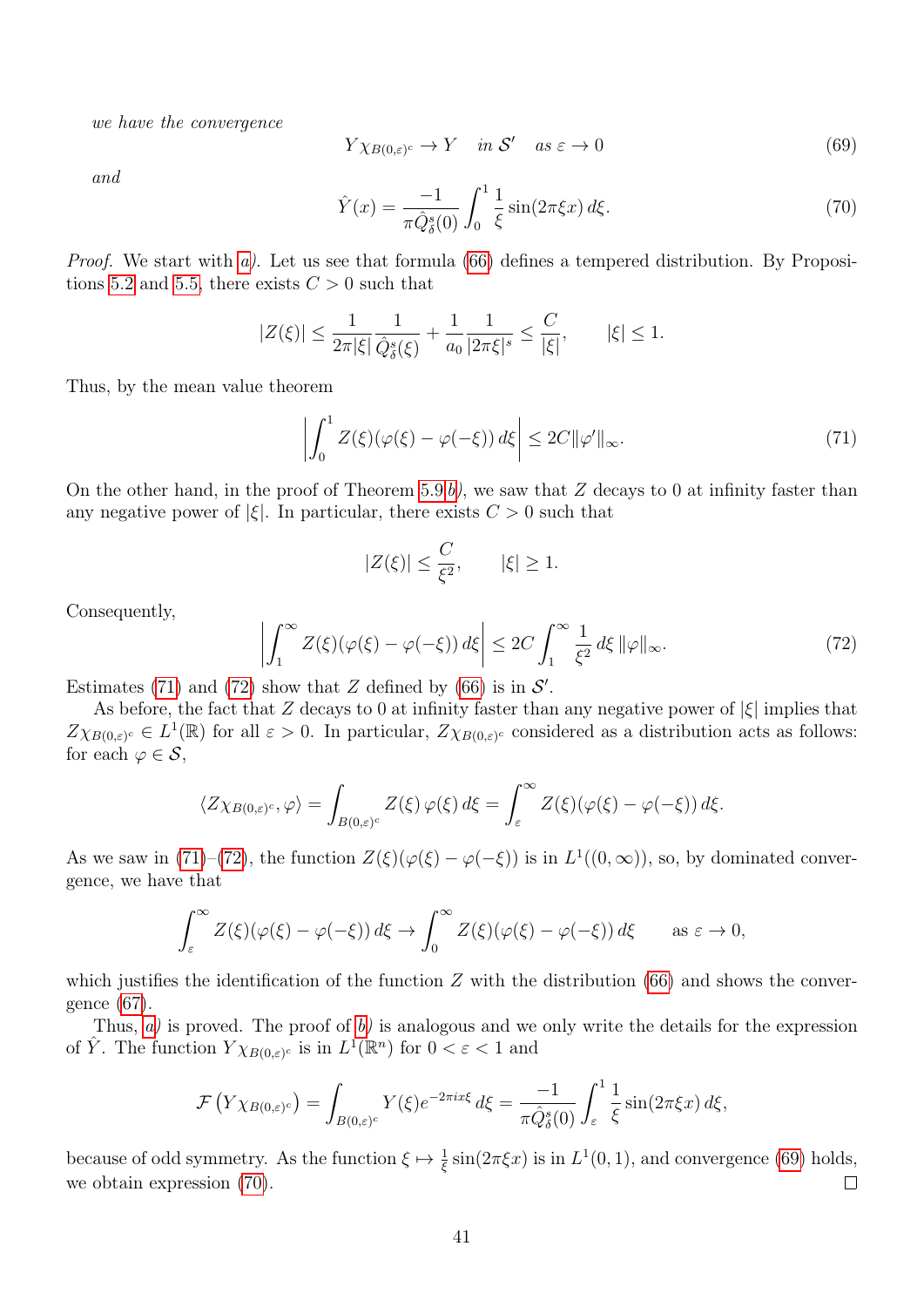We are in a position to prove Theorem  $5.9 b$ ).

*Proof of Theorem [5.9](#page-27-0)[b\)](#page-27-6)* when  $n = 1$ . It remains to show that W, or, equivalently,  $\hat{Z}$  is bounded. To that end, it is useful to introduce the function  $Y$  of  $(68)$  and express

$$
\hat{Z} = \mathcal{F}(Z\chi_{B(0,1)} - Y) + \hat{Y} + \mathcal{F}(Z\chi_{B(0,1)^c}).
$$

Since  $Z\chi_{B(0,1)^c} \in L^1(\mathbb{R})$ , by the Riemann–Lebesgue Lemma  $\mathcal{F}(Z\chi_{B(0,1)^c}) \in C_0(\mathbb{R})$ . Now we study the function

$$
Z\chi_{B(0,1)}(\xi) - Y(\xi) = \left[ -\frac{i\xi}{2\pi|\xi|^2} \left( \frac{1}{\hat{Q}_{\delta}^s(\xi)} - \frac{1}{\hat{Q}_{\delta}^s(0)} \right) - \frac{-i\xi}{a_0|\xi|} \frac{1}{|2\pi\xi|^s} \right] \chi_{B(0,1)}(\xi).
$$

Now, as we saw in  $(25)-(26)$  $(25)-(26)$  $(25)-(26)$ ,

$$
\sup_{\xi \in B(0,1)} \left| -\frac{i\xi}{2\pi |\xi|^2} \left( \frac{1}{\hat{Q}_{\delta}^s(\xi)} - \frac{1}{\hat{Q}_{\delta}^s(0)} \right) \right| < \infty,
$$

and, on the other hand,

$$
\left|\frac{-i\xi}{a_0|\xi|}\frac{1}{|2\pi\xi|^s}\right| \le \frac{1}{a_0}\frac{1}{|2\pi\xi|^s},
$$

which is integrable in  $B(0, 1)$ . Therefore,  $Z\chi_{B(0,1)} - Y \in L^1(\mathbb{R})$ , so  $\mathcal{F}(Z\chi_{B(0,1)} - Y) \in C_0(\mathbb{R})$ .

It remains to show that  $\hat{Y}$  is bounded. By Lemma [A.1](#page-39-1) [b\)](#page-39-5).

$$
\hat{Y}(x) = \frac{-1}{\pi \hat{Q}_{\delta}^s(0)} \int_0^1 \frac{1}{\xi} \sin(2\pi \xi x) \, d\xi = \frac{-1}{\pi \hat{Q}_{\delta}^s(0)} \int_0^x \frac{1}{\xi} \sin(2\pi \xi) \, d\xi.
$$

This latter function is known to be bounded. Therefore,  $\hat{Z}$  is bounded and the proof is concluded.  $\square$ 

### <span id="page-41-0"></span>B Fourier analysis results

In this appendix we collect several Fourier analysis results needed throughout the paper. They are possibly known to experts, but we have not found a precise reference.

First, we compute the Fourier transform of the vectorial version of the Riesz potential.

<span id="page-41-3"></span>**Lemma B.1.** a) If  $n \geq 2$  and  $0 < \alpha < n - 1$ , then

$$
\mathcal{F}\left(\frac{n-\alpha-1}{\gamma(1+\alpha)}\frac{x}{|x|^{n-\alpha+1}}\right)(\xi)=-i\frac{\xi}{|\xi|}|2\pi\xi|^{-\alpha}=-i\frac{\xi}{|\xi|}\hat{I}_{\alpha}.
$$

<span id="page-41-2"></span>b) If  $n = 1$  and  $0 < s < 1$ , then

$$
\mathcal{F}\left(c_{1,-s}\frac{x}{|x|^{2-s}}\right)=-\frac{i\xi}{|\xi|}\frac{1}{|2\pi\xi|^{s}}.
$$

<span id="page-41-1"></span> $c)$  F  $\begin{pmatrix} 1 \end{pmatrix}$  $\sigma_{n-1}$  $\boldsymbol{x}$  $|x|$ <sup>n</sup>  $\setminus$  $(\xi) = -i\frac{\xi}{k}$ |ξ| 1  $|2\pi\xi|$ .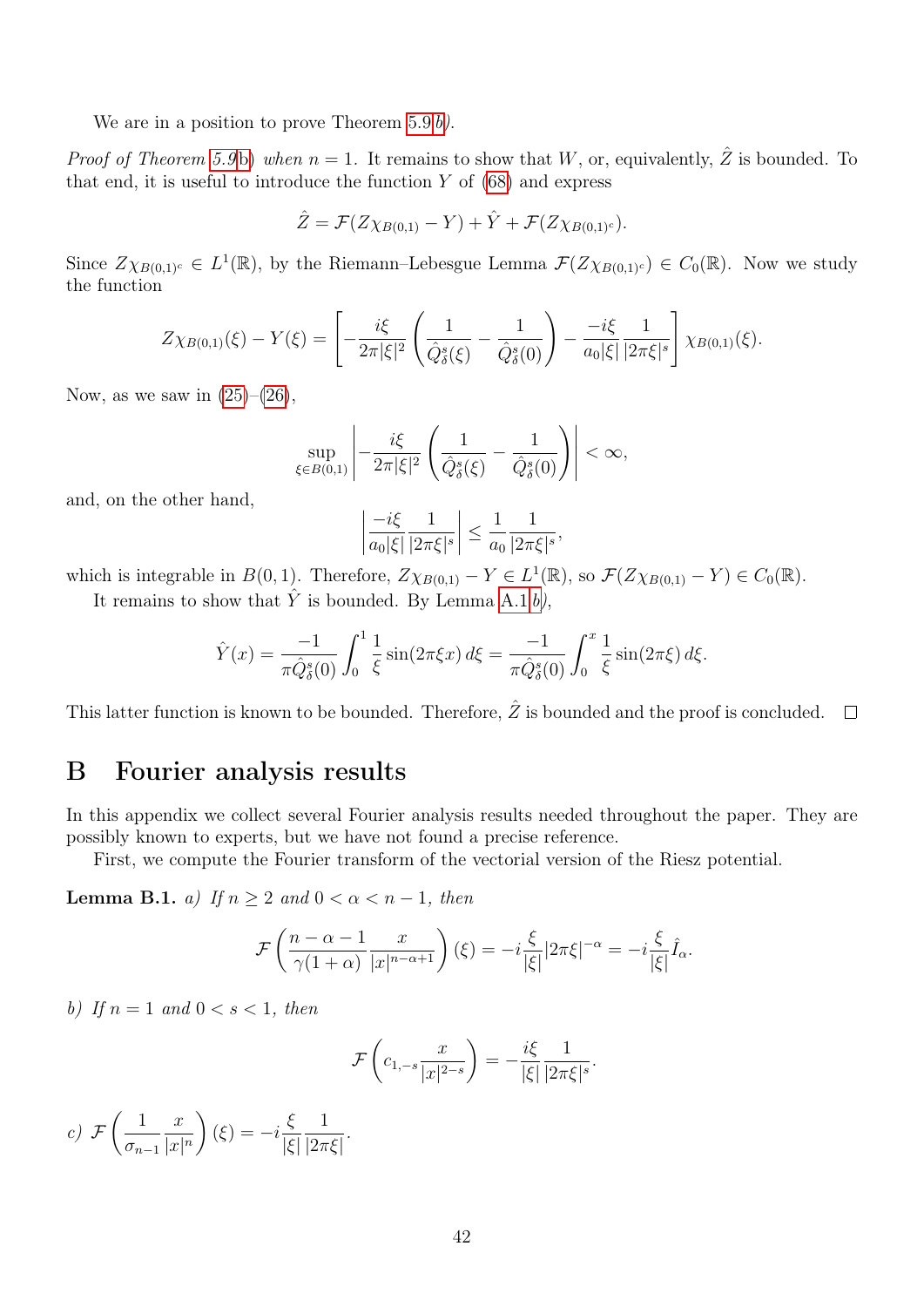*Proof.* Fix  $j \in \{1, \ldots, n\}$ . On the one hand, we have that

$$
\frac{1}{\gamma(1+\alpha)}\frac{\partial}{\partial x_j}\frac{1}{|x|^{n-(\alpha+1)}} = -\frac{n-\alpha-1}{\gamma(1+\alpha)}\frac{x_j}{|x|^{n-\alpha+1}}.
$$

Thus,

<span id="page-42-0"></span>
$$
\frac{1}{\gamma(1+\alpha)}\mathcal{F}\left(\frac{\partial}{\partial x_j}\frac{1}{|x|^{n-(\alpha+1)}}\right)(\xi) = -\frac{n-\alpha-1}{\gamma(1+\alpha)}\mathcal{F}\left(\frac{x_j}{|x|^{n-\alpha+1}}\right)(\xi),\tag{73}
$$

On the other hand, by standard properties of the Fourier transform, and, in particular, by [\(17\)](#page-15-1),

<span id="page-42-1"></span>
$$
\frac{1}{\gamma(1+\alpha)}\mathcal{F}\left(\frac{\partial}{\partial x_j}\frac{1}{|x|^{n-(\alpha+1)}}\right)(\xi) = 2\pi i\xi_j\hat{I}_{1+\alpha} = 2\pi i\xi_j|2\pi\xi|^{-(1+\alpha)} = i\frac{\xi_j}{|\xi|}|2\pi\xi|^{-\alpha}.\tag{74}
$$

Putting together  $(73)$  and  $(74)$  we obtain the conclusion of [a\)](#page-41-3).

Now we present the proof of  $b$ ). We recall formula [\(16\)](#page-15-2) of the fractional version of the fundamental theorem of Calculus: for every  $u \in C_c^{\infty}(\mathbb{R}),$ 

$$
u(x) = c_{1,-s} \int_{\mathbb{R}} D^s u(y) \frac{x-y}{|x-y|^{2-s}} dy.
$$

Next, we take Fourier transform and use the formula for the convolution of a distribution with a Schwartz function:

$$
\hat{u}(\xi) = \widehat{D^s u}(\xi) \mathcal{F}\left(c_{1,-s} \frac{x}{|x|^{2-s}}\right) = \frac{2\pi i \xi}{|2\pi \xi|} |2\pi \xi|^s \hat{u}(\xi) \mathcal{F}\left(c_{1,-s} \frac{x}{|x|^{2-s}}\right),
$$

where we have used the explicit expression for Fourier transform of  $D^s u$  (see [\[51,](#page-46-0) Th. 1.4] or [\[7,](#page-44-1) Lemma 3.1]). Now, we multiply both terms by  $-i2\pi\xi$  and obtain that

$$
-i2\pi\xi\hat{u}(\xi) = |2\pi\xi|^{1+s}\hat{u}(\xi)\mathcal{F}\left(c_{1,-s}\frac{x}{|x|^{2-s}}\right).
$$

Since that equality holds for every  $u \in C_c^{\infty}(\mathbb{R})$ , statement [b\)](#page-41-2) follows.

Finally, we prove [c\)](#page-41-1). Since  $\frac{x}{|x|^n} \in L^1(B(0,1)) + L^\infty(B(0,1)^c)$  we have that  $\frac{x}{|x|^n}$  belongs to S', and so does its Fourier transform. Let  $\varphi \in C_c^{\infty}(\mathbb{R}^n)$ . We apply the Fourier transform to the representation formula of Proposition [4.1,](#page-12-0) obtaining that

$$
\hat{\varphi}(\xi) = \widehat{\nabla \varphi}(\xi) \cdot \mathcal{F}\left(\frac{x}{\sigma_{n-1}|x|^n}\right)(\xi) = 2\pi i \xi \hat{\varphi}(\xi) \cdot \mathcal{F}\left(\frac{x}{\sigma_{n-1}|x|^n}\right)(\xi).
$$

Since this is true for every  $\varphi \in C_c^{\infty}(\mathbb{R}^n)$  we infer that

$$
1 = 2\pi i \xi \cdot \mathcal{F}\left(\frac{x}{\sigma_{n-1}|x|^n}\right)(\xi).
$$

Therefore, there exists a function  $g : \mathbb{R}^n \to \mathbb{R}^n$  such that  $\xi \cdot g(\xi) = 0$  and

$$
\mathcal{F}\left(\frac{x}{\sigma_{n-1}|x|^n}\right)(\xi) = -i\frac{\xi}{|\xi|}\frac{1}{|2\pi\xi|} + g(\xi).
$$

On the other hand,  $\mathcal{F}\left(\frac{x}{\sigma-1}\right)$  must be a vector radial function, as the Fourier transform of a  $\overline{\sigma_{n-1}|x|^n}$ vector radial function. Consequently (recall Definition [2.1\)](#page-5-1), there exists  $\bar{g} : [0, \infty) \to \mathbb{R}$  such that  $g(\xi) = \xi \bar{g}(|\xi|)$ . Thus,  $|\xi|^2 \bar{g}(|\xi|) = 0$ , so  $\bar{g} = 0$  and, hence,  $g = 0$  a.e. The proof is concluded.  $\Box$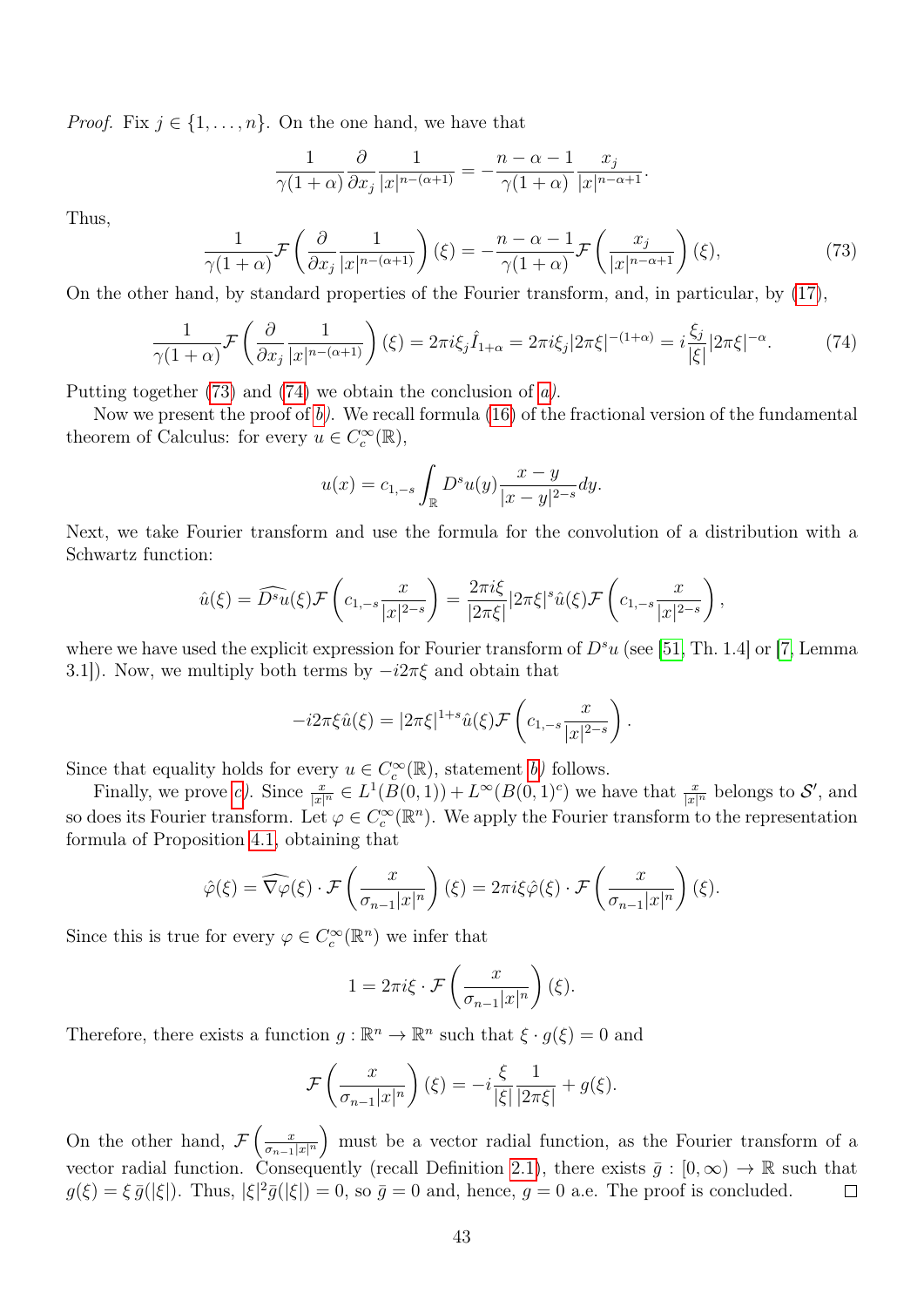Now, we recall the following definitions and properties about the convolution and Fourier trans-form of tempered distributions. Recall from Section [2.2](#page-5-2) the notation  $\tilde{f}$  for the reflection of f.

<span id="page-43-1"></span>Remark B.1. Let  $u, v \in S'$ .

a)  $\tilde{v} \in \mathcal{S}'$  is defined as

$$
\langle \tilde{v}, \varphi \rangle = \langle v, \tilde{\varphi} \rangle \quad \forall \, \varphi \in \mathcal{S}.
$$

<span id="page-43-2"></span>b) Assume that  $\tilde{v} * \varphi \in \mathcal{S}$  for every  $\varphi \in \mathcal{S}$ . Then the tempered distribution  $v * u$  is defined as

$$
\langle v * u, \varphi \rangle = \langle u, \tilde{v} * \varphi \rangle \quad \forall \varphi \in \mathcal{S}.
$$

<span id="page-43-3"></span>c) We have that  $\mathcal{F}(\hat{v}) = \tilde{v}$ .

Finally, we show that the product property of the Fourier transform of a convolution also holds for tempered distributions.

<span id="page-43-0"></span>**Lemma B.2.** Let  $V, Q \in S'$  be such that Q is a distribution with compact support. Then

$$
\widehat{V \ast Q} = \hat{V} \hat{Q}.
$$

*Proof.* Firstly, we recall that the convolution  $V * Q$  is well defined since  $\tilde{Q} * \varphi \in S$  for every  $\varphi \in S$ (see [\[30,](#page-45-12) Th. 2.3.20]), and its action is defined as in Remark [B.1](#page-43-1)  $b$ ):

$$
\langle V * Q, \varphi \rangle = \langle V, \varphi * \tilde{Q} \rangle \quad \text{for every } \varphi \in \mathcal{S}.
$$

Now, by definition of the Fourier transform in the sense of distributions, for every  $\varphi \in \mathcal{S}$ ,

<span id="page-43-4"></span>
$$
\langle \widehat{V \ast Q}, \varphi \rangle = \langle V \ast Q, \hat{\varphi} \rangle = \langle V, \hat{\varphi} \ast \tilde{Q} \rangle. \tag{75}
$$

Next, by the Fourier transform of a convolution (of a distribution with a Schwartz function),

$$
\hat{\varphi} * \tilde{Q} = \mathcal{F}(\varphi \mathcal{F}^{-1}(\tilde{Q})) = \mathcal{F}(\varphi \hat{Q}),
$$

since  $\mathcal{F}^{-1}(\tilde{Q}) = \hat{Q}$  (see Remark [B.1](#page-43-1) [c\)](#page-43-3)). This also tells us that  $\varphi \hat{Q}$  belongs to S, because so does  $\hat{\varphi} * \tilde{Q}$  (by the bijection of the Fourier transform in S). Actually, it is known that  $\hat{Q}$  is a smooth function (see [\[30,](#page-45-12) Th. 2.3.21]). Therefore, continuing with [\(75\)](#page-43-4) and using again the duality of the Fourier transform,

$$
\langle \widehat{V*Q}, \varphi \rangle = \langle V, \hat{\varphi} * \tilde{Q} \rangle = \langle V, \mathcal{F}(\varphi \, \hat{Q}) \rangle = \langle \hat{V}, \varphi \, \hat{Q} \rangle.
$$

As  $\varphi \, \hat{Q} \in \mathcal{S}$ , the product  $\hat{V} \hat{Q}$  is well defined in a distributional sense and

$$
\langle \hat{V} \hat{Q}, \varphi \rangle = \langle \hat{V}, \varphi \, \hat{Q} \rangle = \langle \widehat{V * Q}, \varphi \rangle.
$$

Consequently, the desired formula holds.

## Acknowledgements

We thank Davide Barbieri for useful discussions concerning the Fourier transform. This work has been supported by the Agencia Estatal de Investigación of the Spanish Ministry of Research and Innovation, through projects MTM2017- 83740-P and PID2020-116207GB-I00 (J.C.B. and J.C.), and MTM2017-85934-C3-2-P (C.M.-C.), and Junta de Comunidades de Castilla-La Mancha through project SBPLY/19/180501/000110 (J.C.B. and J.C.).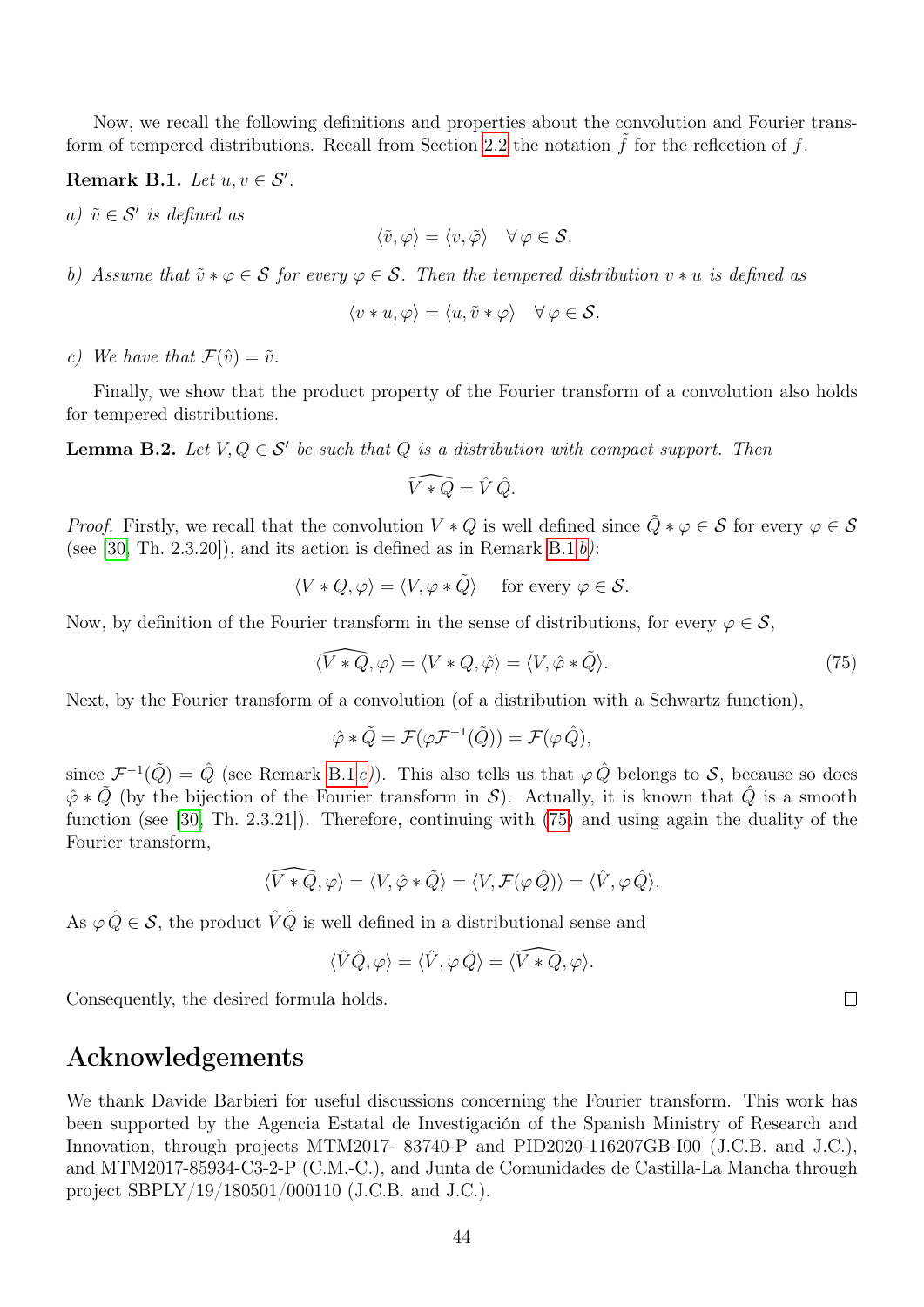## References

- <span id="page-44-3"></span>[1] R. A. Adams, Sobolev spaces, vol. 65 of Pure and Applied Mathematics, Academic Press, New York-London, 1975.
- <span id="page-44-11"></span>[2] B. Aksoylu and T. Mengesha, Results on nonlocal boundary value problems, Numer. Funct. Anal. Optim., 31 (2010), pp. 1301–1317.
- [3] B. AKSOYLU AND M. L. PARKS, *Variational theory and domain decomposition for nonlocal* problems, Appl. Math. Comput., 217 (2011), pp. 6498–6515.
- <span id="page-44-12"></span>[4] F. ANDREU, J. M. MAZÓN, J. D. ROSSI, AND J. TOLEDO, A nonlocal p-Laplacian evolution equation with nonhomogeneous Dirichlet boundary conditions, SIAM J. Math. Anal., 40 (2009), pp. 1815–1851.
- <span id="page-44-10"></span>[5] J. C. BELLIDO, J. CUETO, AND C. MORA-CORRAL, *Bond-based peridynamics does not con*verge to hyperelasticity as the horizon goes to zero, J. Elasticity, 141 (2020), pp. 273–289.
- <span id="page-44-0"></span>[6] , Fractional Piola identity and polyconvexity in fractional spaces, Ann. I. H. Poincaré – AN, 37 (2020), pp. 955–981.
- <span id="page-44-1"></span>[7]  $\ldots$ , Γ-convergence of polyconvex functionals involving s-fractional gradients to their local counterparts, Calc. Var. Partial Differential Equations, 60 (2021), p. 7.
- <span id="page-44-8"></span>[8] J. C. BELLIDO AND C. MORA-CORRAL, *Existence for nonlocal variational problems in peridy*namics, SIAM J. Math. Anal., 46 (2014), pp. 890–916.
- [9] , Lower semicontinuity and relaxation via Young measures for nonlocal variational problems and applications to peridynamics, SIAM J. Math. Anal., 50 (2018), pp. 779–809.
- <span id="page-44-9"></span>[10] J. C. BELLIDO, C. MORA-CORRAL, AND P. PEDREGAL, Hyperelasticity as a Γ-limit of peridynamics when the horizon goes to zero, Calc. Var. Partial Differential Equations, 54 (2015), pp. 1643–1670.
- <span id="page-44-5"></span>[11] F. BOBARU, J. T. FOSTER, P. H. GEUBELLE, AND S. A. SILLING, eds., *Handbook of peridy*namic modeling, Advances in Applied Mathematics, CRC Press, Boca Raton, FL, 2017.
- <span id="page-44-13"></span>[12] H. Brezis, Functional analysis, Sobolev spaces and partial differential equations, Universitext, Springer, New York, 2011.
- <span id="page-44-2"></span>[13] G. E. COMI AND G. STEFANI, A distributional approach to fractional Sobolev spaces and fractional variation: existence of blow-up, J. Funct. Anal., 277 (2019), pp. 3373–3435.
- <span id="page-44-4"></span>[14] B. DACOROGNA, *Direct methods in the calculus of variations*, vol. 78 of Applied Mathematical Sciences, Springer, New York, second ed., 2008.
- <span id="page-44-6"></span>[15] M. D'Elia, Q. Du, C. Glusa, M. Gunzburger, X. Tian, and Z. Zhou, Numerical methods for nonlocal and fractional models, Acta Numer., 29 (2020), pp. 1–124.
- <span id="page-44-7"></span>[16] M. D'ELIA, Q. DU, AND M. D. GUNZBURGER, Recent progress in mathematical and computational aspects of peridynamics, in Handbook of Nonlocal Continuum Mechanics for Materials and Structures, G. Z. Voyiadjis, ed., Springer, 2019.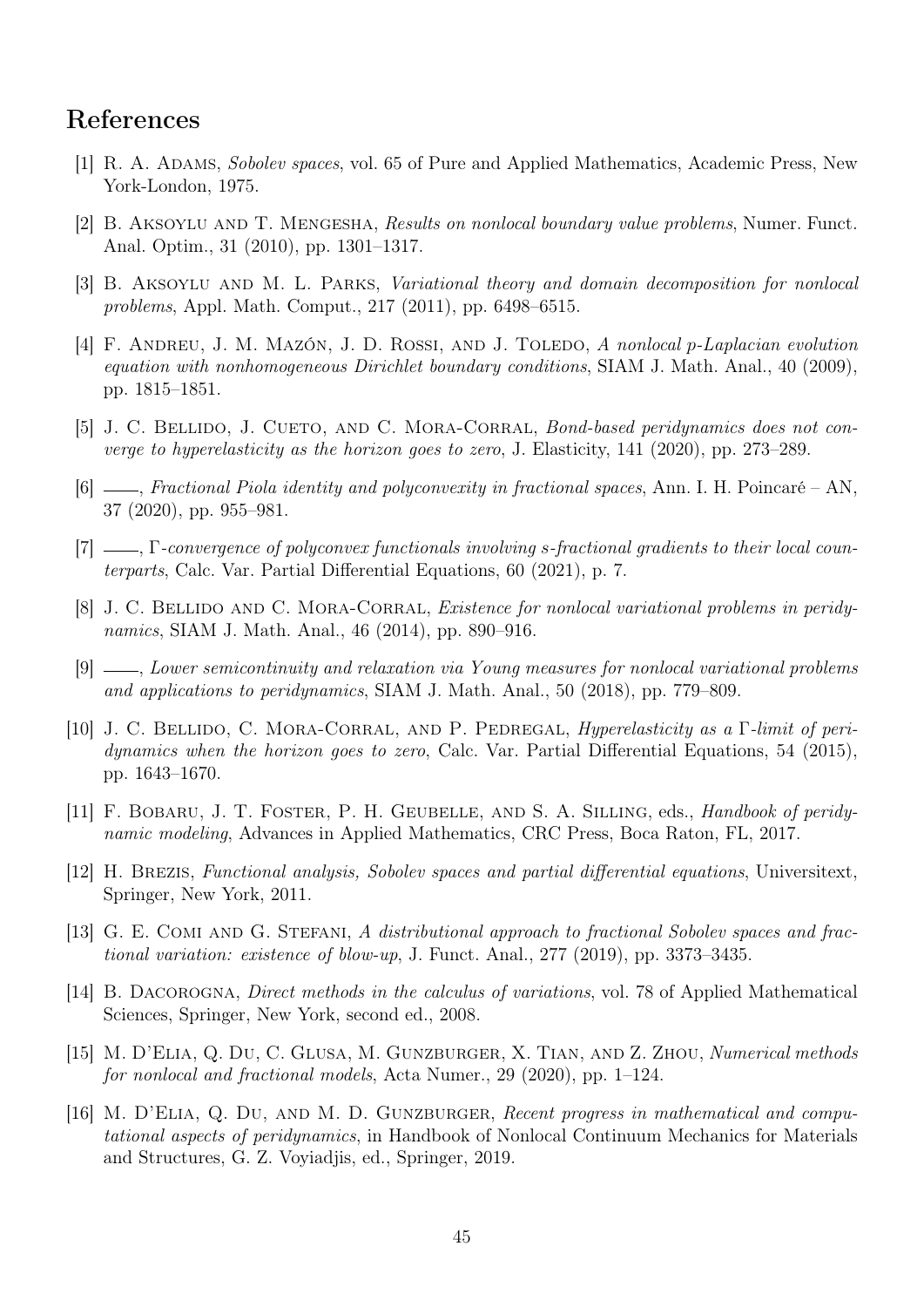- <span id="page-45-10"></span>[17] M. D'ELIA, M. GULIAN, T. MENGESHA, AND J. M. SCOTT, Connections between nonlocal operators: from vector calculus identities to a fractional Helmholtz decomposition. ArXiv preprint 2112.05317, 2021.
- <span id="page-45-7"></span>[18] M. D'ELIA, M. GULIAN, H. OLSON, AND G. E. KARNIADAKIS, Towards a unified theory of fractional and nonlocal vector calculus, Fract. Calc. Appl. Anal., 24 (2021), pp. 1301–1355.
- <span id="page-45-4"></span>[19] Q. Du, M. Gunzburger, R. B. Lehoucq, and K. Zhou, Analysis of the volume-constrained peridynamic Navier equation of linear elasticity, J. Elasticity, 113 (2013), pp. 193–217.
- <span id="page-45-8"></span>[20] , A nonlocal vector calculus, nonlocal volume-constrained problems, and nonlocal balance laws, Math. Models Methods Appl. Sci., 23 (2013), pp. 493–540.
- <span id="page-45-5"></span>[21] Q. DU AND X. TIAN, *Stability of nonlocal Dirichlet integrals and implications for peridynamic* correspondence material modeling, SIAM J. Appl. Math., 78 (2018), pp. 1536–1552.
- <span id="page-45-13"></span>[22] J. Duoandikoetxea, Fourier analysis, vol. 29 of Graduate Studies in Mathematics, American Mathematical Society, Providence, RI, 2001.
- <span id="page-45-6"></span>[23] E. EMMRICH AND O. WECKNER, On the well-posedness of the linear peridynamic model and its convergence towards the Navier equation of linear elasticity, Commun. Math. Sci., 5 (2007), pp. 851–864.
- <span id="page-45-11"></span>[24] X. FENG AND M. SUTTON, A new theory of fractional differential calculus, Analysis and Applications, 19 (2021), pp. 715–750.
- <span id="page-45-16"></span>[25] I. FONSECA AND G. LEONI, Modern methods in the calculus of variations:  $L^p$  spaces, Springer, New York, 2007.
- <span id="page-45-2"></span>[26] M. Foss, P. Radu, and Y. Yu, Convergence analysis and numerical studies for linearly elastic peridynamics with Dirichlet-type boundary conditions. ArXiv preprint 2106.13878, 2021.
- <span id="page-45-3"></span>[27] M. D. FOSS, P. RADU, AND C. WRIGHT, *Existence and regularity of minimizers for nonlocal* energy functionals, Differential Integral Equations, 31 (2018), pp. 807–832.
- <span id="page-45-1"></span>[28] W. H. GERSTLE, *Introduction to practical peridynamics*, vol. 1 of Frontier Research in Computation and Mechanics of Materials and Biology, World Scientific Publishing Co. Pte. Ltd., Hackensack, NJ, 2016.
- <span id="page-45-15"></span>[29] D. GILBARG AND N. S. TRUDINGER, Elliptic partial differential equations of second order, Classics in Mathematics, Springer-Verlag, Berlin, 2001.
- <span id="page-45-12"></span>[30] L. Grafakos, Classical Fourier analysis, vol. 249 of Graduate Texts in Mathematics, Springer, New York, second ed., 2008.
- <span id="page-45-9"></span>[31] M. GUNZBURGER AND R. B. LEHOUCQ, A nonlocal vector calculus with application to nonlocal boundary value problems, Multiscale Model. Simul., 8 (2010), pp. 1581–1598.
- <span id="page-45-14"></span>[32] B. HINDS AND P. RADU, *Dirichlet's principle and wellposedness of solutions for a nonlocal* p-Laplacian system, Appl. Math. Comput., 219 (2012), pp. 1411–1419.
- <span id="page-45-0"></span>[33] A. JAVILI, R. MORASATA, E. OTERKUS, AND S. OTERKUS, *Peridynamics review*, Math. Mech. Solids, 24 (2019), pp. 3714–3739.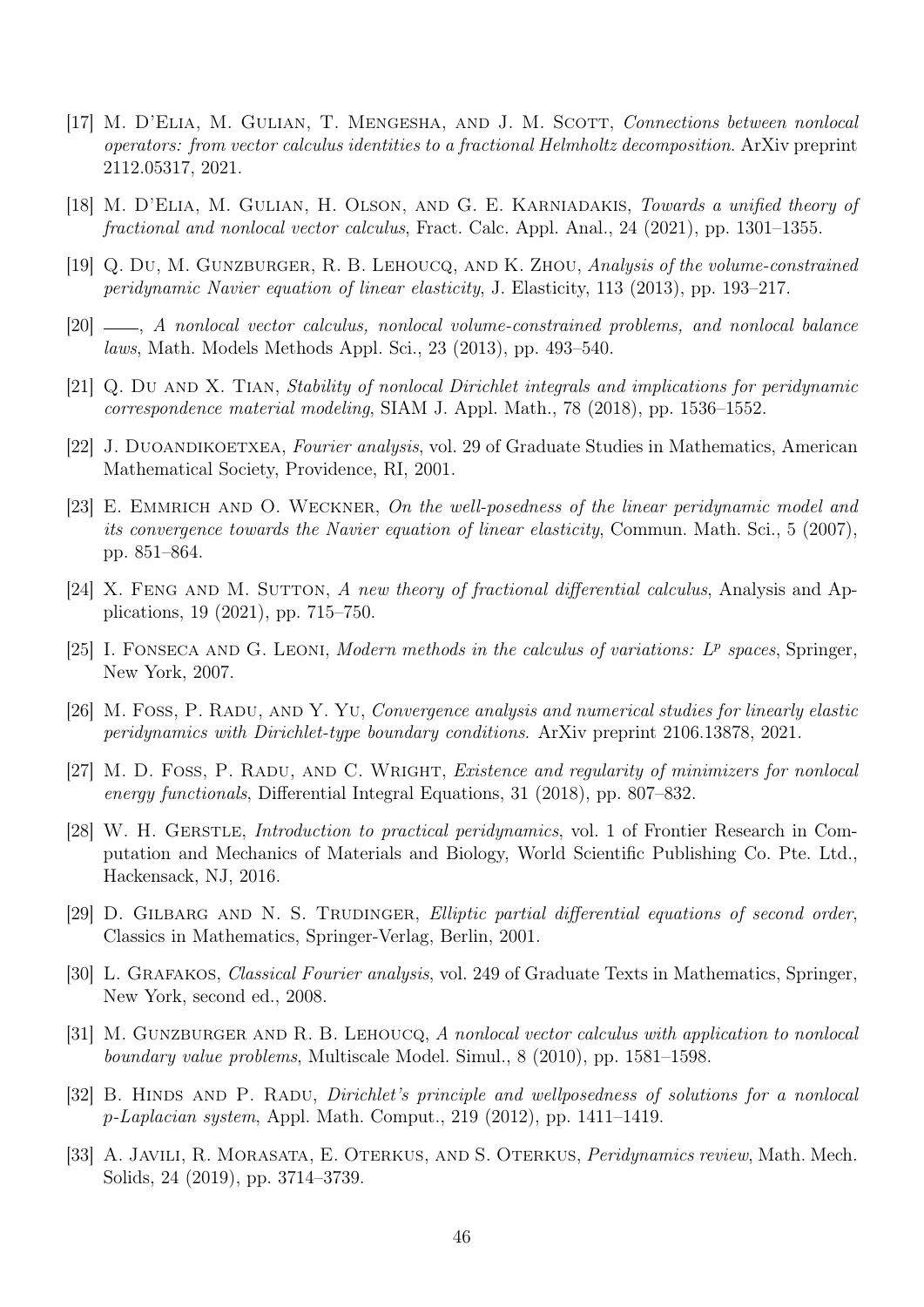- <span id="page-46-1"></span>[34] C. KREISBECK AND H. SCHÖNBERGER, Quasiconvexity in the fractional calculus of variations: characterization of lower semicontinuity and relaxation, Nonlinear Anal., 215 (2022), pp. 112625, 26.
- <span id="page-46-17"></span>[35] S. LANG, Real analysis, Addison-Wesley, Reading, MA, second ed., 1983.
- <span id="page-46-6"></span>[36] R. B. LEHOUCQ AND S. A. SILLING, Force flux and the peridynamic stress tensor, J. Mech. Phys. Solids, 56 (2008), pp. 1566–1577.
- <span id="page-46-7"></span>[37] E. MADENCI AND E. OTERKUS, *Peridynamic Theory and Its Applications*, Springer, New York, NY, 2014.
- <span id="page-46-15"></span>[38] C. MARTÍNEZ, M. SANZ, AND F. PERIAGO, *Distributional fractional powers of the Laplacean*. Riesz potentials, Studia Math., 135 (1999), pp. 253–271.
- <span id="page-46-10"></span>[39] T. Mengesha, Nonlocal Korn-type characterization of Sobolev vector fields, Commun. Contemp. Math., 14 (2012), pp. 1250028, 28.
- <span id="page-46-12"></span>[40] T. MENGESHA AND Q. DU, Nonlocal constrained value problems for a linear peridynamic Navier equation, J. Elasticity, 116 (2014), pp. 27–51.
- <span id="page-46-8"></span> $[41]$  , On the variational limit of a class of nonlocal functionals related to peridynamics, Nonlinearity, 28 (2015), pp. 3999–4035.
- <span id="page-46-11"></span>[42] —, Characterization of function spaces of vector fields and an application in nonlinear peridynamics, Nonlinear Anal., 140 (2016), pp. 82–111.
- <span id="page-46-9"></span>[43] T. MENGESHA AND D. SPECTOR, *Localization of nonlocal gradients in various topologies*, Calc. Var. Partial Differential Equations, 52 (2015), pp. 253–279.
- <span id="page-46-16"></span>[44] Y. MIZUTA, *Potential theory in Euclidean spaces*, vol. 6 of GAKUTO International Series. Mathematical Sciences and Applications, Gakkotosho Co., Ltd., Tokyo, 1996.
- <span id="page-46-4"></span>[45] A. C. PONCE, An estimate in the spirit of Poincaré's inequality, J. Eur. Math. Soc., 6 (2004), pp. 1–15.
- <span id="page-46-5"></span>[46]  $\longrightarrow$ , A new approach to Sobolev spaces and connections to Γ-convergence, Calc. Var. Partial Differential Equations, 19 (2004), pp. 229–255.
- <span id="page-46-14"></span>[47]  $\_\_\_\_\$ n, Elliptic PDEs, measures and capacities, vol. 23 of EMS Tracts in Mathematics, European Mathematical Society (EMS), Zürich, 2016. From the Poisson equations to nonlinear Thomas-Fermi problems.
- <span id="page-46-2"></span>[48] J. F. RODRIGUES AND L. SANTOS, On nonlocal variational and quasi-variational inequalities with fractional gradient, Appl. Math. Optim., 80 (2019), pp. 835–852.
- <span id="page-46-3"></span>[49] A. SCHIKORRA, D. SPECTOR, AND J. VAN SCHAFTINGEN, An L<sup>1</sup>-type estimate for Riesz potentials, Rev. Mat. Iberoam., 33 (2017), pp. 291–303.
- <span id="page-46-13"></span>[50] J. SCOTT AND T. MENGESHA, A fractional Korn-type inequality, Discrete Contin. Dyn. Syst., 39 (2019), pp. 3315–3343.
- <span id="page-46-0"></span>[51] T.-T. SHIEH AND D. E. SPECTOR, On a new class of fractional partial differential equations, Adv. Calc. Var., 8 (2015), pp. 321–336.